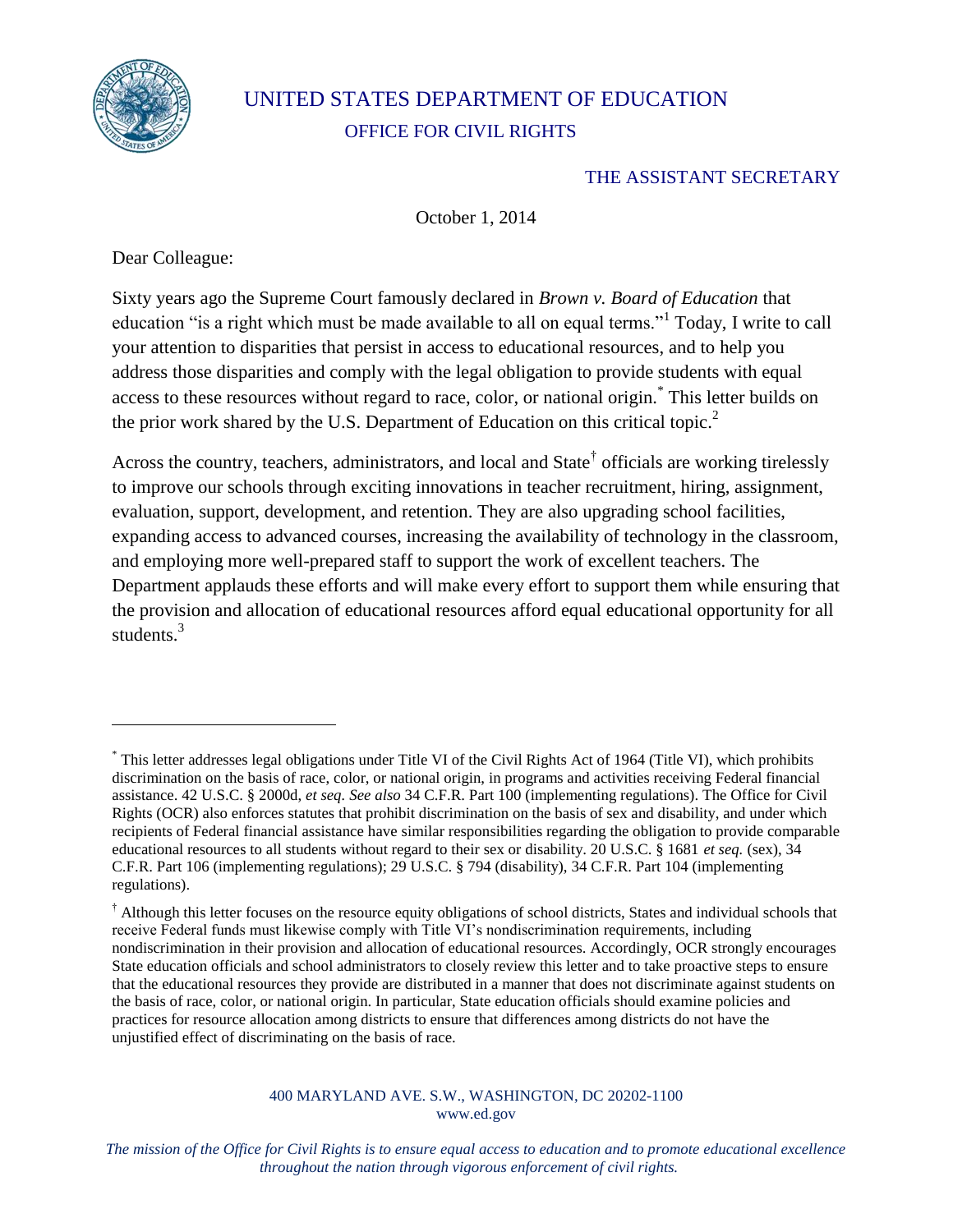### **I. The Problem of Unequal Access to Educational Resources**

Many States, school districts, and schools across the Nation have faced shrinking budgets that have made it increasingly difficult to provide the resources necessary to ensure a quality education for every student. Chronic and widespread racial disparities in access to rigorous courses, academic programs, and extracurricular activities; stable workforces of effective teachers, leaders, and support staff; safe and appropriate school buildings and facilities; and modern technology and high-quality instructional materials further hinder the education of students of color today.\* Below I highlight the negative effects these inequalities can have on student learning and encourage school officials to assess regularly disparities in educational resources in order to identify potential — and where it exists to end — unlawful discrimination, particularly in districts with schools where the racial compositions vary widely<sup>†</sup>

Research confirms what we know intuitively — high-quality schools can make a dramatic difference in children's lives, closing achievement gaps and providing students with the opportunity to succeed in college and their chosen careers.<sup>4</sup> The allocation of school resources, however, too often exacerbates rather than remedies achievement and opportunity gaps.

<sup>\*</sup>This letter uses the term "students of color" rather than the term "minority students" to refer to students who identify as black, Latino, Asian, Native Hawaiian/Pacific Islander, American Indian/Alaska Native, and students of two or more races. Using "students of color" to refer to these students reflects the fact that in many school districts white students are in the minority. This letter also typically uses "Latino" to refer to people who identify as Hispanic or Latino and uses "black" to refer to people who identify as African-American or black. In addition, the terms "race" or "racial" includes race, color, and national origin; "policy" or "policies" includes policies, practices, and procedures; and "school" or "schools" includes an elementary or secondary school as well as a charter or "alternative" school that is a recipient of Federal financial assistance.

<sup>&</sup>lt;sup>†</sup> This letter cites to leading scholarship in the field of education in the endnotes to demonstrate the importance of the resources discussed to the quality of education that students receive and to document the disparities in access to these resources across the Nation. These citations, however, are intended to illustrate the problems we face rather than to provide an exhaustive account of the state of the research. OCR weighed information gleaned from research alongside the experience of decades of OCR enforcement of civil rights protections in our schools to determine which resources to prioritize in this letter. As with all investigations, OCR retains discretion to investigate complaints of discrimination in access to resources not discussed in this letter and will consider the fact-specific contexts of all complaints in evaluating allegations of discrimination, including evidence that in a particular school or district, the relationship between resources, the quality of education, and student outcomes may not follow typical patterns.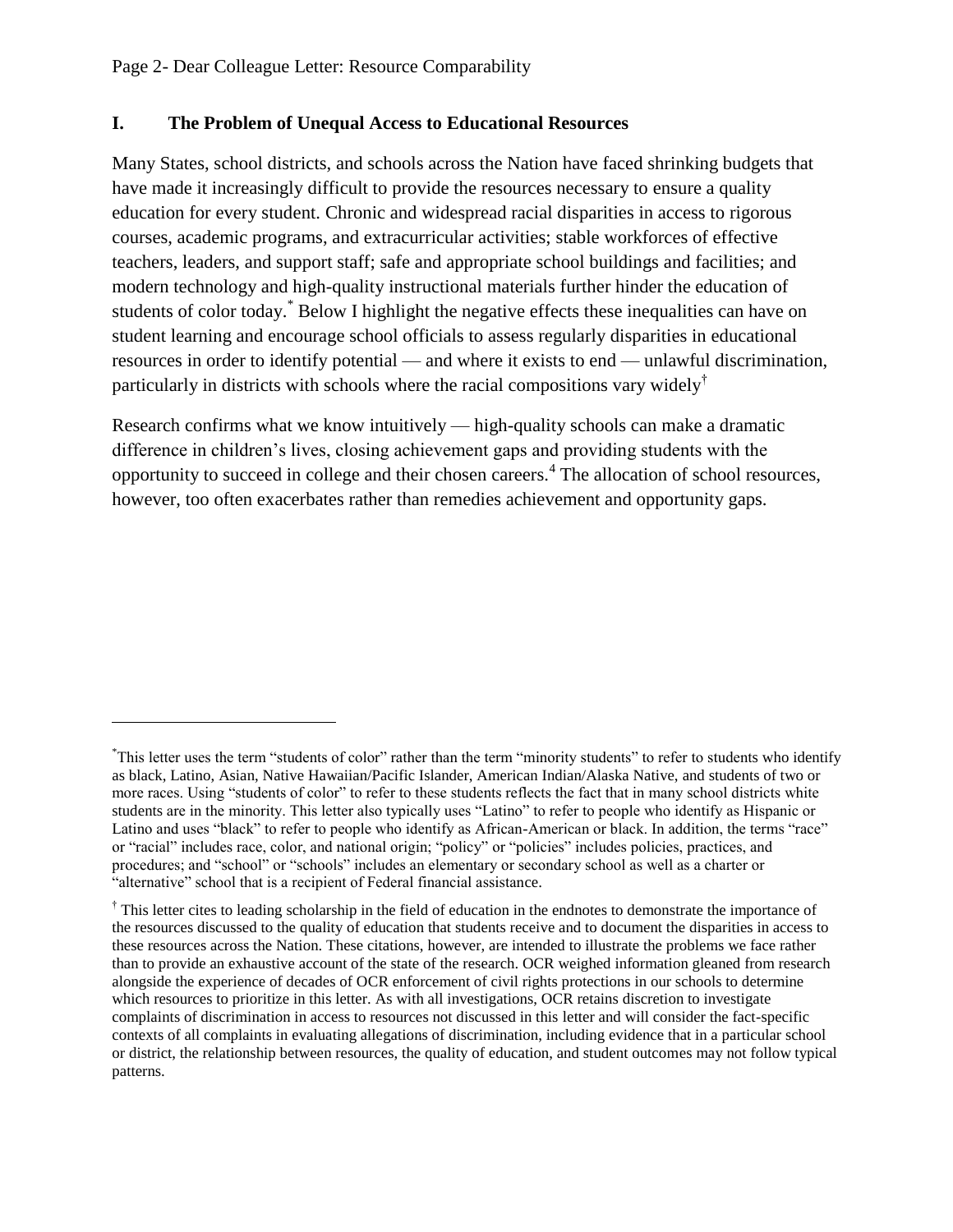<span id="page-2-0"></span>Many school districts offer academic and co-curricular<sup>\*</sup> programs that are differentiated based on academic rigor (*e.g.*, gifted and talented or college preparatory programs) or content (*e.g.*, business, health care, music, art, or career and technical education programs). These programs can improve student achievement and build specialized skills that help students move along a variety of pathways toward college- and career-readiness.<sup>5</sup> For example, participation in highquality arts programs, including music and visual arts, is valuable to all students.<sup>6</sup> Students in more advanced courses tend to put in significantly more effort, and student effort is in turn correlated with higher achievement, regardless of the student's entering level of achievement and regardless of which courses the student takes.<sup>7</sup> Additionally, extracurricular opportunities such as academic clubs, athletics, and other organizations continue to build students' academic and social skills outside of class. These extracurricular programs have benefits such as increasing physical fitness and building skills in disciplines like music, technology, and debate. And researchers have found that participation in organized, school-based, extracurricular activities is strongly related to improved student achievement.<sup>8</sup>

But schools serving more students of color are less likely to offer advanced courses and gifted and talented programs than schools serving mostly white populations, and students of color are less likely than their white peers to be enrolled in those courses and programs within schools that have those offerings. <sup>9</sup> For example, almost one in five black high school students attend a high school that does not offer Advanced Placement (AP) courses, a higher proportion than any other racial group.<sup>10</sup> Students with limited-English-proficiency (English language learners) are also underrepresented in AP courses according to data from the 2011-12 school year. In that year, English language learners represented five percent of high school students, but only two percent of the students enrolled in an AP course.<sup>11</sup> Similarly, of the high schools serving the most black and Latino students in the 2011-12 school year, only 74 percent offered Algebra II and only 66 percent offered chemistry. Comparable high-level opportunities were provided much more often in schools serving the fewest black and Latino students, where 83 percent offered Algebra II courses and 78 percent offered chemistry. Moreover, the percentages of black and Latino students enrolled in calculus courses did not closely match the percentages of black and Latino students enrolled in high schools. While black and Latino students represented 16 percent and 21 percent, respectively, of high school enrollment in 2011-12, they were only 8 percent and 12 percent, respectively, of the students enrolled in calculus.<sup>12</sup> Black and Latino students were also

<sup>\*</sup> Co-curricular refers to programs that have components occurring during classroom time as well as outside-of-class requirements such as music courses with required concerts that happen outside of the normal school day. This term is meant to distinguish those out-of-class requirements from extracurricular activities that are not typically tied to a specific course. Many researchers include co-curricular activities in their investigations of the effects of extracurricular involvement on student achievement because the activities happen outside of normal classroom time. However, because these programs are fundamentally part of a student's school day, OCR considers co-curricular programs alongside other academic programs in evaluating the comparable provision of programs across the schools in a school district.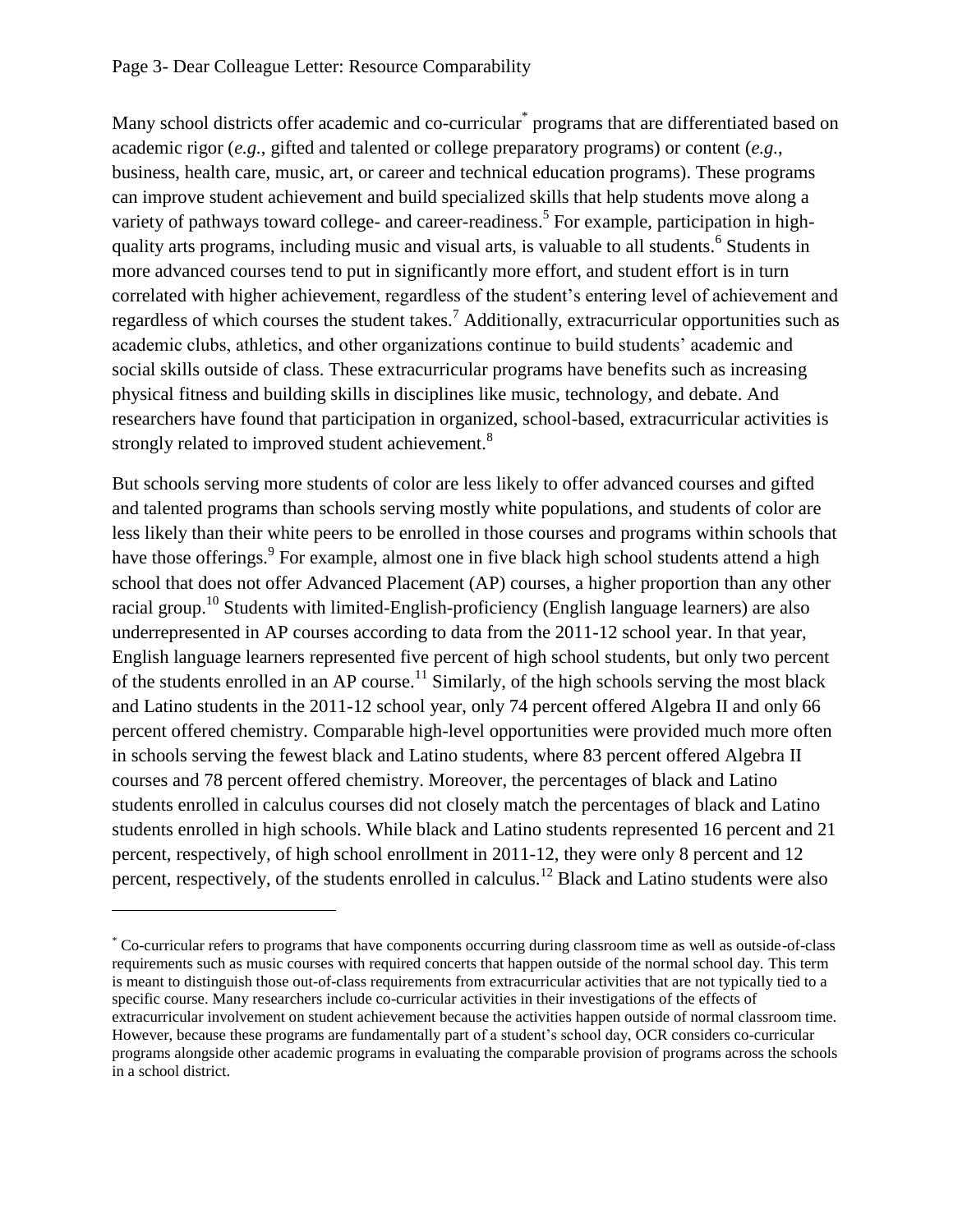underrepresented in gifted and talented programs during the 2011-12 school year. In particular, schools offering such programs had an aggregate enrollment that was 15 percent black and 25 percent Latino, but their gifted and talented enrollment was only 9 percent black and 17 percent Latino.<sup>13</sup> Further, the percentage of non-English language learners participating in gifted and talented programs was three-and-a-half times greater than the percentage of English language learners participating in these programs. $^{14}$ 

<span id="page-3-0"></span>The teachers, leaders, and support staff in a school are foundational to student learning and development. But disparities in the opportunity for students to benefit from strong teachers, leaders, and support staff — ones who, generally speaking, are qualified, experienced and accomplished — exist among and within districts, as well as among classes in the same school.<sup>15</sup> Schools serving the most black and Latino students are 1.5 times more likely to employ teachers who are newest to the profession (who are on average less effective than their more experienced colleagues<sup>16</sup>) as compared to schools serving the fewest of those students.<sup>17</sup> The unequal provision of strong teachers and stable teacher workforces too often disadvantages the schools with the most at-risk students as well as schools with the highest enrollments of students of color.<sup>18</sup>

<span id="page-3-3"></span><span id="page-3-2"></span><span id="page-3-1"></span>The physical spaces where our children are educated are also important resources that influence the learning and development of all students, yet many of our Nation's schools have fallen into disrepair. Too often, school districts with higher enrollments of students of color invest thousands of dollars less per student in their facilities than those districts with predominantly white enrollments.<sup>19</sup> While conditions have improved in some districts, older buildings with inadequate or poorly maintained heating, ventilation, and air conditioning (HVAC) systems still are more likely to house schools attended mostly by students of color, who in many instances are also low-income students.<sup>20</sup> Schools with the most students of color are more likely to have temporary, portable buildings and permanent buildings with poorer building conditions, including poorly maintained exterior features such as lighting and walls.<sup>21</sup> Students of color must not be consigned to dilapidated, overcrowded school buildings that lack essential educational facilities, such as science laboratories, auditoriums, and athletic fields, and that may not be able to support the increasing infrastructure demands of rapidly expanding educational technologies while providing better facilities for other students.

In addition to facilities, access to instructional materials and technology for students and teachers can impact the quality of education as well as students' ability to engage with digital resources outside the classroom.<sup>22</sup> Technology and other instructional tools and materials support teachers in properly delivering, enhancing and personalizing the curriculum. Access to these important instructional resources varies between high-poverty schools that are heavily populated with students of color and more affluent schools serving fewer students of color.<sup>23</sup> While gaps by race and income in student access to technology are narrowing at a national level, disparities persist regarding the number and quality of computers or mobile devices in the classroom, speed of internet access, and the extent to which teachers and staff are adequately prepared to teach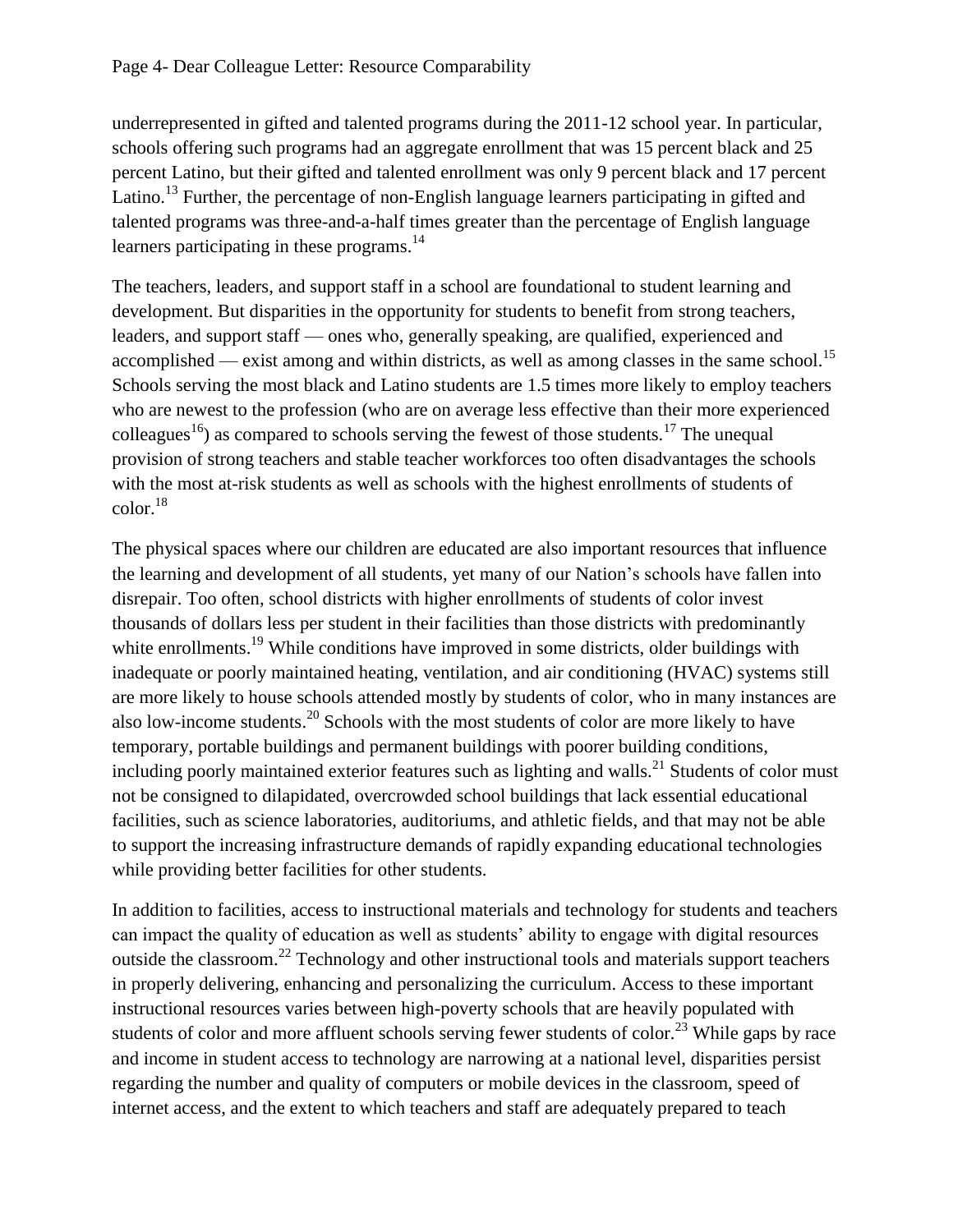students using these technologies.<sup>24</sup> High-quality instructional materials for students and teachers, including digital learning materials, textbooks, library resources, and other materials, promote rigorous engagement with the curriculum, and so when school districts provide these resources they must ensure that students have comparable access to them without regard to race, color, or national origin.

<span id="page-4-0"></span>Adequate funding is necessary to provide the programmatic, human, and physical resources described above.<sup>25</sup> Allocation of funding should be designed to ensure the availability of equal educational opportunities for students, which may require more or less funding depending upon the needs at a particular school. Intradistrict and interdistrict funding disparities often mirror differences in the racial and socioeconomic demographics of schools, particularly when adjusted to take into consideration regional wage variations and extra costs often associated with educating low-income children, English language learners, and students with disabilities. These disparities are often a result of funding systems that allocate less State and local funds to highpoverty schools that frequently have more students of color,  $26$  which can often be traced to a reliance on property tax revenue for school funding. Federal funds provided through Title I of the Elementary and Secondary Education Act of 1965, as amended (ESEA), are designed to provide additional resources on top of state and local funds.<sup>27</sup> As a result, OCR typically will not consider Title I funds in a resource equity analysis. OCR also notes that even counting Title I funds, many districts still allocate resources among schools inequitably.<sup>28</sup>

Such disparities may be indicative of broader discriminatory policies or practices that, even if facially neutral, disadvantage students of color.<sup>29</sup> For example, teachers in high schools serving the highest percentage of black and Latino students during the 2011-12 school year were paid on average \$1,913 less per year than their colleagues in other schools within the same district that serve the lowest percentage of black and Latino students.<sup>30</sup>

As discussed above, challenging and creative courses, programs, and extracurricular activities; effective and qualified teachers, leaders, and support staff; adequate facilities; updated technology; quality education materials; and sufficient funding — are critical to the success of students.<sup>31</sup> Yet, disparities in the level of access to these resources often reflect the racial demographics of schools, with schools serving the most students of color having lower quality or fewer resources than schools serving largely white populations even within the same district. This letter, therefore, highlights the importance of protecting students from discrimination in the allocation of any of these educational resources. This letter also serves to support and inform education officials by clarifying their legal obligations, and by identifying resources that can guide proactive district and State efforts to assess relevant data and to examine policies and practices on resource allocation to ensure compliance with Title VI.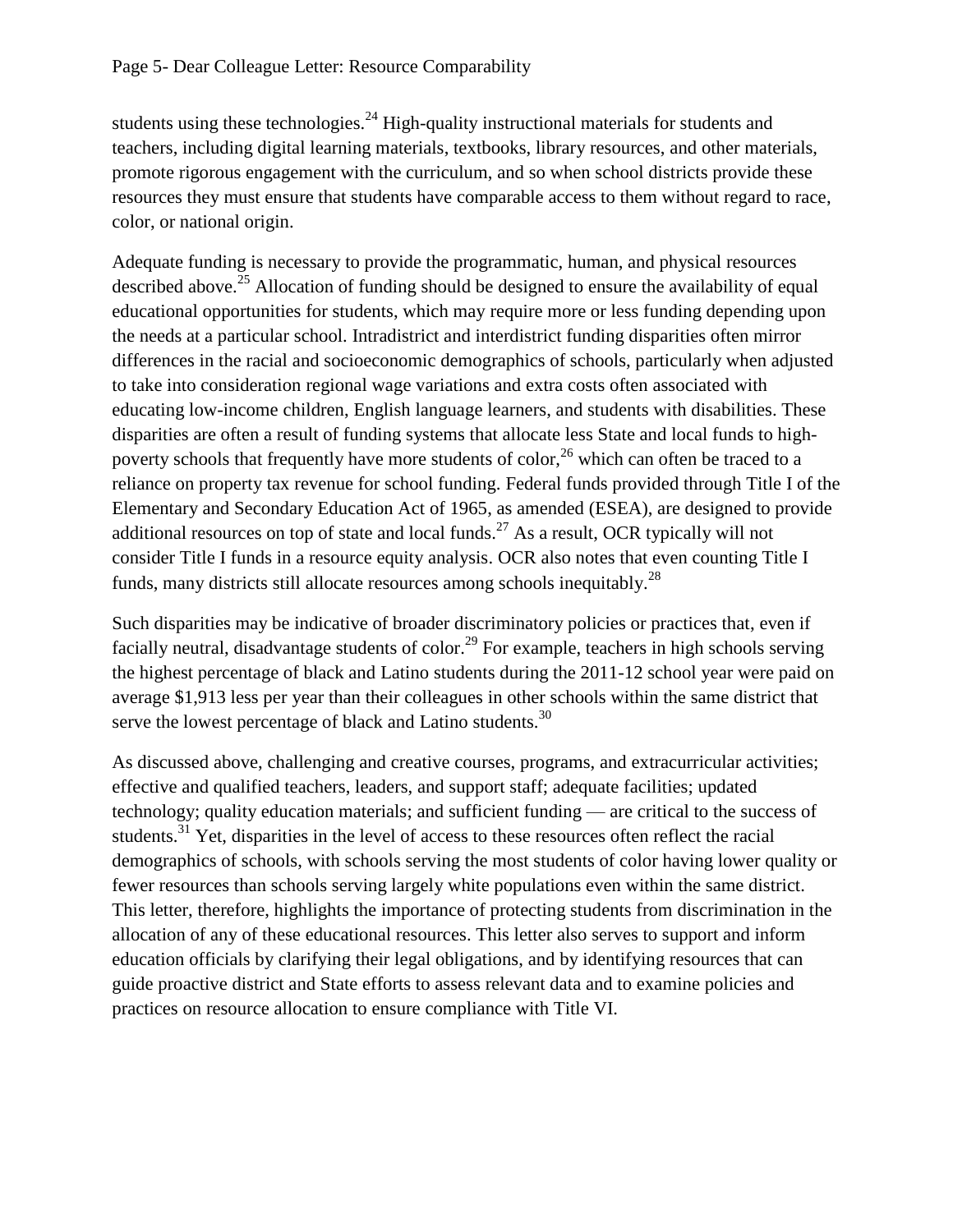## **II. Legal Framework for Office for Civil Rights Enforcement Efforts**

The Department's Office for Civil Rights (OCR) enforces Title VI of the Civil Rights Act of 1964, $^{32}$  which prohibits discrimination on the basis of race, color, or national origin, in programs and activities receiving Federal financial assistance.\* School districts that receive Federal funds must not intentionally discriminate on the basis of race, color, or national origin, and must not implement facially neutral policies that have the unjustified effect of discriminating against students on the basis of race, color, or national origin.<sup>33</sup> In assessing the allocation of educational resources, OCR will investigate and analyze the evidence found under both theories of discrimination — intentional discrimination and disparate impact — to ensure that students are not subjected to unlawful discrimination.<sup>34</sup> Each theory is summarized in turn below.

## **A. Intentional Discrimination**

 $\overline{a}$ 

Under Title VI, intentional discrimination in allocating educational resources on the basis of race, color, or national origin is unlawful. Such discrimination can include acting on a racially discriminatory motive, providing educational resources only to members of select races, adopting facially neutral policies with an invidious intent to target students of certain races, or applying a facially neutral policy in a discriminatory manner. Evidence of discriminatory intent can be proven through direct evidence or circumstantial evidence. For example, such evidence may include the existence of racial disparities that could not otherwise be explained, a history of discriminatory conduct towards members of a certain race, or the inconsistent application of resource allocation policies to schools with different racial demographics.<sup>35</sup>

OCR applies the following analysis to determine whether a school district intentionally discriminated in the allocation of resources:

<span id="page-5-0"></span>1) Did the school district treat a student, or group of students, differently with respect to providing access to educational resources as compared to another similarly situated student, or group of students, of a different race, color, or national origin (a prima facie case of discrimination)?

<sup>\*</sup> This letter focuses on the comparable allocation and provision of educational resources regardless of students' race, color, or national origin, but school districts should also be mindful of their obligation to take "affirmative steps" to help English language learners (ELLs) overcome language barriers so they can meaningfully participate in their schools' educational programs. *See Lau v. Nichols*, 414 U.S. 563, 566 (1974). The obligation to take such affirmative steps does not diminish a district's obligation to otherwise ensure equitable access to comparable educational resources for ELL students. OCR's policies governing the treatment of English-language learners are available at [www.ed.gov/ocr/ellresources.html.](http://www.ed.gov/ocr/ellresources.html)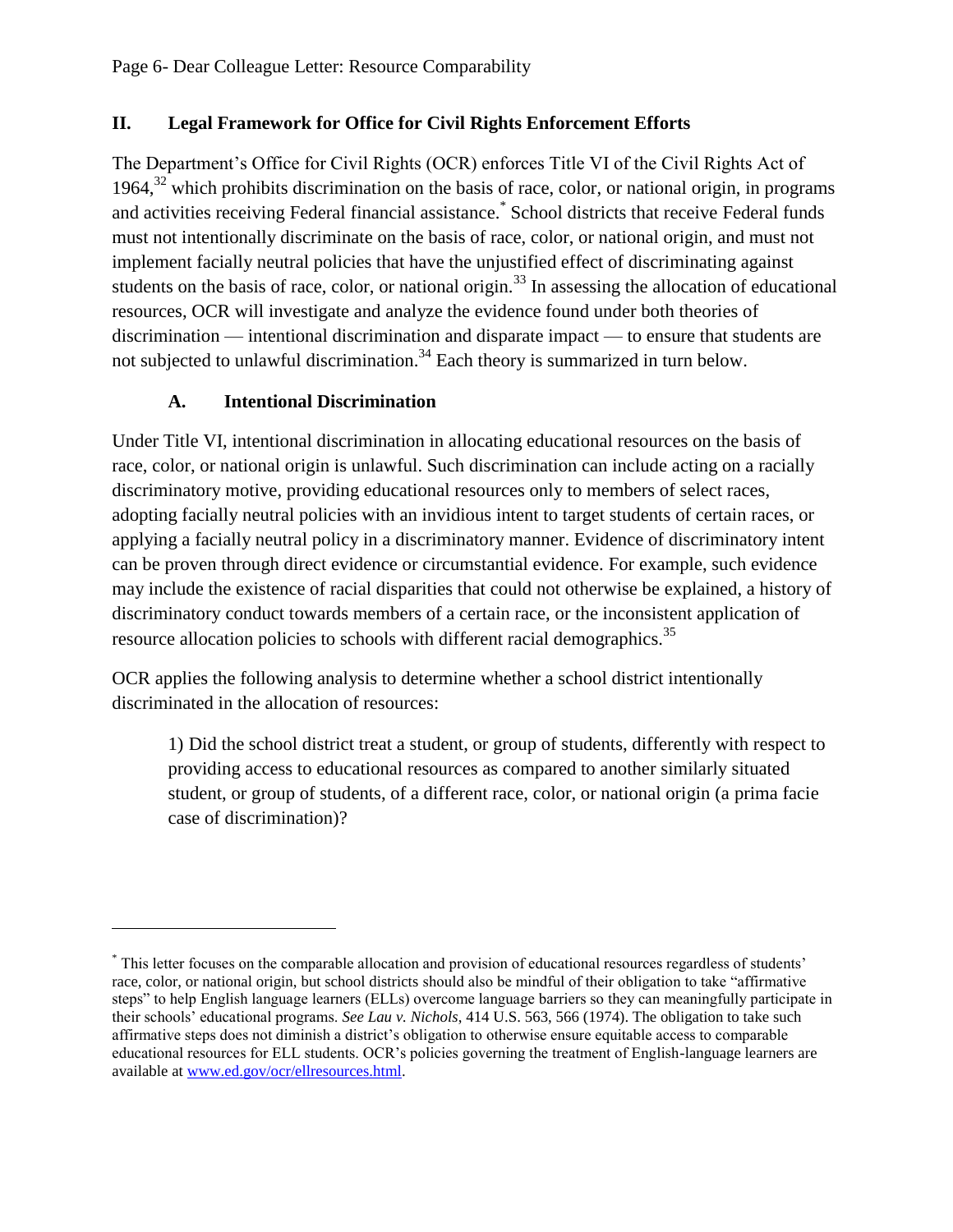2) Can the school district articulate a legitimate, nondiscriminatory, educational reason for the different treatment? If not, OCR could find that the district has intentionally discriminated on the basis of race. If yes, then

3) Is the allegedly nondiscriminatory reason a pretext for discrimination?<sup>36</sup> If so, OCR would find the district has intentionally discriminated on the basis of race.

In the context of a resource comparability investigation, this analysis for intentional discrimination may in practice take the following form, particularly in cases where there is no direct evidence of invidious purpose.

First, OCR would examine evidence regarding the quality, quantity, and availability of critical educational resources (as discussed in more detail below) to determine whether there are disparities among schools serving similarly situated students or among similarly situated students within the same school. Similarity of schools would be primarily judged by the size and grade level of the schools, whereas differences of student needs, programs, and other like factors would be relevant to the second prong of this analysis. Students would typically be considered similar if they are in the same grade and have generally comparable educational or academic needs. A *prima facie* case of intentional discrimination is demonstrated when the school district treats schools that are otherwise similar, but that have demonstrably different student populations with regard to race, color, or national origin, differently in terms of resource allocation, or when the school district gives similarly situated groups of students of different races within schools demonstrably different access to critical resources.

Second, school districts would then be given an opportunity to explain the different treatment, and OCR would assess whether there existed any legitimate, nondiscriminatory, educational explanation from the school district. OCR anticipates that in some school-level resource equity investigations, school districts may be able to explain differing resource allocations as arising from educational strategies such as the operation of themed programs at particular schools that may justify, for example, specialized training, courses, or technology supports at one school versus another. As another example, different resource allocations may also arise from appropriate targeting of capital improvement expenditures at the most dilapidated buildings in a district. A district might also explain that an alleged disparity among schools with regard to the allocation of a particular resource (such as laptops in the classroom) is part of a plan for allocating a broader category of resources (such as classroom-based technology) and present evidence that the broader plan leads to an equitable allocation overall.

However, if the school district cannot articulate a legitimate, nondiscriminatory, educational reason for different treatment, OCR could find that the district has intentionally discriminated based on race. If the school district provides an explanation, OCR would then assess whether the explanation is a pretext for unlawful discrimination — in other words, not the true reason for the different treatment but rather a mere cover for racial discrimination. Evidence that an explanation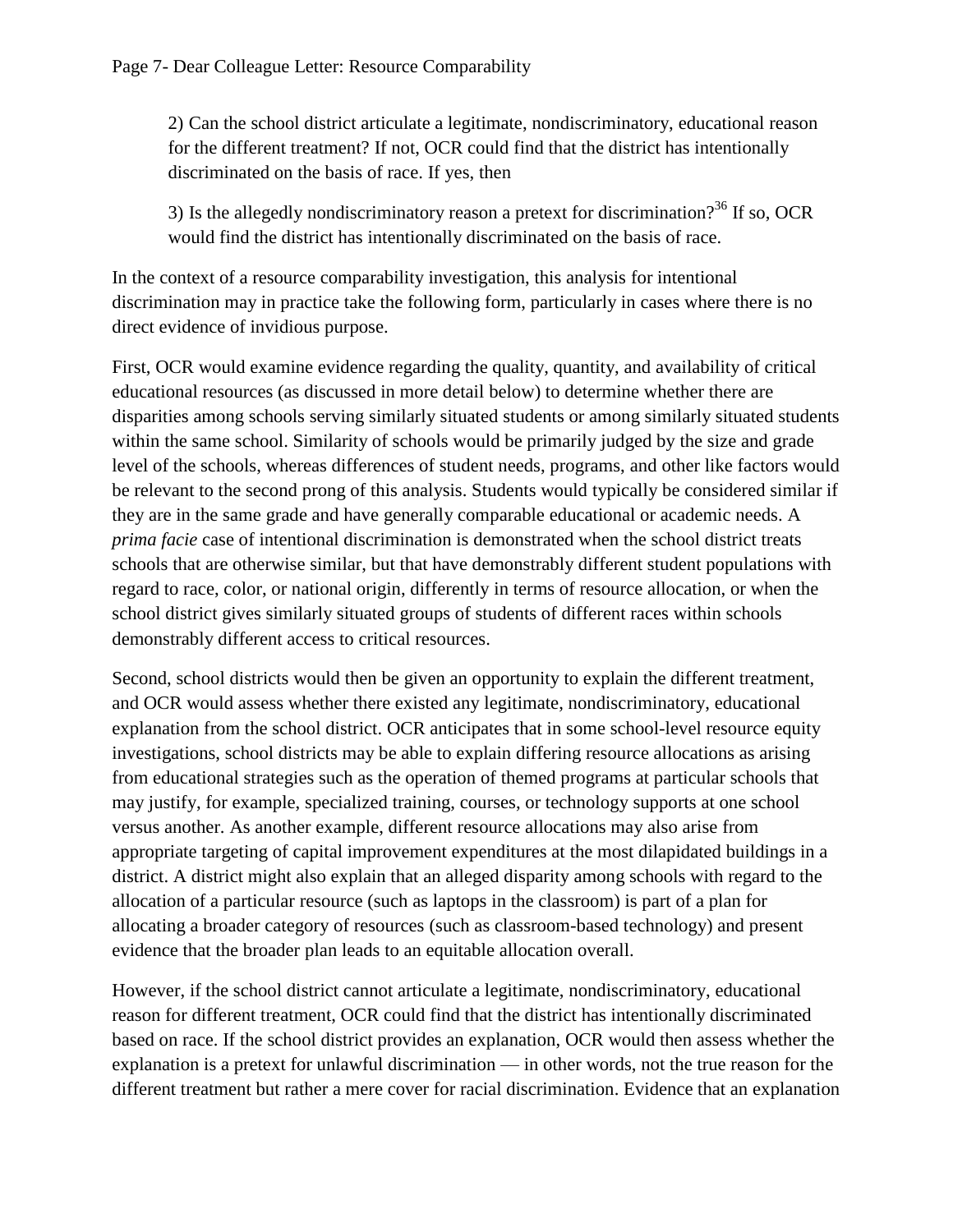is pretextual may include, but is not limited to, that the explanation does not conform to overall district or State policies regarding the provision of resources or that witnesses or documents credibly offer evidence that contradicts the explanation offered. For example, the actual purpose or explanation for the different treatment could be a stereotype about a particular race not opting for or valuing advanced coursework. If OCR finds that the reason for the different treatment is pretextual, then the recipient would be found in violation of Title VI.

# **B. Disparate Impact**

School districts also violate Title VI if they adopt facially neutral policies that are not intended to discriminate based on race, color, or national origin, but do have an unjustified, adverse disparate impact on students based on race, color, or national origin.<sup>37</sup> In determining whether a facially neutral policy or practice has an unjustified, adverse disparate impact in allocating educational resources that violates Title VI, OCR applies the following analysis:

1) Does the school district have a facially neutral policy or practice that produces an adverse impact on students of a particular race, color, or national origin when compared to other students?

2) Can the school district demonstrate that the policy or practice is necessary to meet an important educational goal?<sup>38</sup> In conducting the second step of this inquiry OCR will consider both the importance of the educational goal and the tightness of the fit between the goal and the policy or practice employed to achieve it. If the policy or practice is not necessary to serve an important educational goal, OCR would find that the school district has engaged in discrimination. If the policy or practice is necessary to serve an important educational goal, then OCR would ask

3) Are there comparably effective alternative policies or practices that would meet the school district's stated educational goal with less of a discriminatory effect on the disproportionately affected racial group; or, is the identified justification a pretext for discrimination?<sup>39</sup> If the answer to either question is yes, then OCR would find that the school district had engaged in discrimination. If no, then OCR would likely not find sufficient evidence to determine that the school district had engaged in discrimination.

Applying this disparate impact framework, OCR would not find unlawful discrimination based solely upon the existence of a quantitative or qualitative racial disparity resulting from a facially neutral policy. Nevertheless, OCR will investigate and ascertain whether such disparities are the result of unlawful discrimination under Title VI.

The first prong of this analysis requires OCR to identify a policy or practice that creates racial disparities in access to educational resources that are important to the quality of education a student receives, such that the disparity has an adverse impact on a racially defined group of students. Relying in part on research, OCR generally considers each of the educational resources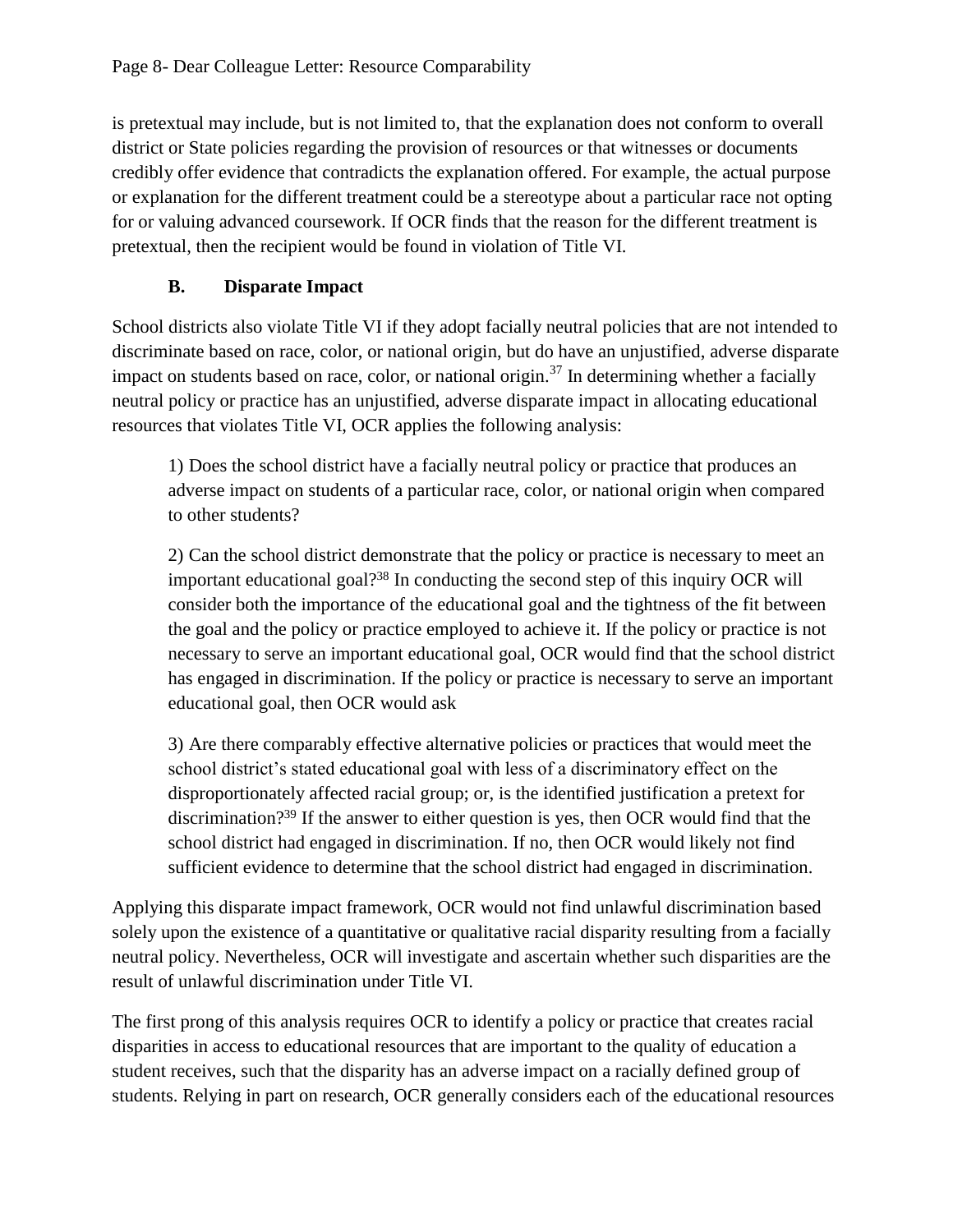discussed in this letter to provide a benefit and that its inequitable allocation tends to be adverse to students who are under-resourced. Additionally, OCR would also consider the school district's decision to provide a particular resource to students, such as technology or a gifted and talented program, as evidence that the district believes the resource is important. OCR would expect these resources to be equitably provided without regard to students' race, color, or national origin. Furthermore, OCR may consider indicia of the quality of education when determining adverse impact including, but not limited to, student achievement outcomes, graduation and retention-ingrade rates, and student and parent surveys. Finally, OCR would consider evidence offered by the school district that, in the specific factual context of its schools, a difference in certain resources does not adversely impact the quality of education.

If OCR identifies a policy or practice that creates adverse racial disparities, OCR looks to the school district for a substantial, legitimate, educational justification for the policy or practice. A district may offer a justification such as a policy of offering a diverse range of educational programs, of targeting resources to underperforming schools, or of piloting programs in one school before expanding them to more schools. As another example, school-based budgeting may allow for different choices at the school level regarding budgeting for resources such as instructional materials and staff positions, so that different combinations of resources at different schools would not necessarily represent resource inequity among those schools; in such a situation, OCR would investigate, among other things, whether the district's overall system for allocating funds to schools was equitable. OCR will assess the explanation identified, giving some deference to the expertise of the educators making those decisions. If OCR accepts the justification, OCR will work with the school district to identify whether the district could implement a workable alternative with a less racially disparate impact.

## **III. Office for Civil Rights Investigations**

Again, Title VI prohibits discrimination in the allocation and provision of educational resources.<sup>40</sup> Therefore, OCR investigates complaints and conducts proactive investigations to determine whether school districts are discriminating against students based on race, color, or national origin in their allocation of educational resources. Such investigations may include, but are not limited to, analyses of any or all of the resources discussed in this letter, depending on the fact-specific context in a particular case. Sound educational judgments made by State and local education officials, as well as budgetary constraints, may lead school districts to prioritize certain resources or the needs of certain schools, but such decisions cannot reflect unlawful race discrimination, in purpose or effect. OCR's legal determinations will necessarily be contextspecific and will require a holistic analysis of both quantitative and qualitative factual findings, including an evaluation of evidence presented that the quality of education students receive in a particular school or district is equitable despite apparent resource inequities in some areas. OCR's investigations recognize that States, districts, and schools have a significant amount of flexibility and variation in how they operate and that compliance with Title VI does not require a specific approach to ensuring equitable access to comparable resources.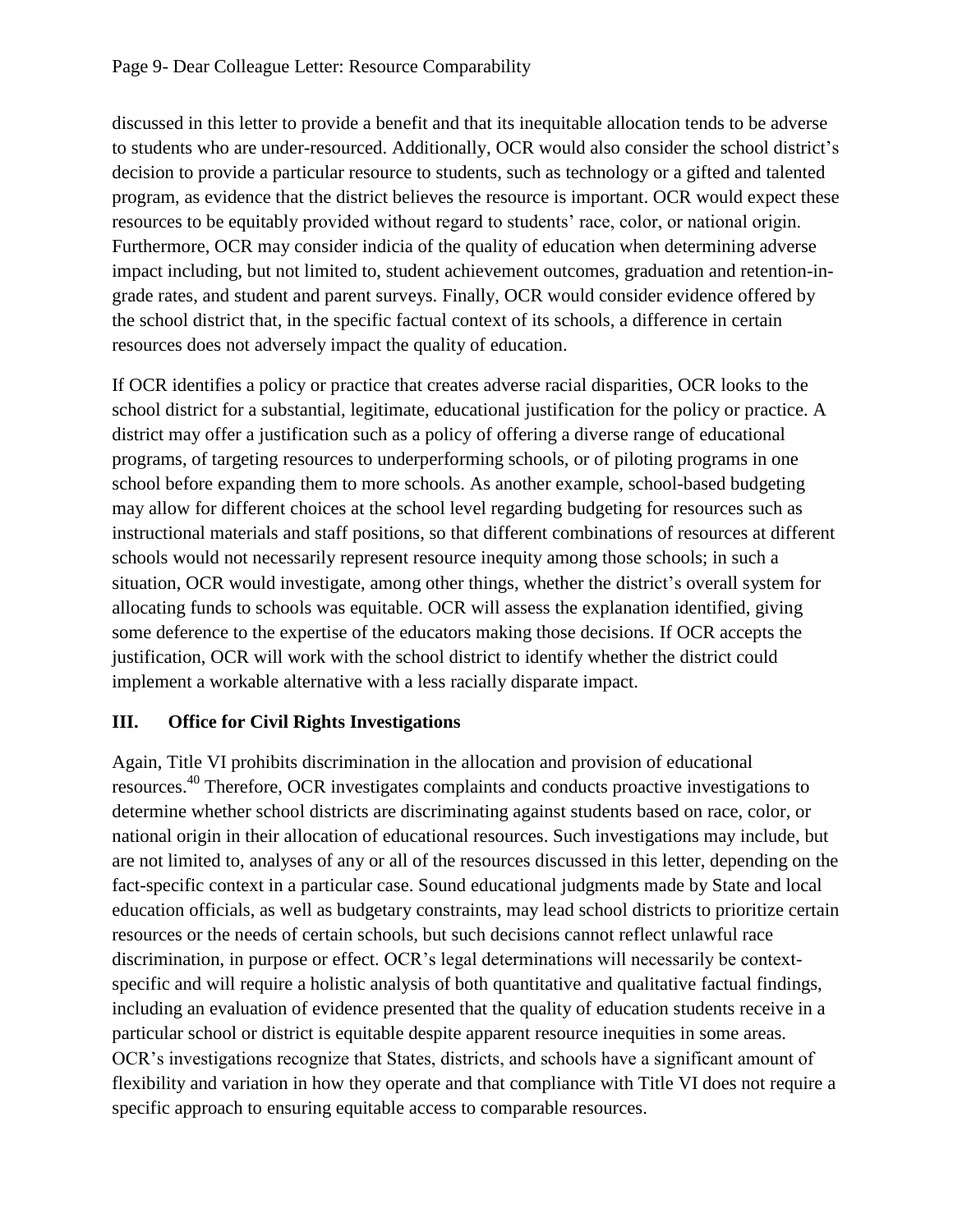In its investigations, OCR focuses on the scope and severity of resource disparities, and on a district's processes for allocating resources to determine the extent to which the district is exacerbating or eliminating such disparities. OCR may compare a school's resources against district averages and against district schools serving the most and the fewest students of a particular race or national origin to assess whether alleged resource disparities are, in fact, correlated with the race, color, or national origin of students. OCR also recognizes that resources may appropriately be allocated differently to meet schools' differing needs. For example, an engineering-themed magnet school may invest more in computers than an arts-themed magnet school that invests more in musical instruments. Accordingly, OCR investigations are more likely to find school districts in violation of Title VI when it uncovers significant racial disparities in access to a particular education resource or patterns of racial inequality across a range of different types of resources.

Finally, OCR encourages districts to proactively identify and address racial disparities in resource allocation. School districts that take proactive, concrete, and effective steps to address the root causes of such disparities and to ensure that students are equitably served are more likely to be in compliance with Title VI. Further, the effectiveness of such efforts may reflect favorably on districts and inform any remedies OCR requires so that the district can build upon its efforts.

## *Note on School Funding*

 $\overline{a}$ 

Although comparative funding levels are pertinent to the issue of educational resource comparability, they may not be conclusive evidence of compliance or non-compliance. The comparison of resources, including funds, allocated among schools is ultimately designed to measure the relative allocation of equal educational *opportunities* for students. The provision of equal opportunities may require more or less funding depending on the location of the school, the condition of existing facilities, and the particular needs of students such as English language learners and students with disabilities. For example, older facilities generally require more money for annual maintenance than do newer facilities. Similarly, greater annual per-pupil library expenditures for one school may reflect an effort to correct years of underfunding of a library collection. Funding disparities that benefit students of a particular race, color, or national origin may also permissibly occur when districts are attempting to remedy past discrimination.

Much of the Federal funding provided to districts and schools comes from sources specified for a particular use such as special education, alternative language, or gifted programs. OCR may exclude these categorical resources from data used to determine comparability of regular education programs if those resources distort the comparisons for such programs.

<sup>\*</sup> For example, students in special education may be served by more teachers and support staff than other students, and therefore districts may spend more on those students, but that does not mean that those students are inequitably receiving a disproportionate share of resources.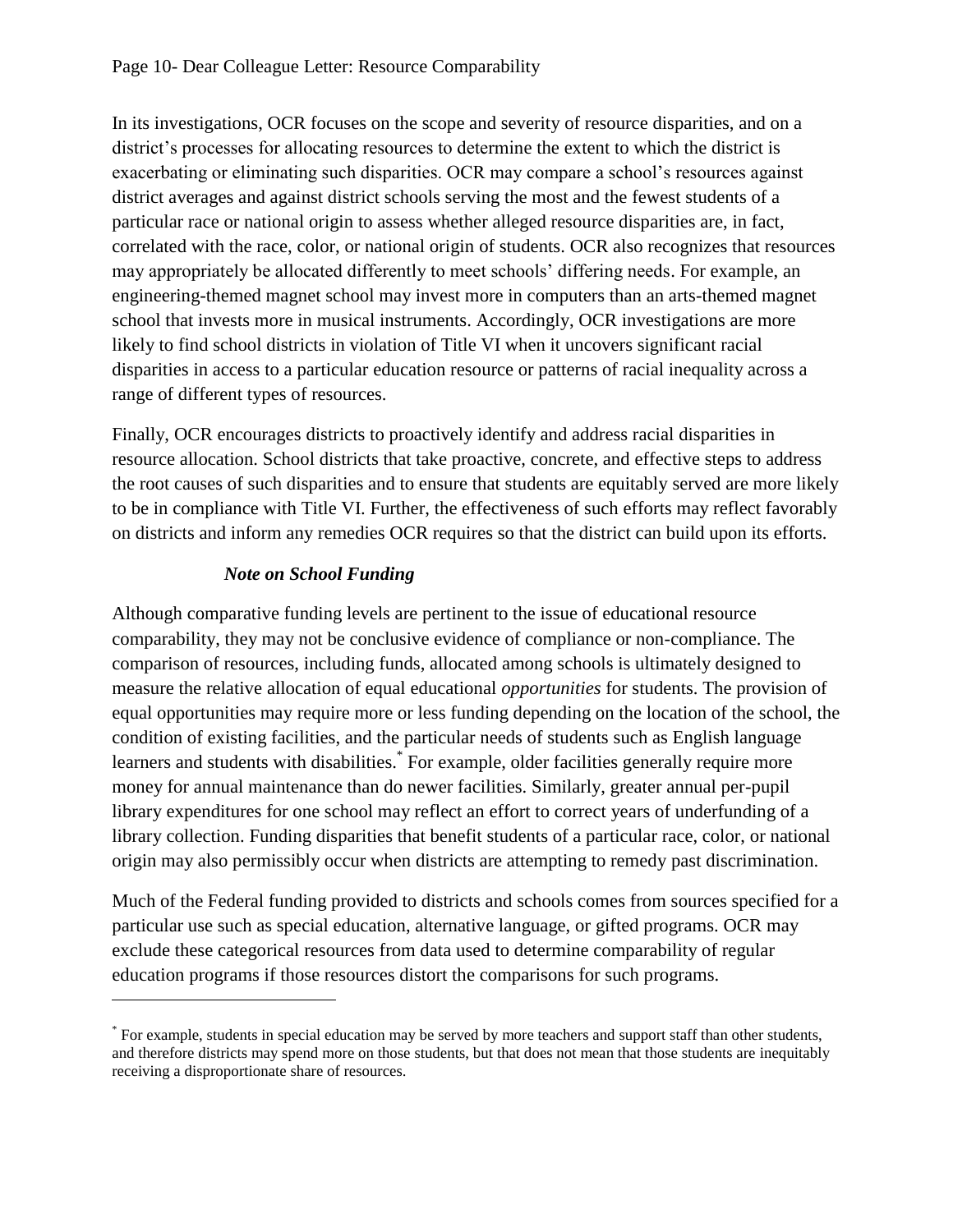Lack of funds does not preclude the duty to act under Title VI. OCR may consider how States, districts, and schools distribute whatever funds and resources are available, as well as how they act to provide additional or sufficient funds, to ensure equal educational opportunities.

OCR generally focuses on funding via its impact on the other categories of educational resources discussed below. Simplistic comparisons of per-pupil expenditure levels are often a poor measure of resource comparability, and there are many factual circumstances that can create varying funding needs that justify differential spending patterns among schools. The ultimate issue is whether funding is provided to each school in the district so as to provide equal educational opportunities for all students.

### **A. Courses, Academic Programs, and Extracurricular Activities**

Equal educational opportunity requires that all students, regardless of race, color, or national origin, have comparable access to the diverse range of courses, programs, and extracurricular activities offered in our Nation's schools. Students who have access to, and enroll in, rigorous courses are more likely to go on to complete postsecondary education.<sup>41</sup> Further, completing college or other postsecondary education such as a technical certification is increasingly necessary for students to enter careers that will enable them to join the middle class.<sup>42</sup> Therefore, OCR assesses the types, quantity, and quality of programs available to students across a school district to determine whether students of all races have equal access to comparable programs both among schools and among students within the same school. OCR generally considers a range of specialized programs, such as early childhood programs including preschool and Head Start, Advanced Placement and International Baccalaureate courses, gifted and talented programs, career and technical education programs, language immersion programs, online and distance learning opportunities, performing and visual arts, athletics, and extracurricular activities such as college-preparatory programs, clubs, and honor societies. These programs help students distinguish themselves and develop skills that will help them in college and in their careers.

OCR also examines the relative availability of the full panoply of high school courses that prepare students to graduate ready for college and careers, including the range of science, technology, engineering, and mathematics (STEM) courses, as well as middle and elementary school courses that prepare students for college- and career-preparatory high school courses. Further, OCR may consider the overall quality and adequacy of special education programs at the school level, including identification, evaluation, and placement procedures as well as the quality and appropriateness of services and supports provided to students with disabilities to determine whether schools serving more students of color have comparable supports and services in place for students with disabilities.

While differentiation among schools in a district may serve important educational goals, OCR evaluates whether students of different races in a district are able to equally access and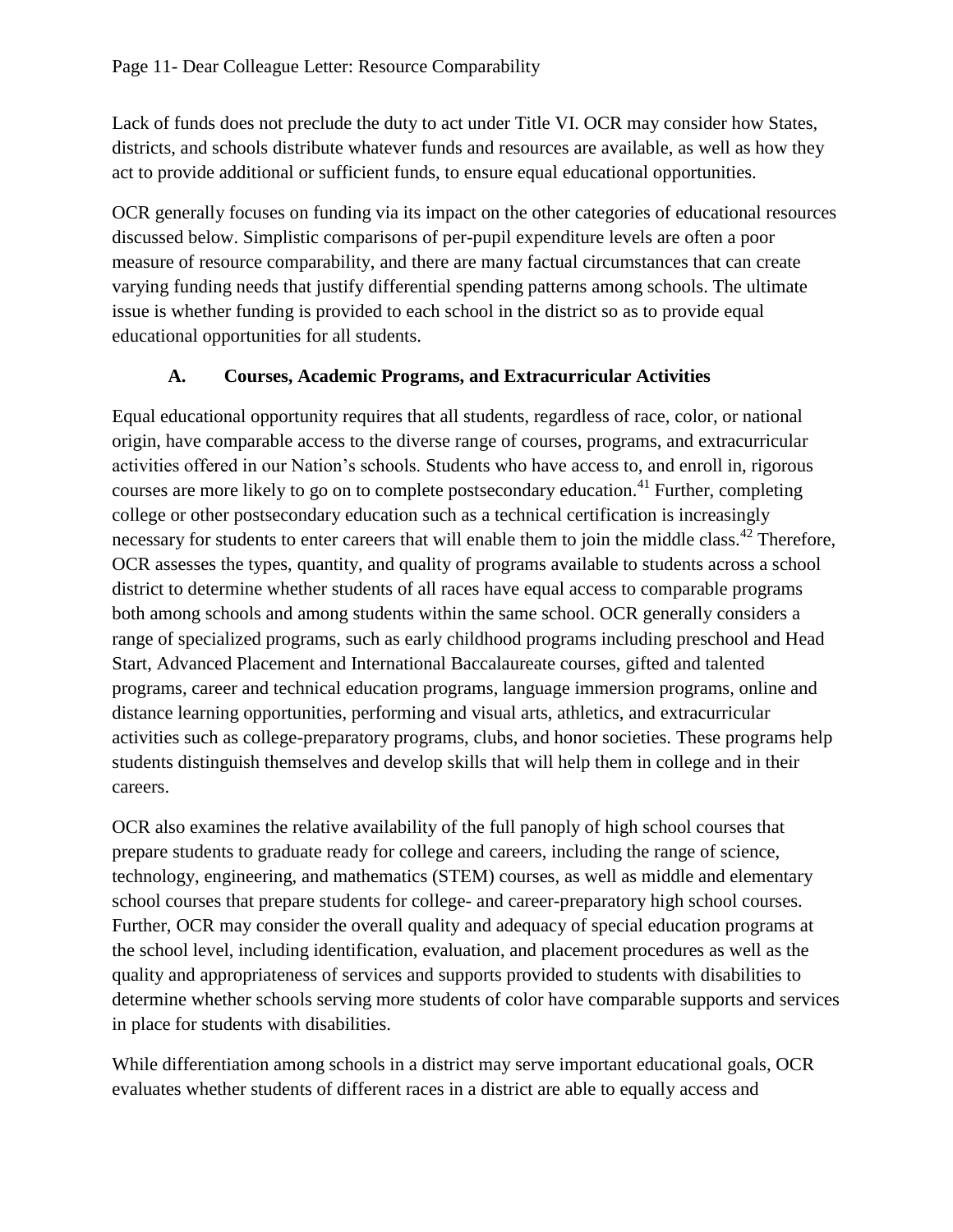participate in a comparable variety of specialized programs — whether curricular, co-curricular, or extracurricular.\* The selection of schools to offer particular programs and the resources made available for the success of those programs may not disproportionately deny access to students of a particular race or national origin. Also, the policies for recruitment and admission to particular schools or programs, both within and across schools, should not deny students equal access on the basis of their race. $43$ 

Extracurricular activities, especially those that have been shown to support college and career readiness and high academic rigor, must be offered on a nondiscriminatory basis. OCR considers whether students of different races have equal access to extracurricular programs of similar quality across the district, including activities sponsored by the district but provided by outside organizations since school districts continue to have an obligation to provide equal educational opportunities for their students when working with third parties. OCR considers quantitative and qualitative factors including the number of extracurricular activities as well as their intensity and content; the types and relative quality of academic and co-curricular programs; the expertise of the teachers, coaches, and advisors who are implementing the programs; and the availability of the necessary materials such as books, uniforms, technology, and spaces. Where relevant, OCR also inquires into the district's policies and procedures for allowing students to gain access to programs offered at another school in the district.

## **B. Strong Teaching, Leadership, and Support**

 $\overline{a}$ 

OCR examines a broad range of information sources when assessing whether a district discriminates based on race in providing access to strong teaching and instruction to its students including a variety of data related to the teachers, leaders, and staff in a district's schools. These sources can include data on teacher and leader effectiveness produced by teacher and leader evaluations and data on the relative stability of the teacher workforce across a district, including teacher turnover, absenteeism, use of substitutes, and vacancies. These sources can also include data on the following characteristics and qualifications of teachers: teachers' licensure and certification status, whether teachers have completed appropriate training and professional development, whether teachers are inexperienced, whether they are teaching out of their field, and other indicators of disparities in access to strong teachers.<sup>44</sup> Finally, strong school leadership and support staff play a critical role in recruiting and retaining teachers, as well as in ensuring that teachers are able to be effective in the classroom. These criteria are discussed in more detail below. A particular OCR investigation may focus on a small subset of these criteria where

<sup>\*</sup> OCR recognizes that student or parent demand for specific programs and courses may differ among the schools in a district, so participation rates will reasonably differ. However, OCR considers whether students have been given reasonable notice of the availability of programs and whether districts accommodate interested students in lowdemand schools.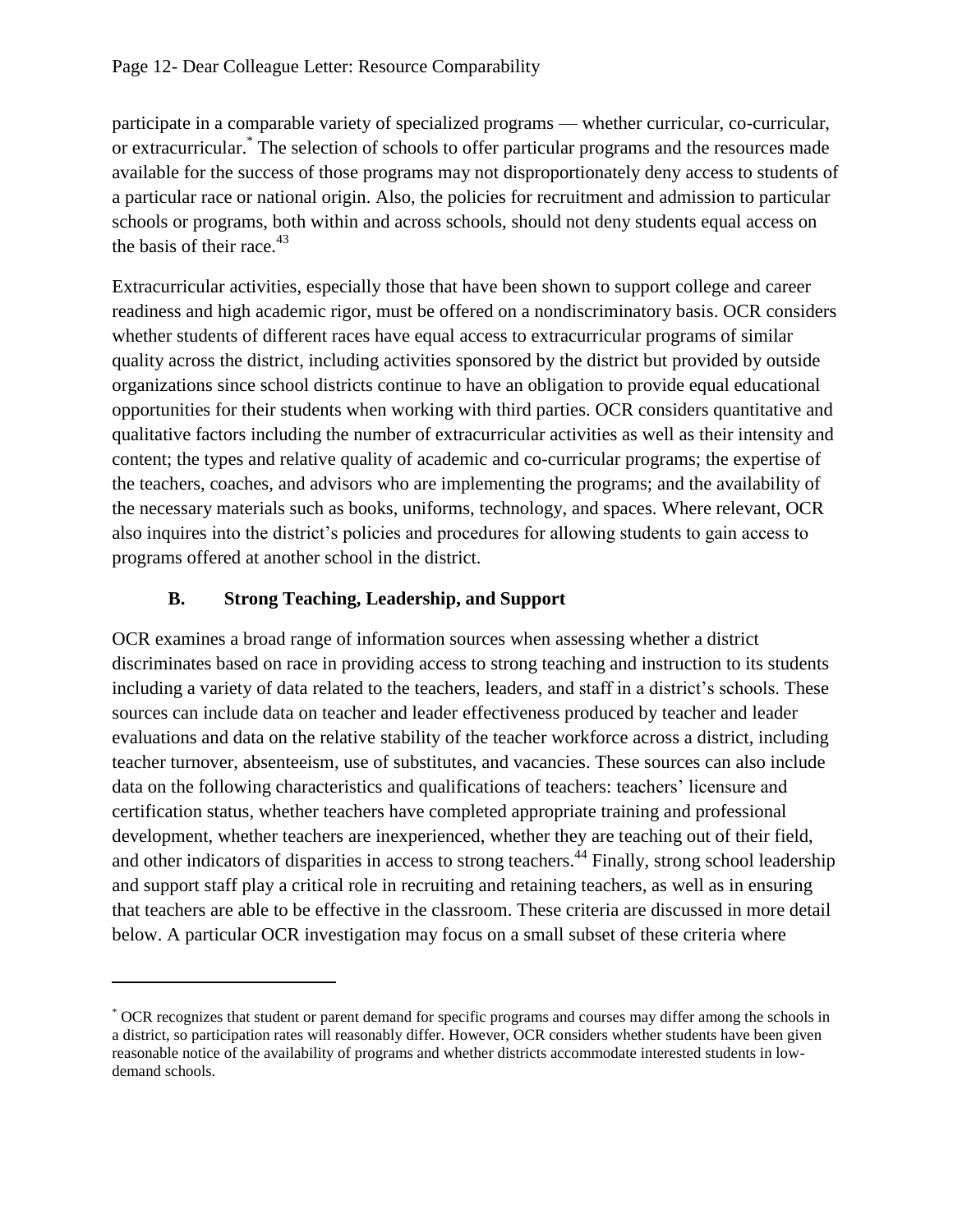appropriate, such as when the complainant's allegations are quite specific or where the adverse impact of the disparity in a particular area is clearly identifiable. But other investigations will rely upon a holistic analysis of these criteria to better gauge the totality of teacher and staff characteristics and the quality of instruction that students receive.

## **1. Teacher Effectiveness Data**

Many States and school districts are in the process of developing evaluation systems that use multiple measures, including student growth, to provide important information about the effectiveness of teachers and principals. The Department considers these systems essential for a number of reasons, such as informing professional development and improving instructional practices, and has made development of these systems a key part of its equity-focused policies, including the principles for granting waivers from provisions of the Elementary and Secondary Education Act (ESEA), also known as ESEA flexibility. While there are many possible sources of information about student access to effective teaching, OCR may consider whether States and districts are developing high-quality evaluation systems. The data from these systems can enable States and districts to proactively help ensure that students of color are not being taught by ineffective teachers at higher rates than other students. For this reason, OCR recognizes that progress in the development and use of these systems may help demonstrate a commitment to the equitable allocation of resources. For example, evidence that States are including data on the allocation of effective teachers and strategies to address any inequitable allocation in their educator equity plans under Title I of the  $ESEA$ ,  $45$  or evidence that school districts are implementing those strategies, would reflect favorably on a State or district in an OCR investigation.

## **2. Stability of Teacher Workforce**

 $\overline{a}$ 

OCR may investigate a range of factors to determine whether students of color are more or less likely to attend schools with a stable teacher workforce. OCR may assess relative rates of teacher absenteeism<sup>46</sup> and the number and duration of teacher vacancies as part of investigating discrimination in student access to quality teaching. Because instruction by substitute teachers can disrupt the continuity of the classroom, OCR's Title VI nondiscrimination analysis includes comparisons of the number of school days, classes, and students taught by substitutes as well as assessments of whether schools make use of long-term substitutes where possible for planned teacher absences.\*

<sup>\*</sup> OCR investigations will of course consider school district's explanations about causes of unusually high teacher absenteeism: for example, whether high teacher absenteeism rates at a school can be explained by a small number of teachers being absent for long periods of time because of pregnancy or long-term illness.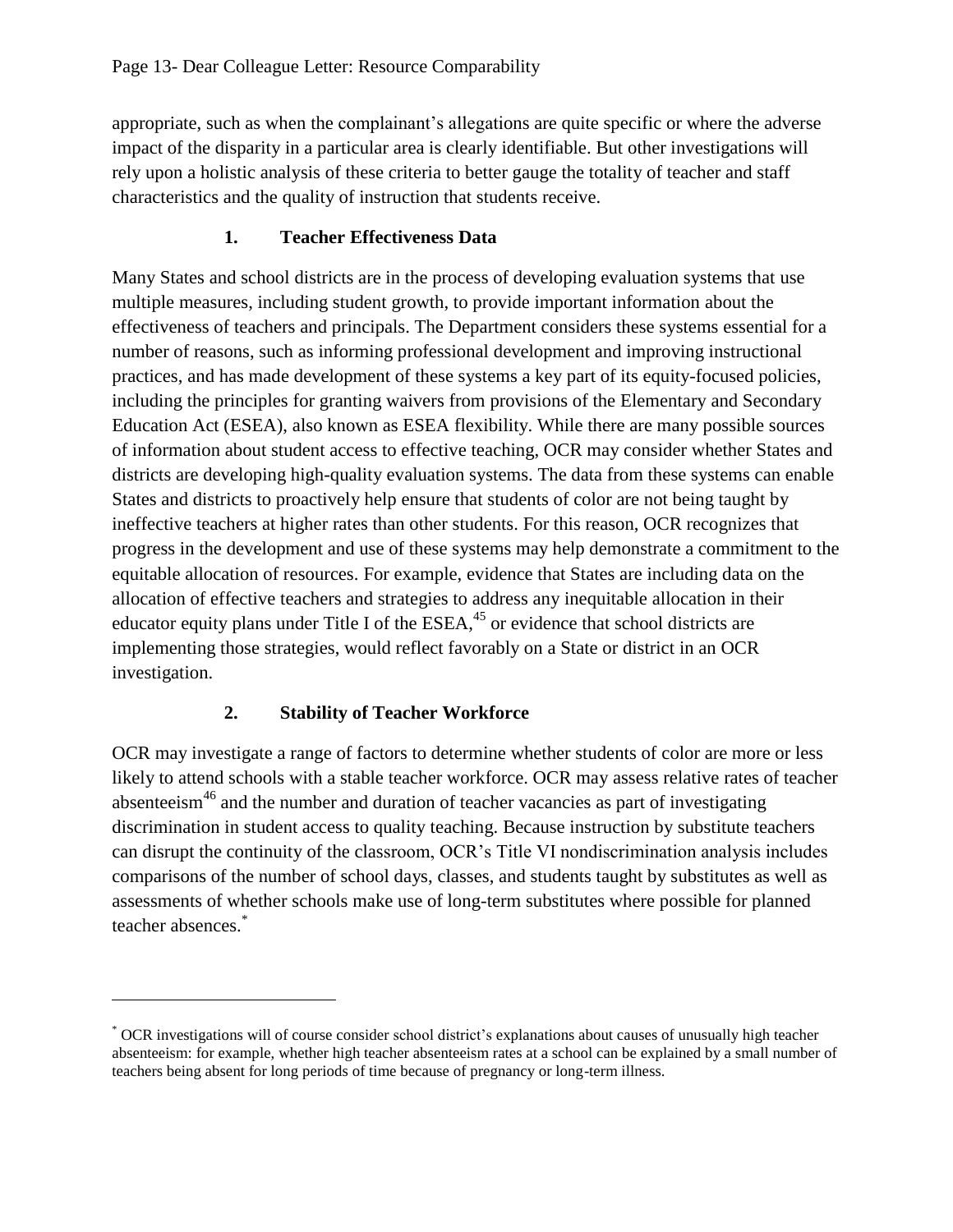OCR may also consider teacher turnover rates when investigating discrimination in access to strong teaching.\* While some forms of turnover may be desirable, such as incentivizing and encouraging highly effective teachers to move to struggling schools or to become school leaders, the instability for students caused by teachers leaving year after year, particularly when teachers leave mid-year, disrupts student learning and destabilizes school environments. In addition, schools with high turnover rates must repeatedly expend scarce resources for recruitment and professional support for new teachers. Excessive turnover at a specific school may also lead to the overrepresentation of inexperienced teachers, and it may suggest a lack of district oversight of deeper problems with the school environment (*e.g.*, lack of necessary teacher support and development, poor school leadership, school safety issues) that may impair the effectiveness of teachers. OCR also considers whether there are disparities among schools in the speed with which vacancies are filled in assessing student access to a stable teacher workforce.

### **3. Teacher Qualifications and Experience**

The qualifications and credentials of teachers, amount of teacher experience, and frequency of teachers teaching in their area of expertise and certification may, upon further investigation, relate to equitable access to strong teachers.<sup>47</sup> Typically new teachers gain skill and effectiveness each year in their early careers until they become proficient educators. OCR recognizes that teacher experience is neither a direct measure of nor a perfect proxy for teacher effectiveness, and OCR acknowledges that some inexperienced teachers may be more effective than those who have more experience. Furthermore, developing high-quality pipelines of new teachers in highneed and rural schools can be an effective strategy for districts or schools seeking to improve outcomes, and OCR will take that into consideration as part of its investigations. In general, however, inexperienced teachers perform less well on average than their more experienced colleagues.<sup>48</sup> Therefore, OCR may consider the distribution of inexperienced teachers across a district as part of its overall evaluation of potential discrimination in access to strong teaching.

<span id="page-13-0"></span>Other relevant qualifications that OCR may consider in investigations include whether teachers with emergency licenses or advanced certifications such as National Board Certification are more or less likely to teach in schools with more students of color. OCR considers whether, in a particular district, disparities in types of teacher certifications augment and reinforce patterns found in the totality of evidence that students are experiencing discrimination in access to strong teaching. Additionally, OCR considers whether teachers are teaching in or outside of their subject matter expertise, particularly in math, science, and foreign languages at the high-school

 $\overline{a}$ 

<sup>\*</sup> OCR considers all relevant contextual factors in analyzing teacher turnover rates, including whether turnover in a particular year or specific position is an anomaly, and all investigations would consider any nondiscriminatory, educational justifications presented by a district for factual circumstances which, if unexplained, might constitute unlawful discrimination.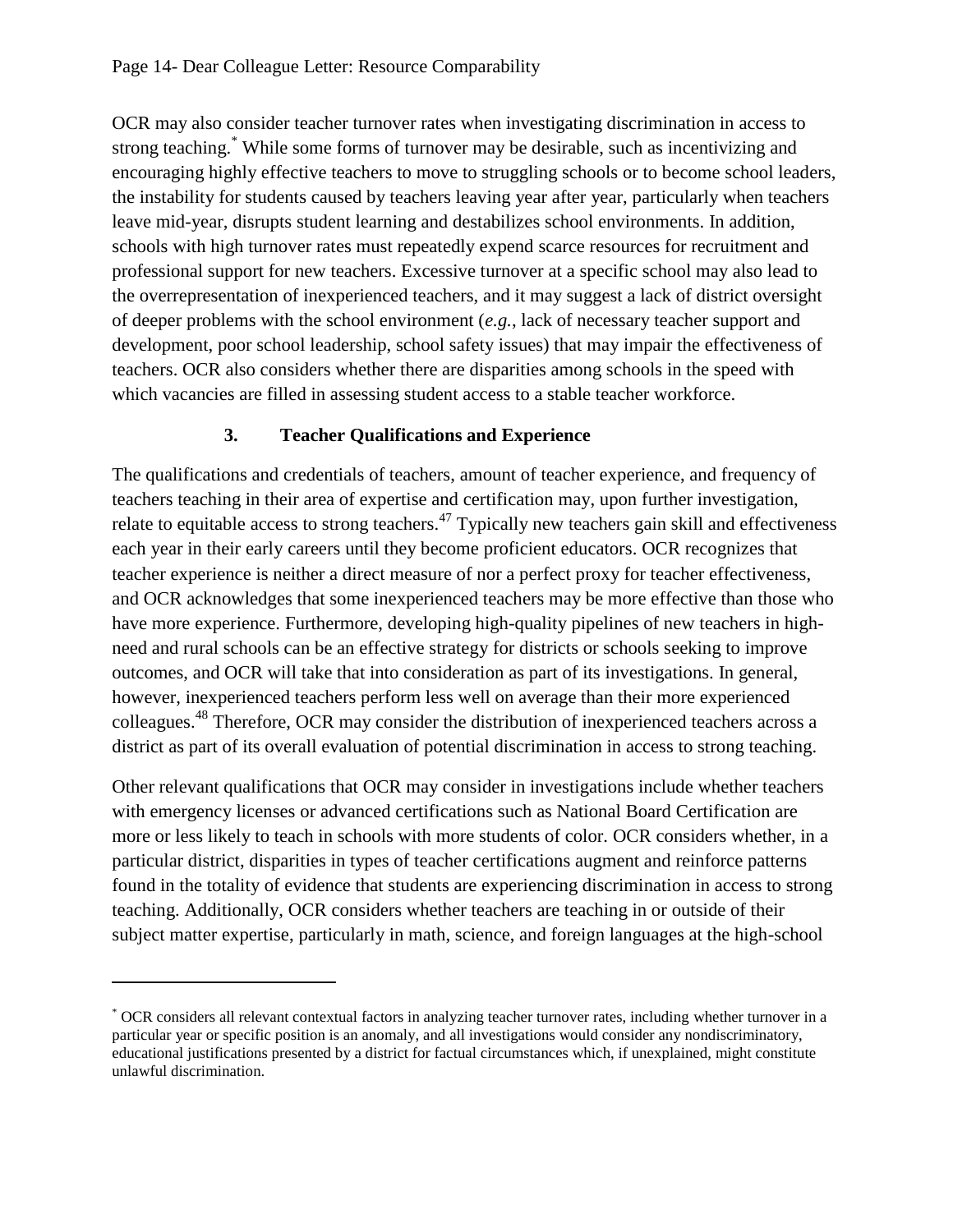level.\* Similarly, OCR examines whether teachers of English language learners, or of students who receive special education and related services, have the appropriate training to be effective in delivering language assistance or special education and related services, respectively.

OCR may also examine whether a district provides equitable resources to improve teacher quality and retention. Factors that OCR may evaluate include teacher orientation, mentoring, peer support, opportunities and time for professional collaboration, and professionaldevelopment programs, including participation in teacher learning communities, teacher retention programs including incentives for teachers in high-need schools, and any good faith efforts to use student performance data, teacher observation data, or other appropriate assessment data to improve instruction.

## **4. School Leadership**

OCR recognizes the critical role school principals and other school leaders play in recruiting and retaining teachers and in fostering teacher effectiveness and overall school success. A growing body of research, including surveys of teachers, shows that principals and other school leaders play an important role in attracting strong teachers to a school, helping teachers become more effective, and retaining effective teachers.<sup>49</sup> Effective school leaders can create climates of high expectations and a sense of community.

OCR will consider whether there are racial disparities in student access to effective, wellprepared, and stable school leadership, and this will include both leaders in schools and districtlevel leaders who support groups of schools. As mentioned previously, OCR will take favorable notice of States and districts that have reliable leader evaluation systems and are implementing strategic plans to improve the allocation of effective leaders. OCR may also consider the stability of principals and other school leaders in schools across a district, including data about turnover, absenteeism, use of substitutes, and vacancies. OCR may also consider the following characteristics and qualifications of principals and other school leaders: their levels of experience, their credentials and certification, whether they have completed appropriate training and professional development, and other relevant characteristics.

# **5. Support Staff**

 $\overline{a}$ 

In conjunction with its assessment of access to strong teachers and leaders, OCR may analyze access to high-quality non-instructional and other support staff in schools. These support staff strengthen teaching and learning by providing services to students and implementing

<sup>\*</sup> To assess whether teachers are teaching in or outside of their subject matter expertise, OCR will determine whether the teacher has a major or minor in the subject, has demonstrated subject matter mastery by passing a valid test, or has satisfied an applicable State standard. At the elementary level, OCR would also consider whether teachers have certification, training, and/or education in elementary education.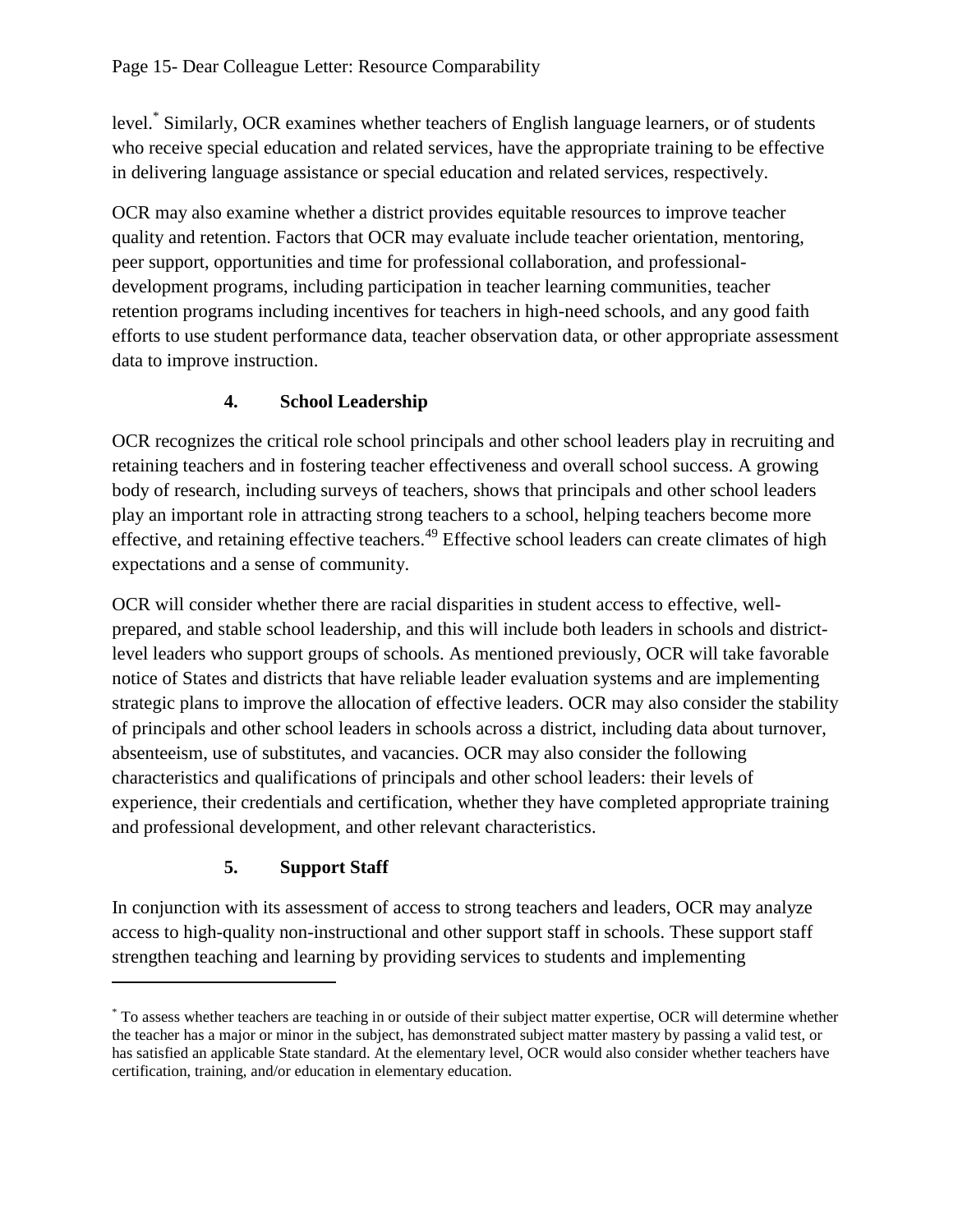$\overline{a}$ 

individualized programs based on students' needs. OCR considers the staff-to-student ratios, training, certification, and years of experience of the support staff to determine whether these critical personnel are supporting students across a district on a nondiscriminatory basis.

For example, paraprofessionals<sup>\*</sup> support teachers and students.<sup>†</sup> When prepared, deployed, and supervised appropriately, paraprofessionals help teachers to implement effective instructional practices such as smaller group and individualized instruction.<sup>50</sup> Paraprofessionals may also help lessen teachers' administrative burdens, giving teachers more time to plan and to directly educate students. These critical staff may also provide services and supports as part of IEPs for students with disabilities such as serving as readers, aides, or transportation personnel. OCR considers the ratio of pupils to paraprofessionals and the qualifications of those paraprofessionals (*e.g.*, high school or college diploma, paraprofessional certification). OCR also evaluates the amount of training, professional development, and supervision given to paraprofessionals and the roles that they play in the classroom. OCR's investigations then holistically evaluate whether a school district is providing equitable access to comparably qualified paraprofessionals to all students without regard to race.

Other non-instructional employees whom OCR may consider include school guidance counselors, school psychologists, librarians, specialized therapy providers for students with disabilities (*e.g.*, speech, physical, and occupational therapists), and social workers. The services these employees provide in academic development, social and emotional skill development, and college and career planning contribute to positive student outcomes.<sup>51</sup> Yet low-income students and students of color are less likely to have access to counselors, and in turn to the information and tools necessary to make decisions about pursuing college or a career.<sup>52</sup> OCR evaluates staffto-student ratios for these positions and their training and professional qualifications. In addition, OCR looks at other staff members who help students enter the classroom ready to learn, such as social workers or other health professionals, and those who otherwise support the school environment.

<sup>\*</sup> Paraprofessionals include a variety of instructional support positions that do not require a teaching credential or license. Their titles may vary and could include teacher's aide, assistant teacher, classroom aide, classroom assistant, instructional aide, etc.

<sup>†</sup> In a district-wide, comprehensive resource comparability investigation, OCR would take into account paraprofessionals and other non-instructional staff used for the support of special student populations, such as students with disabilities, English language learners, or gifted students. These investigations certainly consider relevant contextual factors that may affect quantitative comparisons such as higher salaries because of additional certification requirements or smaller staff-to-student ratios that may be required, for example, to implement individualized education programs (IEPs) of particular students with disabilities under the Individuals with Disabilities Education Act (IDEA). However, in some instances, OCR assessments will consider regular education staff separately from these specialized staff, in order to properly analyze potential discrimination in the provision of non-specialized, regular education programs.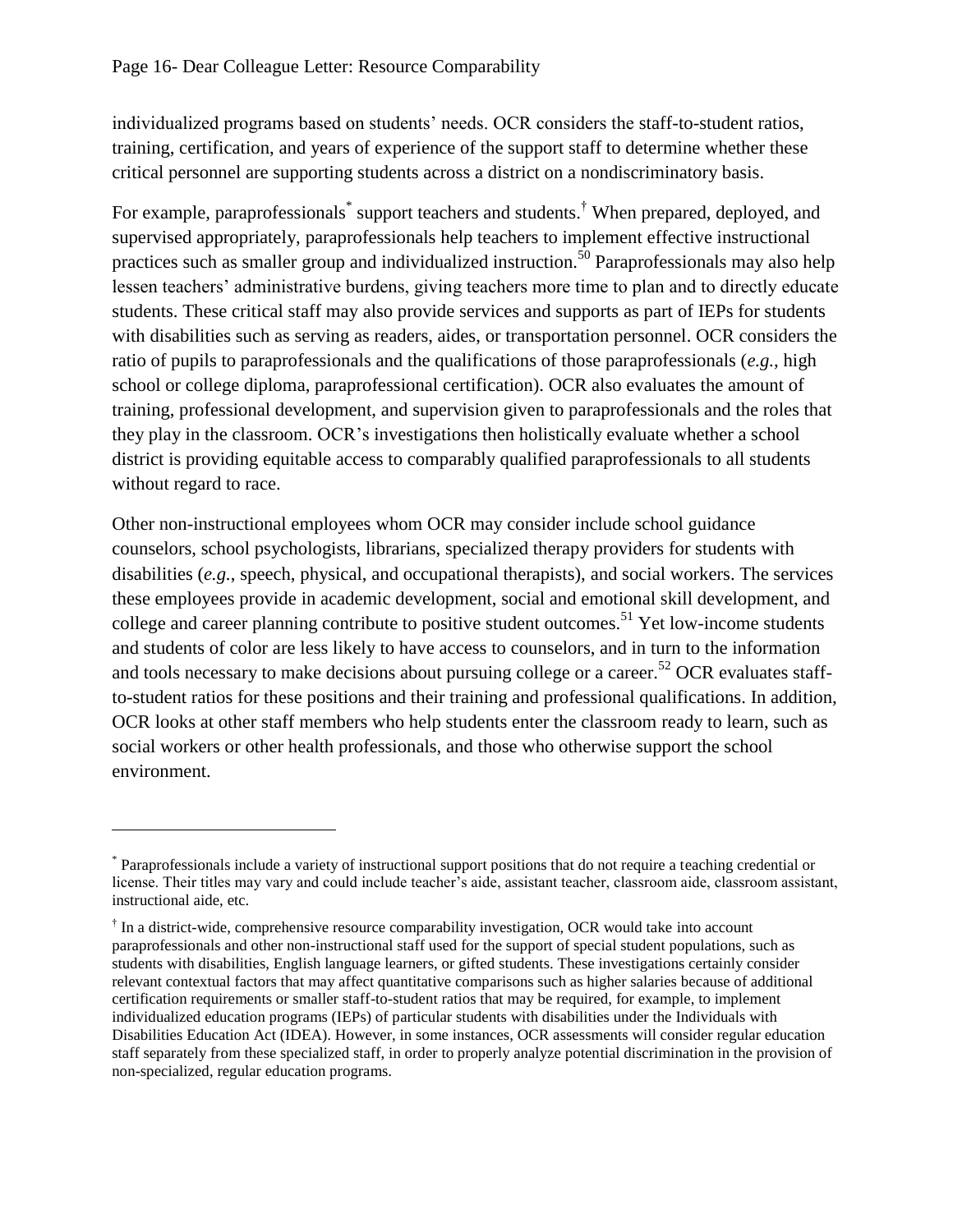## **C. School Facilities**

OCR's investigations may examine those aspects of facilities that affect student achievement and educational outcomes to determine whether the distribution of facilities resources has the purpose or effect of discriminating on the basis of race, color, or national origin.

## **1. Physical Environment**

Research has shown that the quality and condition of the physical spaces of a school are tied to student achievement and teacher retention.<sup>53</sup> Structurally sound and well-maintained schools can help students feel supported and valued. Students are generally better able to learn and remain engaged in instruction, and teachers are better able to do their jobs, in well-maintained classrooms that are well-lit, clean, spacious, and heated and air-conditioned as needed.<sup>54</sup> In contrast, when classrooms are too hot, too cold, overcrowded, dust-filled, or poorly ventilated, students and teachers suffer.<sup>55</sup> For example, asthma and other chronic health problems, which a facility's poor condition or surrounding environment may exacerbate, have been tied to increased absenteeism among students and teachers. The overall physical condition of the school, including features such as paint, maintenance of carpet and lockers, and the absence of vandalism, has also been linked to improved student achievement.<sup>56</sup>

When investigating whether all students have equal access to comparable facilities, OCR therefore evaluates the overall physical condition of a district's facilities and the availability of sufficient maintenance staff. OCR also considers the location and surrounding environment of school buildings and facilities, as well as the availability and quality of transportation services provided to students.\* OCR generally investigates a range of indicators regarding the general upkeep and quality of buildings to judge whether students of color are disproportionately attending schools that are in inferior physical condition or that are physically inaccessible to students with disabilities. OCR would also investigate whether language acquisition programs for English language learners are disproportionately placed or provided in lesser quality facilities.

# **2. Types and Design of Facilities**

 $\overline{a}$ 

The relative quantity and quality of specialized spaces such as laboratories, auditoriums, and athletic facilities are also key considerations in investigating the equitable provision of facilities.<sup>57</sup> Students need proper laboratory facilities — with sufficient equipment, space, and ventilation — for safe and effective instruction in critical classes such as chemistry and biology.

<sup>\*</sup> Even where transportation is provided to all students, comparable transportation services are not being provided if, for example, students of color, disproportionately, are burdened by unnecessarily longer rides or must ride in older buses that more frequently break down.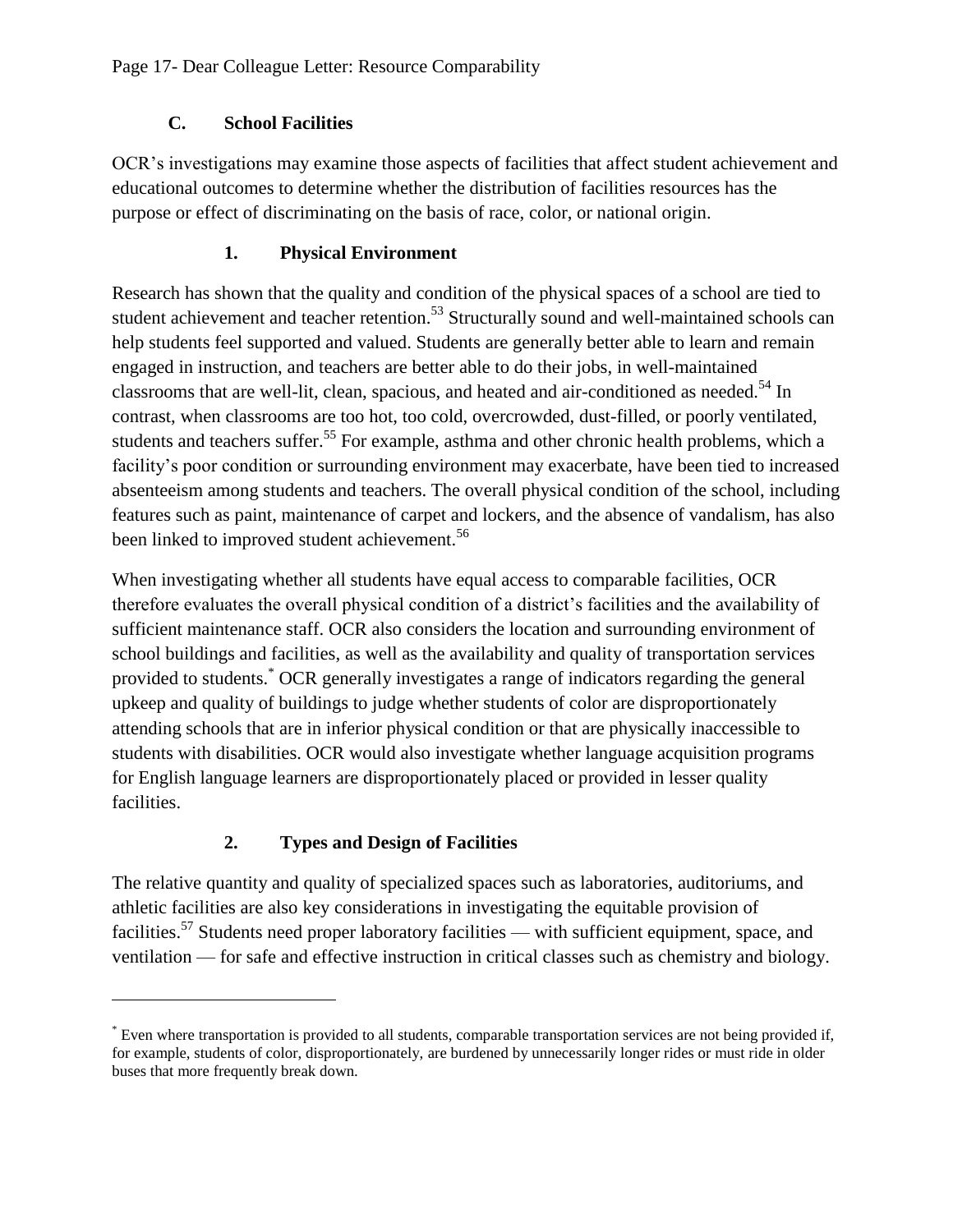Performing-arts programs require practice and performing spaces. Athletic programs, including physical education courses, require proper facilities for practice and competition.

OCR does not mandate that schools have specific types of facilities or that every school in a district have exactly the same type and array of facilities. Instead, OCR investigates whether districts are providing equal access to comparable facilities. Different schools will have different programs and different facility needs, but the diverse needs of a district cannot justify distributing facilities resources in a way that has the purpose or effect of discriminating on the basis of race, color, or national origin.

## **D. Technology and Instructional Materials**

When investigating resource comparability, OCR may evaluate the availability of digital and other instructional materials that enhance instruction, including library resources, computer programs, mobile applications, and textbooks. As discussed below, OCR considers how instructional materials vary between schools in number, quality, and accessibility and whether they are equally available to students without regard to race, color, or national origin.

# **1. Technology**

Technology, when aligned with the curriculum and used appropriately, contributes to improved educational outcomes<sup>58</sup> and promotes technological literacy. OCR evaluates whether all students, regardless of race, have comparable access to the technological tools given to teachers and students, along with how those tools are supported and implemented.<sup>59</sup> OCR generally considers the number, type, and age of educational technology devices available in a school, such as laptops, tablets, and audio-visual equipment, among other resources. This assessment includes the availability and speed of internet access.

Additional important factors when considering comparable access to technology include its use to support the school's curriculum, its availability for teachers and students, the use of appropriate technology to support the accessibility of instruction for students with disabilities, and the provision of professional development for teachers on how to use technology to increase student engagement and achievement.<sup>60</sup> OCR may consider the amount and type of professional development available to teachers, in addition to other services for teachers such as technical support. Key considerations in evaluating whether districts provide comparable access to technology include whether the technology is located within the classroom and how many hours a week students have access to the technology during and after school. For those districts or schools where access to the internet or to other technology outside of school hours is a necessary or presumed aspect of what is expected from students, OCR also examines the extent to which students have access to necessary technology outside of school and how school districts support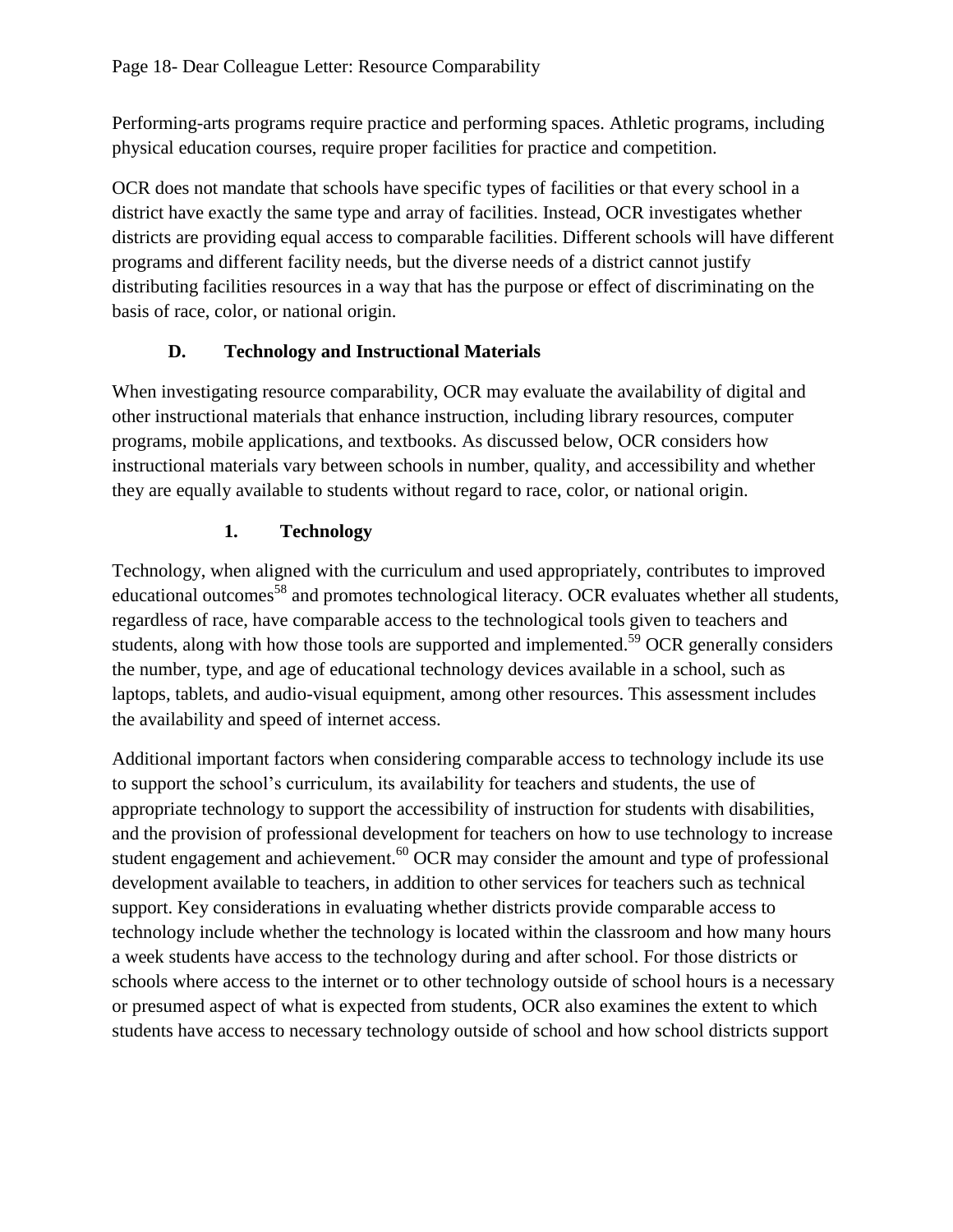students who do not have internet access at home, such as through providing wireless access via a Wi-Fi hotspot at school that is available outside of school hours. \*

## **2. Other Instructional Materials**

OCR may also evaluate whether students have comparable access to other materials schools use to instruct students. For example, adequately resourced school libraries (or library media centers) provide teachers and students with up-to-date resource collections and tools to access and navigate those resources.<sup>61</sup> OCR considers the size, content, and age of a school's library collection, including print, video, and digital resources. Student learning from library resources is maximized when the content of the collection is aligned with the curriculum. The availability of information through online databases and internet access is also important in modern school libraries. OCR also considers how often students and teachers have the opportunity to use a library.

A range of other materials can support instruction, such as textbooks, graphing calculators, digital materials and simulations, and hands-on science and math materials. Diverse instructional materials are necessary to deliver certain curricula and can help teachers reach students with different learning needs. OCR may consider the quantity of learning materials available per pupil, the quality of those materials in terms of their age and alignment with the curriculum, and the availability of those materials during and outside of the school day.

## **IV. Steps to Prevent and Remedy Discrimination in the Provision of Educational Resources**

## **A. Self-Assessment and Monitoring of Title VI Compliance**

OCR strongly recommends that school districts proactively assess their policies and practices to ensure that students are receiving educational resources without regard to their race, color, or national origin, including the resources discussed in this letter, as Title VI requires. Periodic selfevaluation enables districts to identify barriers to equal educational opportunity and avoid unnecessary delay in taking corrective action. An effective assessment should incorporate the principles that are outlined in this letter. OCR's Civil Rights Data Collection (CRDC) can help

 $\overline{a}$ 

<sup>\*</sup> Disparities in such support, or inattention to the disparities in internet access at home, may be cause for concern if students need internet access outside of school hours to be successful in the classroom.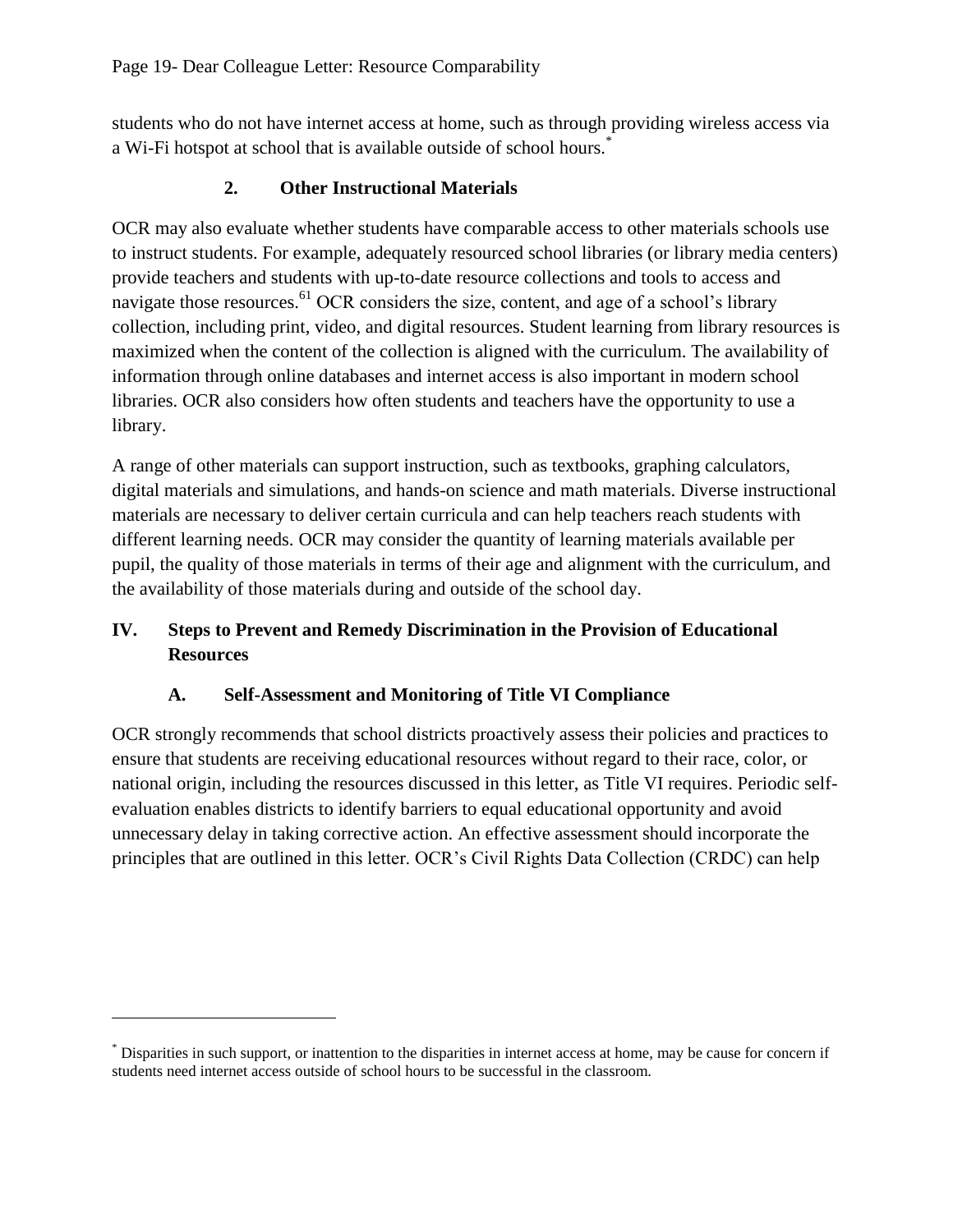$\overline{a}$ 

inform a district's self-assessment of resource comparability.\* In addition, a district's selfassessment of resource comparability may also be informed by any data and analysis considered or strategies undertaken by a State or district in connection with the statutory obligations under the ESEA to ensure that "poor and minority children are not taught at higher rates than other children by inexperienced, unqualified, or out-of-field teachers."<sup>62</sup>

Self-assessment may include notice to the school community of rights and responsibilities under Title VI and the procedure by which students, parents, and employees may report concerns. Ideally, the district would designate one or more employees to coordinate the district's compliance with Title VI, including self-assessments of resource comparability. Designating one person responsible for overseeing compliance may aid in identifying and addressing any patterns or systemic problems that arise during the assessment and review of any complaints of discrimination. The self-evaluation and monitoring process provides a good opportunity to assess compliance with other aspects of Title VI as well as obligations under other civil rights laws.

School districts that choose to conduct a comprehensive resource equity self-assessment should use reliable methods. (A list of some available materials that school districts may wish to consult in conjunction with such an assessment is available on OCR's website at [www.ed.gov/ocr/resourcecomparability.html.](http://www.ed.gov/ocr/resourcecomparability.html)) Districts need to ensure that their methods accurately measure and compare the relevant populations' access to and benefit from educational resources. For example, when examining teacher equity, districts should examine the full range of teacher characteristics using multiple measures. They should also consider barriers to students receiving effective teaching, efforts to improve the quality of teachers, and use and quality of teacher retention programs.

Also, districts conducting such a self-assessment should review the policies that govern how resources are distributed to schools and within schools. As one specific example, many districts have policies for determining when and where to build or renovate facilities. Such policies must be nondiscriminatory, and may also be used to remedy inequalities in existing facilities. One policy that may help districts reach comparability is prioritizing the improvement of resources for the schools that need it most rather than simply ensuring that funding and other resources are equally distributed moving forward. Finally, school districts should look at Title VI compliance

<sup>&</sup>lt;sup>\*</sup> The CRDC is available at [http://ocrdata.ed.gov.](http://ocrdata.ed.gov/) A sample of nearly 7,000 districts was part of the 2009-10 CRDC, and the 2011-12 collection is a universal collection from all school districts and charter schools. The 2013-14 CRDC will also be a universal collection. Of particular interest with respect to resource comparability, it contains data at the district and school levels on student demographics, enrollment in selected academic programs and courses, the number of teachers in their first and second years of teaching, the number of teachers with State certification, teacher absenteeism, teacher salaries, and both personnel and non-personnel expenditures per student. While thus capturing critical data points, the CRDC is limited in scope by OCR's recognition of the cumulative burden of a recurring, universal data collection, and thus the CRDC cannot purport to cover the full range of information that would potentially be relevant to a district's self-assessment of resource comparability.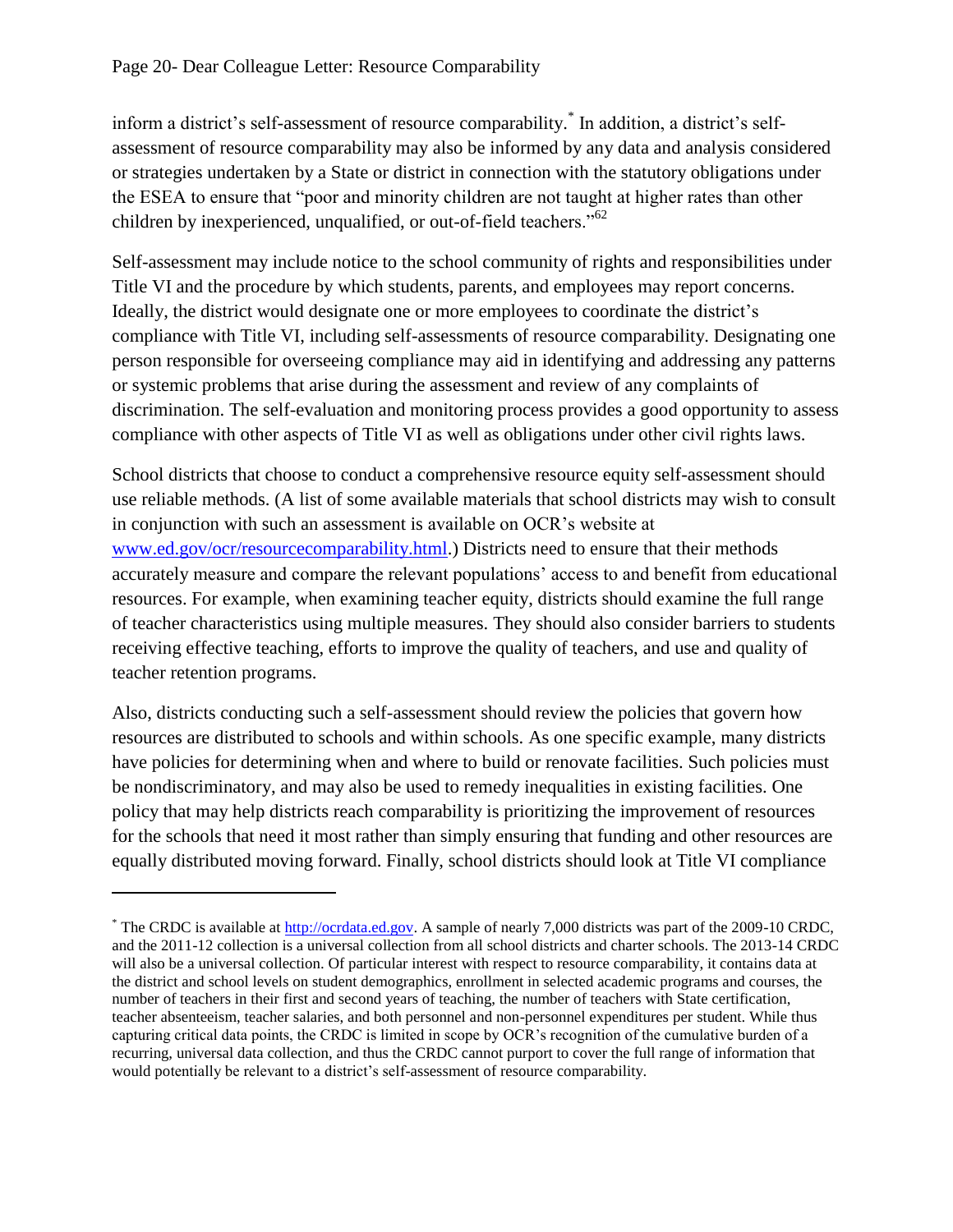not only across schools, but also within schools to ensure that students have comparable access regardless of race to the educational resources available in the school such as rigorous academic programs and innovative technology.

The measures described in this letter should be used to compare how educational benefits and burdens are allotted based on the race, color, or national origin of students. If a district's selfassessment identifies significant inequities, districts should take steps calculated to eliminate the inequities and remedy their effects in accordance with the remedial principles discussed below. Such proactive efforts may help a school district avoid a Title VI violation or give the district an opportunity to remedy a violation on its own.

## **B. Principles Guiding OCR Enforcement and Remedies**

If OCR finds that a school district's allocation of educational resources violates Title VI, OCR, as it does in all of its cases, will work with the school district to attempt to resolve the matter in a cooperative fashion. A range of remedies may resolve non-compliance, depending on the facts of each case. In attempting to reach such resolutions, OCR is guided by the following principles:

- Remedies must effectively end the discrimination and eliminate its effects.
- Remedies must be implemented in a timeframe that is prompt and appropriate given the nature and difficulty of the corrective actions at issue.
- OCR encourages school districts to work cooperatively with leaders, teachers, and support staff (and their unions and associations).

## **C. Courses, Academic Programs, and Extracurricular Activities**

When a school district is not providing comparable access to high-quality programs to all students, a variety of approaches can be used to remedy the discrimination. Those remedies could include:

- Developing additional programs for schools where those programs were previously lacking.
- Providing additional training for teachers so they can teach or lead missing courses or programs, allowing the district to expand offerings without having to hire new staff.
- Locating specialized academic programs so they are centrally located or equitably available.
- Ensuring that financial resources are available to support the success of established programs.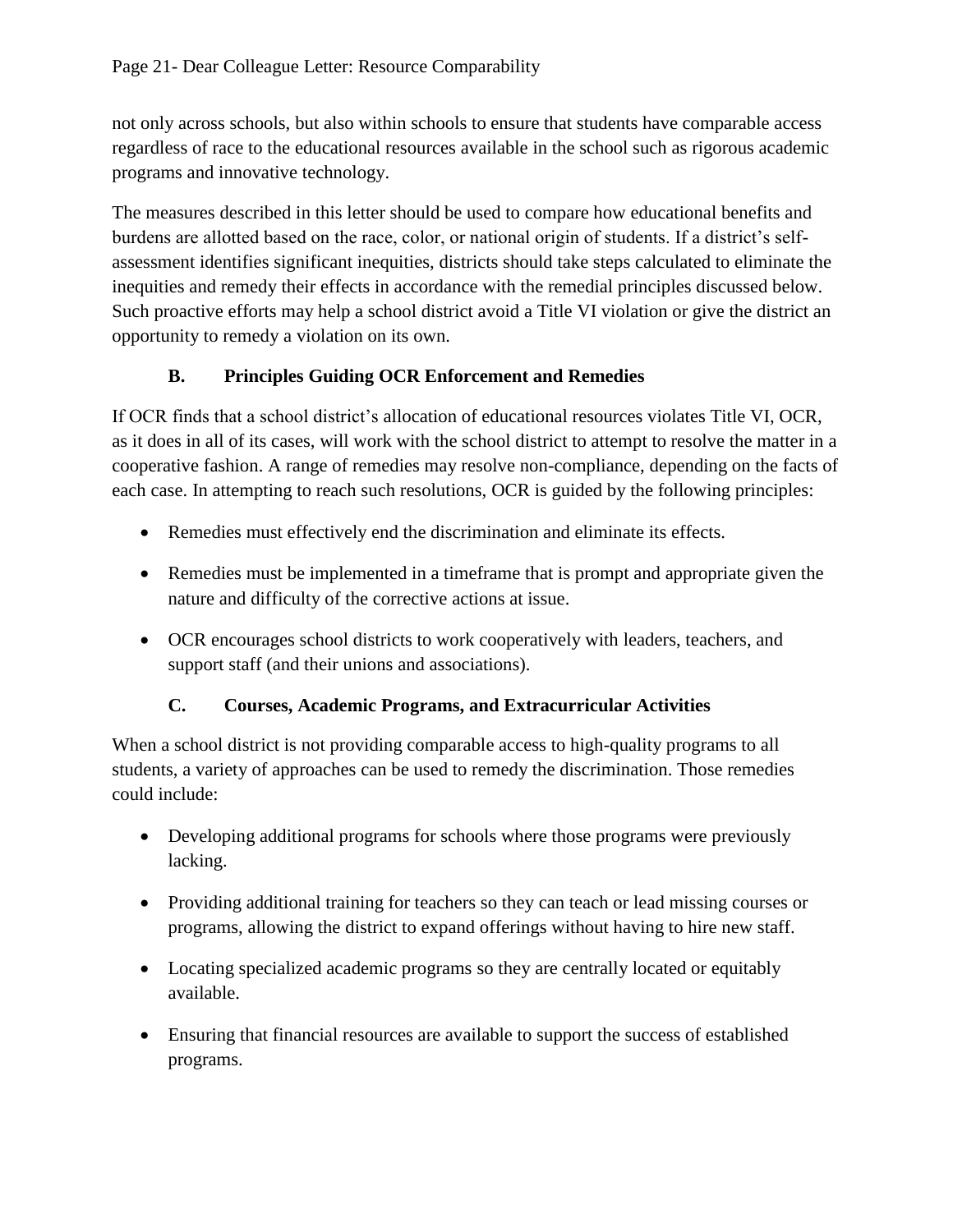- Simplifying requirements for participation in programs at schools other than the school where a student is primarily enrolled and providing assistance with transportation and scheduling.
- Enhancing, through training, the capacity of school personnel and the school community (*e.g.*, principals or PTAs) to raise funds and other resources from outside sources and ensuring that differences in outside source funding do not result in inequitable allocation of opportunities.
- Pairing or grouping schools for the purpose of raising and distributing outside resources.
- Encouraging all students with strong academic performance, assessed through multiple measures, to enroll in advanced coursework and programs, for example, through a policy change from opt-in to opt-out placement into advanced courses.
- Forming partnerships with universities, community-based organizations, and businesses on behalf of schools with limited access to outside resources.

Also, to prevent discrimination from recurring, a district may need to revise its policies and procedures regarding how new programs are developed and located in order to ensure continued equal access for all students to comparable programs.

## **D. Strong Teaching, Leadership, and Support**

If the violation relates to ineffective teachers, leaders, or support staff, remedies that help develop, attract, and retain strong teachers, leaders, and support staff may include:

- School districts can increase effective teaching at particular schools by focusing on supporting the teachers already assigned to that school and preventing excessive turnover. Such efforts can include augmenting existing orientation, mentoring, peer support, or professional-development efforts. For example, a school district could develop a special mentoring program that assigns senior teachers from the same school — or master teachers from across the school district — to assist promising teachers at struggling schools. The school district could also provide teachers at those schools with more preparation time or afford those teachers greater participation in teacher learning communities.
- Assigning a principal or other school leader proven to be effective to a school that has fewer effective teachers can lift the performance of the teachers at that school. Strong leadership increases teacher effectiveness through the direct supervision, training, and mentoring of teachers. In addition, the tone and expectations that principals and other school leaders set for the school, and for the teachers who work there, can have a significant impact on teacher morale and performance. An effective principal or other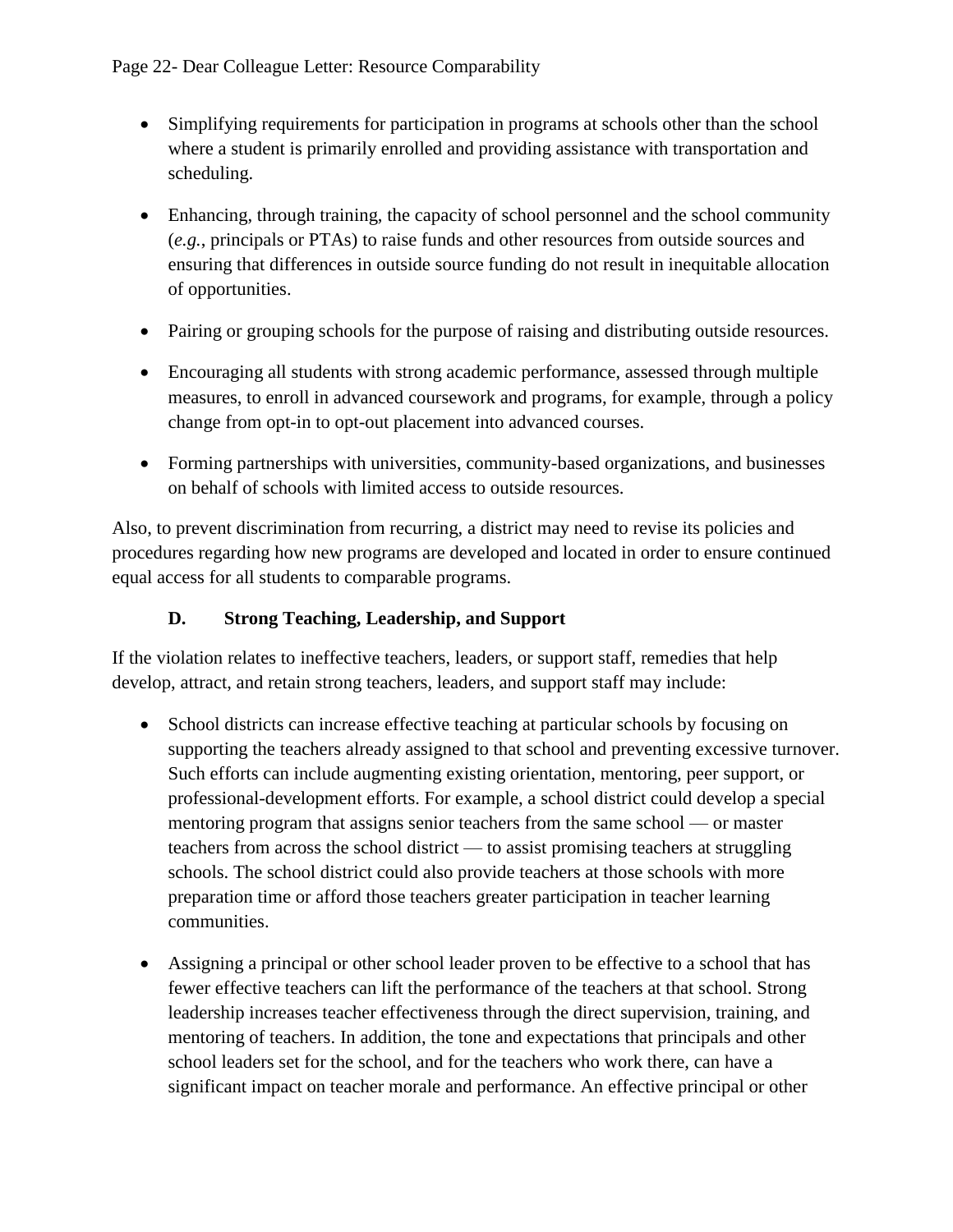school leader may attract effective teachers not only from other schools within the district, but also from teaching training programs and from schools outside of the district.

- Improving the entire system of human capital management for a school district can help to ensure the district and all of its schools have valid and reliable data about teacher and principal effectiveness to help them recruit, develop, and retain the educators they need in all schools.
- School environments, physical and cultural, sometimes contribute to a discriminatory allocation of effective teachers. Thus improving working conditions and school climate can be part of remedying inequitable allocations of effective teachers.
- Districts can provide incentives for effective teachers, including those with more experience or quality training, to choose to teach in hard-to-staff schools, such as additional planning time, monetary incentives, or other benefits. Making such incentives available to effective teachers already in these schools as well as those choosing to transfer to such schools could help stabilize their teacher workforce and attract more experienced and effective teachers.
- OCR will work with school districts to identify remedies that do not conflict with staffing policies or vested teacher rights. When a district's adherence to collective bargaining agreements or State law has caused or contributed to discrimination against students on the basis of race, color, or national origin, Federal civil rights obligations may require a school district to renegotiate agreements, revise its personnel policies, or take other steps to remedy the discrimination.<sup>63</sup> OCR will work with school districts to think creatively in remedying discrimination in effective teaching and to develop solutions that increase effective teaching district- and school-wide, rather than merely shifting resources among the schools in the district.
- School districts' and statewide hiring policies that contribute to or fail to address discrimination in the allocation of effective teachers and support staff should be revised. For example, hiring early (*e.g.*, in the spring rather than the summer or fall) for a new school year, even if this in some cases requires hiring before specific school vacancies have been identified, can lead to higher quality personnel.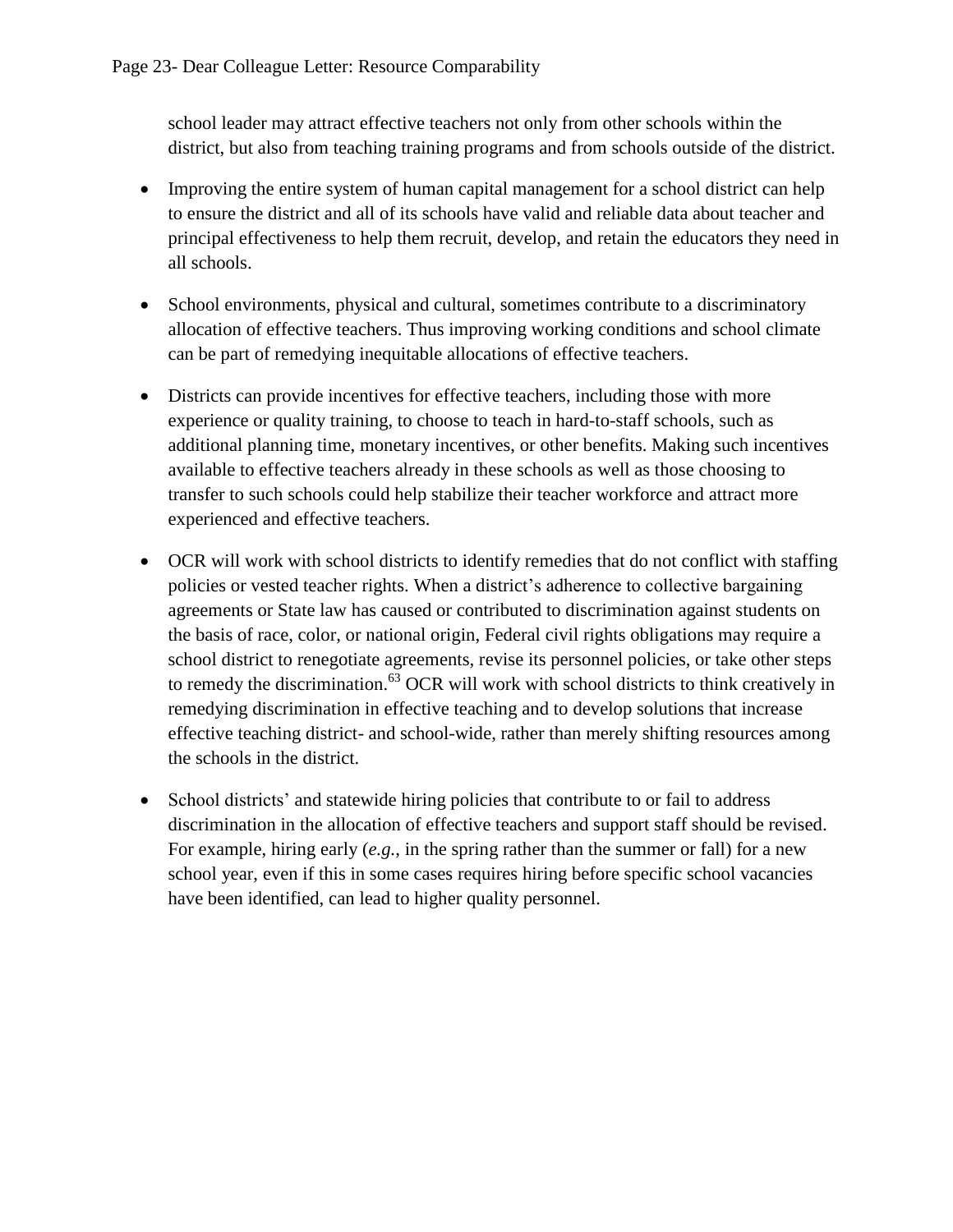Even seemingly minor procedural rules that help hard-to-staff schools and districts fill vacancies earlier can significantly influence the relative allocation of quality staff, and therefore changes in such rules may be required to remedy discrimination.<sup>\*</sup>

## **E. Technology, Instructional Materials, and School Facilities**

Ensuring the nondiscriminatory allocation of and access to physical resources such as technology, instructional materials, and, particularly, facilities across school districts may require significant financial investment from the district, which may not always be readily available. As a result, OCR generally focuses on forward-looking remedies that target financial resources to the schools, and therefore the students, harmed by discrimination.† Where construction or other significant capital expenditures would be required, OCR understands that gaps in resource comparability cannot be remedied immediately. At the same time, lack of funding is not a defense for noncompliance with Federal civil rights obligations. Therefore, if a violation is found, a district will be expected to put in place a clear plan for remedying the inequality in a timely fashion. For example:

- School districts may need to purchase additional textbooks, computers, or other materials for schools that have fallen behind in the quality or quantity of these resources.
- School districts may need to ensure that all schools are properly maintained, which would necessitate employing sufficient custodial staff to adequately care for the facilities.
- Schools that have been neglected or are otherwise in worse condition than other schools may need to allocate additional maintenance dollars to restore a basic level of cleanliness and usability.

In some cases, remedies might include finding ways for schools to share facilities such as athletic fields or auditoriums if that can be done without placing additional burdens in areas such as scheduling and transportation disproportionately on the same students who were being denied the facilities in the first place. Generally, OCR would accept sharing of facilities and other physical resources only as a last resort or as a temporary measure while the district and local officials raised the capital funds to provide additional facilities. However, in some cases, such as disparities existing between two schools already co-located within one larger building, sharing of facilities and other physical resources may be both a necessary and an acceptable solution so

 $\overline{a}$ 

<sup>\*</sup> For example, prioritizing and streamlining the administrative processes for filling a vacancy at hard-to-staff schools may help overcome some of the staffing challenges they face by allowing vacancies to be posted earlier, leading to longer available selection periods and larger and more qualified applicant pools.

<sup>†</sup> OCR may consider, in designing short-term portions of remedies, that some physical resources are not permanent fixtures — computers, books, tables, chairs, etc. Therefore, remedies could include shifting some resources to other locations if it is truly not financially possible to reach comparability through additional investment.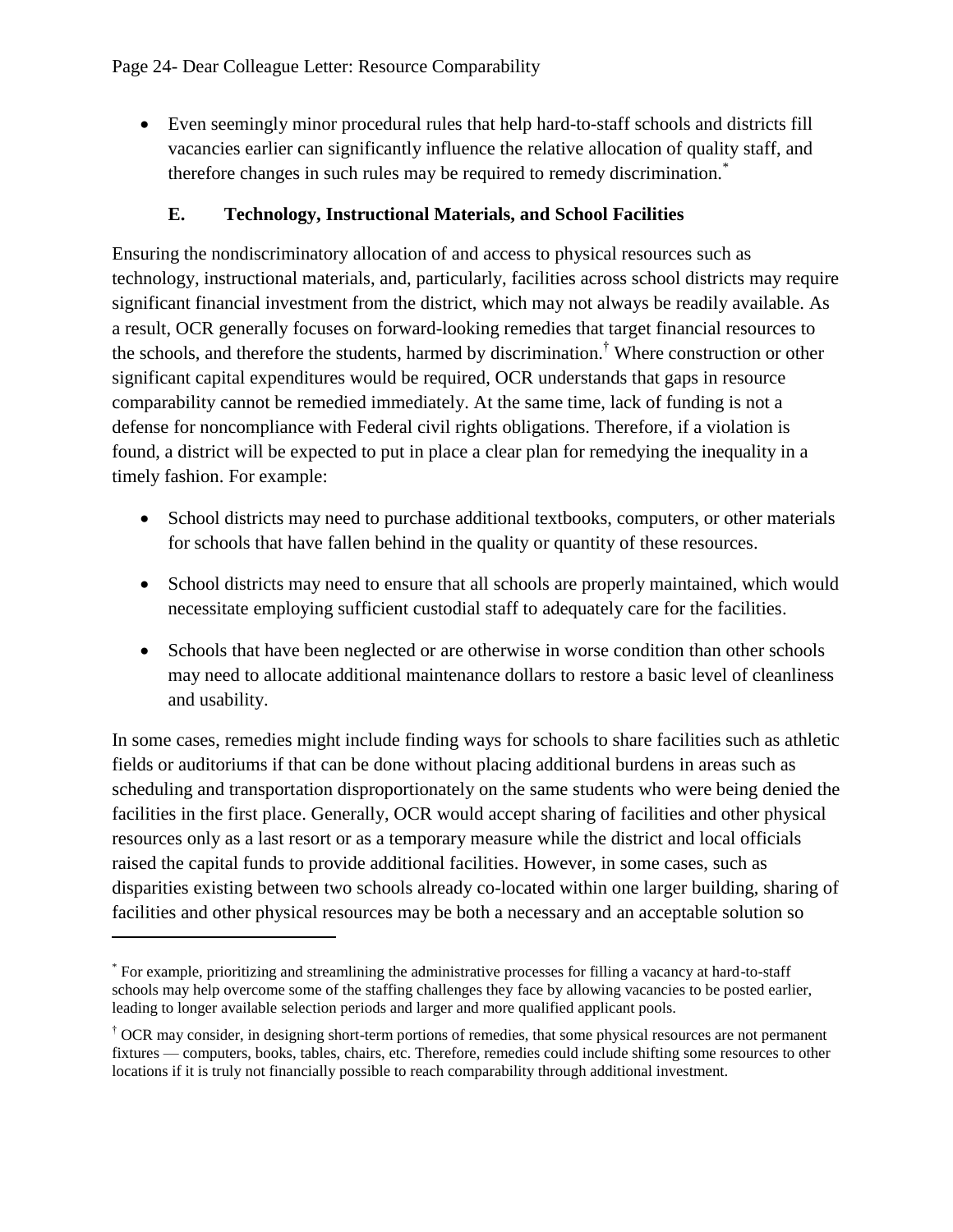long as it does not perpetuate, or inhibit the expeditious remediation of, the disparities that gave rise to the Title VI violation.

### **V. Conclusion**

We appreciate your attention to ensuring that students of all races and national origin backgrounds have equal access to effective teaching, adequate facilities, and quality instructional programs and support, and thus have an equal opportunity to attain the academic success upon which our future depends. We encourage you to share this information with other decisionmakers so you can examine together how to best promote the educational excellence of all students.

If you have questions or need technical assistance, please contact the OCR regional office serving your State or territory by visiting [www.ed.gov/ocr](http://www.ed.gov/ocr) or call OCR's Customer Service Team at 1-800-421-3481; TDD: 800-877-8339, or for a list of additional sources of technical assistance visit [www.ed.gov/ocr/resourcecomparability.html.](http://www.ed.gov/ocr/resourcecomparability.html) We look forward to continuing our work together to ensure equal access to education for all of America's students.

Yours sincerely,

 $\sqrt{s}$ 

Catherine E. Lhamon Assistant Secretary for Civil Rights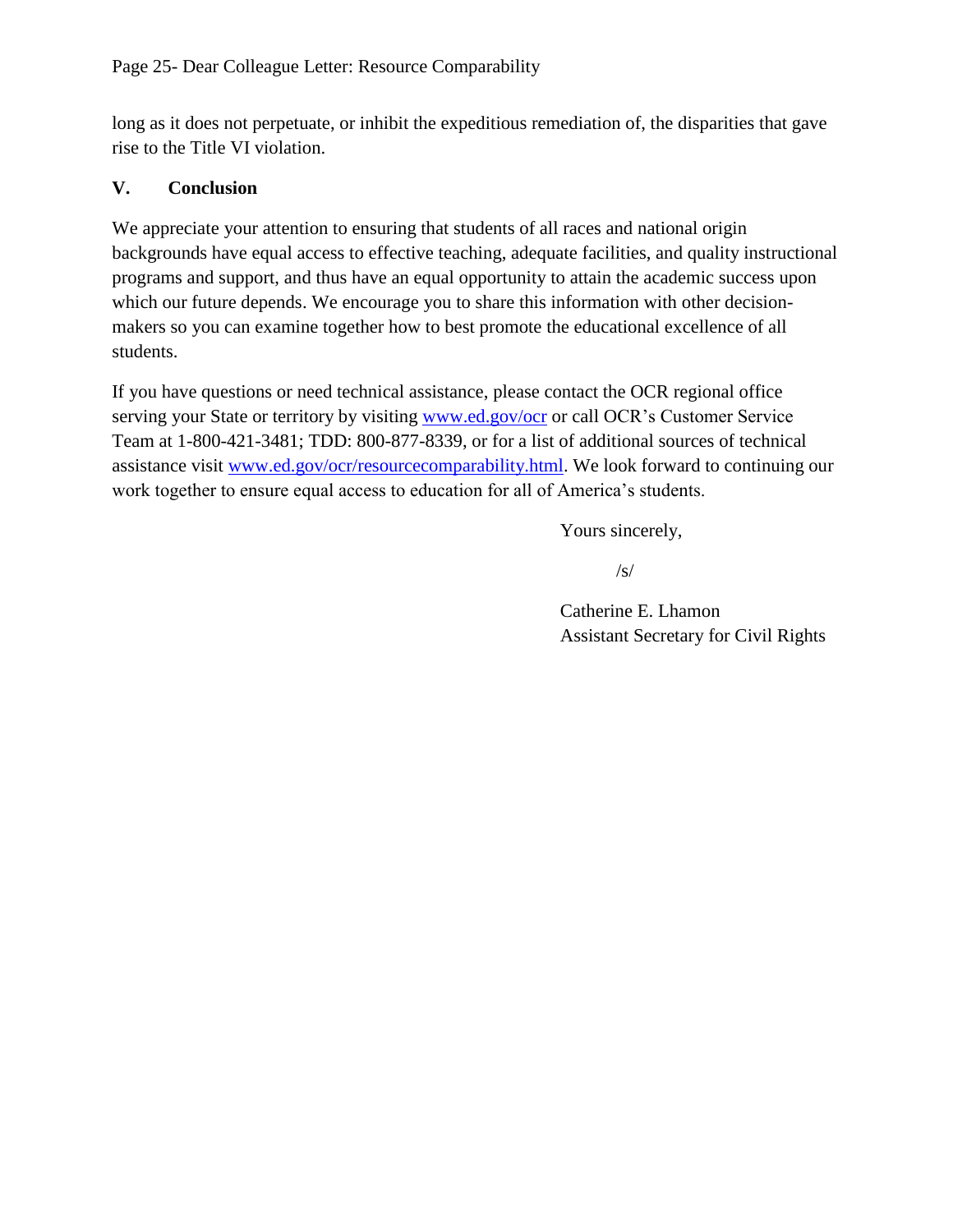### **Endnotes**

<sup>1</sup> *Brown v. Bd. of Educ. of Topeka (No. 1.)*, 347 U.S. 483, 493 (1954).

<sup>2</sup> See generally Dear Colleague Letter from Secretary Riley on Resource Equity (January 19, 2001) (citing evidence that students in school districts with higher percentages of students of color have access to fewer and lower-quality resources than students in districts with fewer students of color and summarizing the obligation under Title VI to allocate resources in a nondiscriminatory manner), *available at* [www.ed.gov/about/offices/list/ocr/letters/colleague-](http://www.ed.gov/about/offices/list/ocr/letters/colleague-200101-title-vi.pdf)[200101-title-vi.pdf;](http://www.ed.gov/about/offices/list/ocr/letters/colleague-200101-title-vi.pdf) U.S. Department of Education, *For Each and Every Child — A Strategy for Education Equity and Excellence*, Washington, D.C. (2013) [hereinafter *Equity Commission Report*] *available at* [http://www2.ed.gov/about/bdscomm/list/eec/equity-excellence-commission-report.pdf.](http://www2.ed.gov/about/bdscomm/list/eec/equity-excellence-commission-report.pdf) The Equity and Excellence Commission was a congressionally mandated convening of 27 leading education experts, researchers, and policymakers representing a wide array of perspectives on education reform. The Equity Commission Report, offered by the Equity and Excellence Commission to the Secretary of Education, details the problems of education inequality and offers unanimous policy recommendations at the local, State, and Federal levels addressing these problems.

<sup>3</sup> The Department has determined that this Dear Colleague Letter is a "significant guidance document" under the Office of Management and Budget's Final Bulletin for Agency Good Guidance Practices, 72 Fed. Reg. 3432 (Jan. 25, 2007), *available at* [www.whitehouse.gov/sites/default/files/omb/fedreg/2007/012507\\_good\\_guidance.pdf.](http://www.whitehouse.gov/sites/default/files/omb/fedreg/2007/012507_good_guidance.pdf) This and other policy guidance is issued to provide recipients with information to assist them in meeting their obligations, and to provide members of the public with information about their rights, under the civil rights laws and implementing regulations that we enforce. The Department's legal authority is based on those laws. This guidance does not add requirements to applicable law, but provides information and examples to inform recipients about how the Department evaluates whether covered entities are complying with their legal obligations. If you are interested in commenting on this guidance, please send an e-mail with your comments to OCR@ed.gov, or write to the following address: Office for Civil Rights, U.S. Department of Education, 400 Maryland Avenue, S.W., Washington, D.C. 20202.

4 *See* Will Dobbie & Roland G. Fryer, *Are High-Quality Schools Enough to Increase Achievement Among the Poor? Evidence from the Harlem Children's Zone*, AM. ECON. J. APPLIED ECON. (July 2011) at 158-87 (showing that the effect of the quality of the school is distinguishable from the effects of neighborhood poverty and the existence of wrap-around services in explaining the increase in student achievement seen in the Harlem Children's Zone). *See also Equity Commission Report*, *supra* note [2,](#page-0-0) at 14:

Our education system, legally desegregated more than a half century ago, is ever more segregated by wealth and income, and often again by race. Ten million students in America's poorest communities—and millions more African American, Latino, Asian American, Pacific Islander, American Indian and Alaska Native students who are not poor—are having their lives unjustly and irredeemably blighted by a system that consigns them to the lowest-performing teachers, the most run-down facilities, and academic expectations and opportunities considerably lower than what we expect of other students. These vestiges of segregation, discrimination and inequality are unfinished business for our Nation.

Admittedly, many of these disadvantaged students enter school far behind their more advantaged peers. But instead of getting deadly serious about remedying that fact—by making sure such students are in high-quality early childhood and pre-K programs, attend schools staffed with teachers and leaders who have the skills and knowledge to help each student reach high standards, get after-school counseling or tutorial assistance or the eyeglasses they need to see the smart board—the current American system exacerbates the problem by giving these children less of everything that makes a difference in education.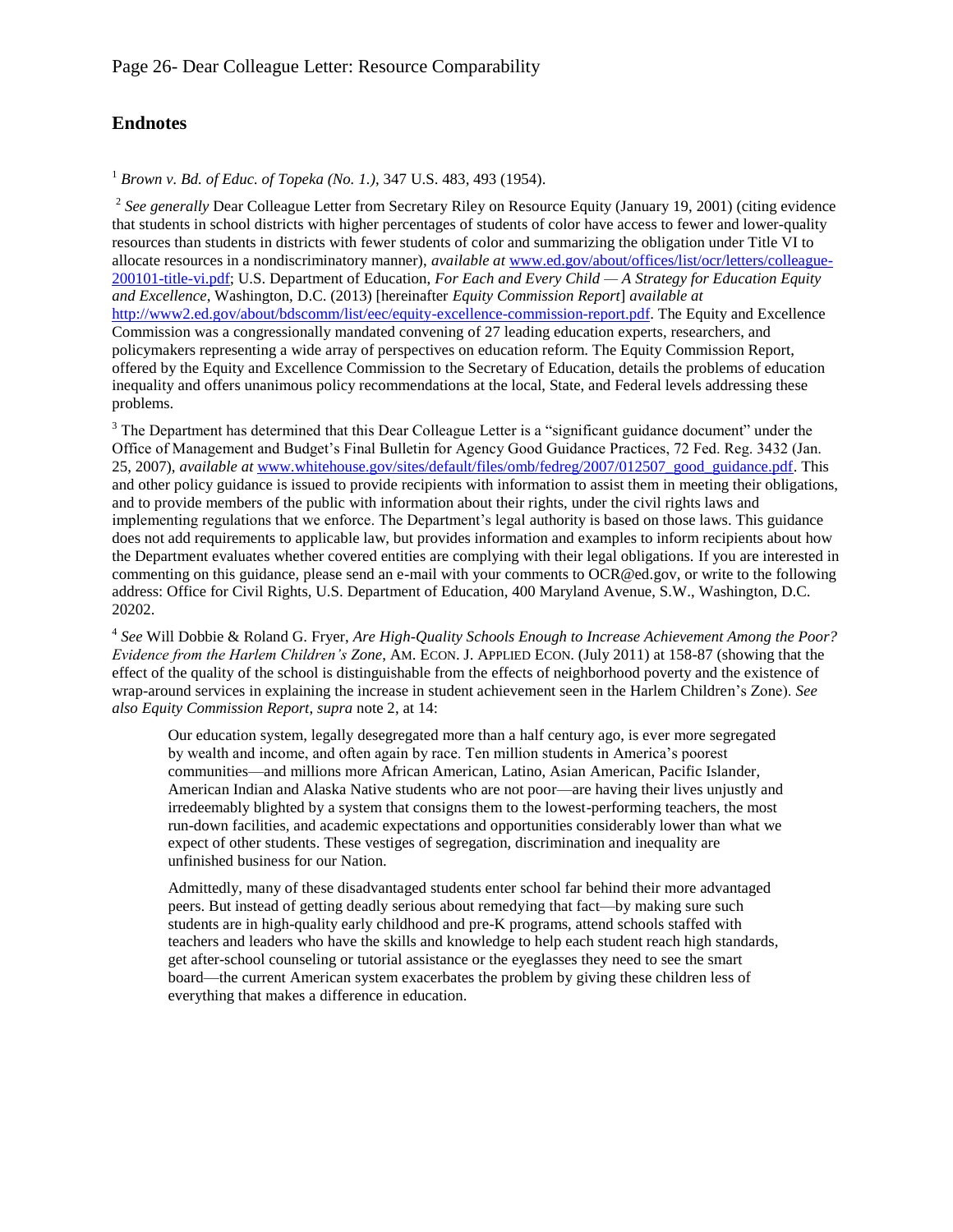5 *See* William C. Symonds, Robert B. Schwartz, and Ronald Ferguson (2011), "Pathways to Prosperity: Meeting the Challenge of Preparing Young Americans for the 21st Century" Report issued by the Pathways to Prosperity Project, Harvard Graduate School of Education; C. Adelman, *The Toolbox Revisited: Paths to Degree Completion From High School Through College*, (2006), Washington, D.C.: U.S. Department of Education; Wayne Camera, *College Persistence, Graduation, and Remediation*, (Mar. 2003),

[http://research.collegeboard.org/sites/default/files/publications/2012/7/researchnote-2003-19-college-persistence](http://research.collegeboard.org/sites/default/files/publications/2012/7/researchnote-2003-19-college-persistence-graduation-remediation.pdf)[graduation-remediation.pdf;](http://research.collegeboard.org/sites/default/files/publications/2012/7/researchnote-2003-19-college-persistence-graduation-remediation.pdf) David K. Cohen et al., *Resources, Instruction, and Research*, 25 EDUC. EVALUATION & POL'Y ANALYSIS 119 (2003).

Ninety-two percent of the States reported having higher graduation rates for career and technical education students, as compared to the overall State graduation rate of all students in their respective States for program years 2008-09 and 2009-10. *See Carl D. Perkins Career and Technical Education Act of 2006, Report to Congress on State Performance, Program Year 2008–09*, Washington, D.C., 2012, at

[http://cte.ed.gov/docs/Rpt\\_to\\_Congress/Perkins\\_RTC\\_2008-09.pdf,](http://cte.ed.gov/docs/Rpt_to_Congress/Perkins_RTC_2008-09.pdf) pp. 37–40; *Carl D. Perkins Career and Technical Education Act of 2006, Report to Congress on State Performance, Program Year 2009–10*, Washington, D.C., 2013, a[t http://cte.ed.gov/docs/Rpt\\_to\\_Congress/Perkins\\_RTC\\_2009-10.pdf,](http://cte.ed.gov/docs/Rpt_to_Congress/Perkins_RTC_2009-10.pdf) p. 34 and pp. 36–39.

The importance of equitable access to comparable educational offerings in both curricular and extracurricular programs is well established in a long line of U.S. Supreme Court decisions in the context of desegregation at the elementary and secondary education level, as well as in higher-education desegregation. *See, e.g.*, *Green v. County School Bd. of New Kent County, Va.*, 391 U.S. 430 (1968) (extracurricular programs identified as one of six factors to evaluate in determining whether a school district has fully eliminated the vestiges of *de jure* segregation); *United States v. Fordice*, 505 U.S. 717 (1992) (reaffirming the legal standards regarding the affirmative duty to dismantle *de jure* segregation at the higher education level, including whether unnecessary duplication of educational programs at formerly segregated postsecondary institutions and failure to provide comparable, though differentiated, specialized programs is a vestige of that discrimination that contributes to any continual racial identifiability of those institutions).

6 *See* Christopher M. Johnson & Jenny E. Memmott, *Examination of Relationships between Participation in School Music Programs of Differing Quality and Standardized Tests Results*, 54 J. RES. MUSIC EDUC. 293 (2006); Daryl W. Kinney, *Selected Demographic Variables, School Music Participation, and Achievement Test Scores of Urban Middle School Students*, 56 J. RES. MUSIC EDUC. 145 (2008); Allan G. Richards, Arts and Academic Achievement in Reading: Functions and Implications, ART EDUC., Nov. 2003, at 19-23; *but see* Ellen Winner & Monica Cooper, *Mute Those Claims: No Evidence (Yet) for a Causal Link between Arts Study and Academic Achievement*, J. AESTHETIC EDUC., Autumn – Winter 2000, at 11-75 (finding research support for a positive correlation between arts study and academic achievement in correlational studies, although not in experimental design studies to date).

7 William Carbonaro, *Tracking, Students' Effort, and Academic Achievement*, 78 SOC. EDUC. 27 (2005).

8 *See Equity Commission Report*, *supra* note [2,](#page-0-0) at 32 ("After-school, extended-day, summer and other extendedlearning experiences can both stem learning loss and accelerate student achievement."); Jaime L. Del Razo & Michelle Renée, *Expanding Equity through More and Better Learning Time*, The Next Four Years: Recommendations for Federal Educ. Pol'y, Winter/Spring 2013, at 29 ("Schools using evidence-based [extended learning time] practices and supporting programs have improved student achievement across several student subgroups") (citing Susan J. Bodilly & Megan K. Beckett, *Making Out-of-School-Time Matter Evidence for an Action Agenda*, (2005), [www.rand.org/pubs/monographs/MG242.html;](http://www.rand.org/pubs/monographs/MG242.html) Ann Duffett et al., *All Work and No Play? Listening to What Kids and Parents Really Want from Out-of-School Time* (2004),

[www.wallacefoundation.org/knowledge-center/after-school/key-research/Documents/All-Work-and-No-Play.pdf;](http://www.wallacefoundation.org/knowledge-center/after-school/key-research/Documents/All-Work-and-No-Play.pdf) American Youth Policy Forum. (2006). *Helping Youth Succeed Through Out of School Time Programs*. Washington, DC: American Youth Policy Forum) *available at* 

[http://vue.annenberginstitute.org/sites/default/files/issuePDF/VUE36.pdf;](http://vue.annenberginstitute.org/sites/default/files/issuePDF/VUE36.pdf) Beckett A. Broh, *Linking Extracurricular Programming to Academic Achievement: Who Benefits and Why?*, 75 SOC. EDUC. 69 (2002); Amy F. Feldman & Jennifer L. Matjasko, *The Role of School Based Extracurricular Activities in Adolescent Development: A Comprehensive Review and Future Directions*, 75 REV. EDUC. RES. 159 (2005); James B. Schreiber & Elisha A. Chambers, *After School Pursuits, Ethnicity, and Achievement for 8th- and 10th- Grade Students*, 96 J. EDUC. RES.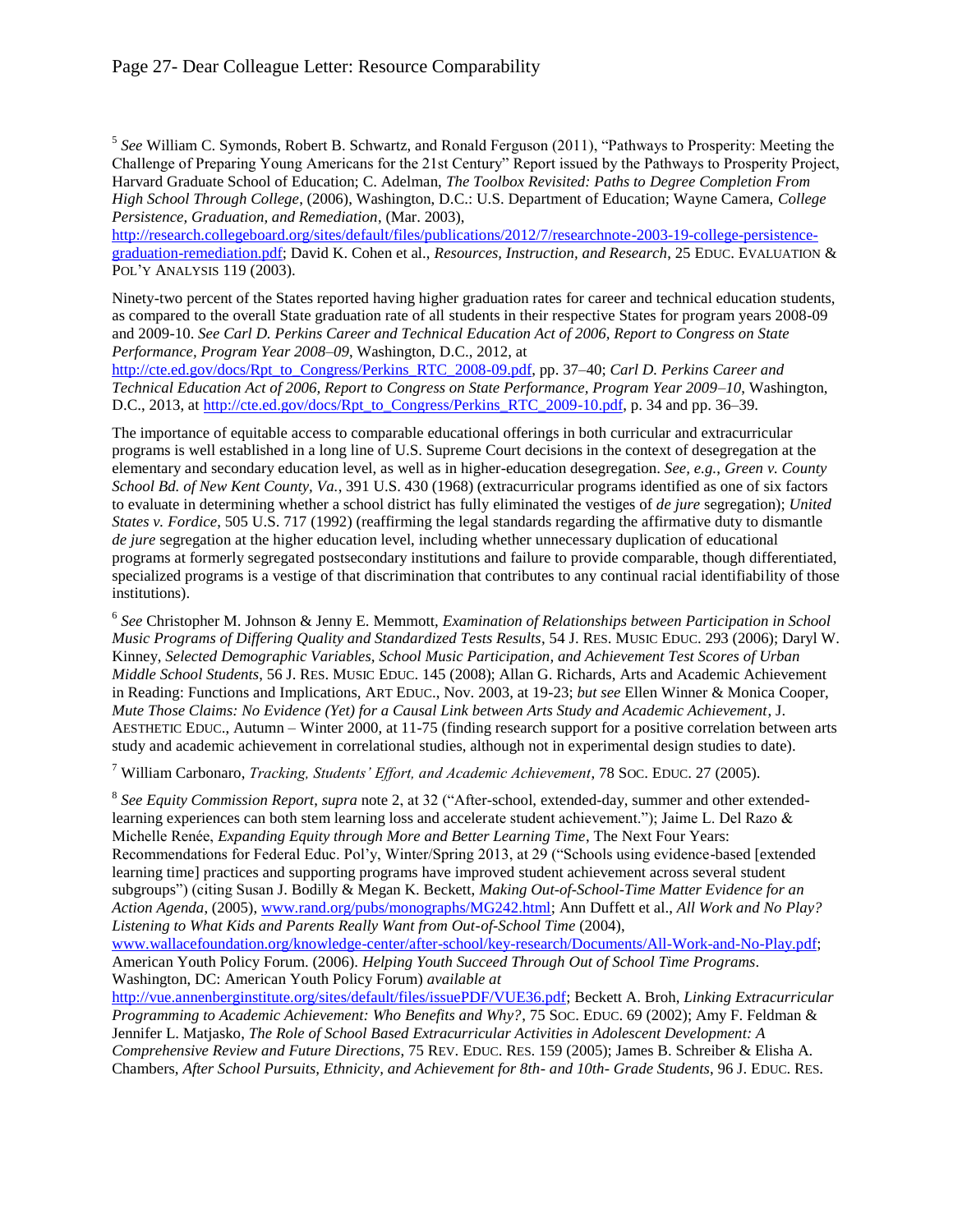90 (2002); Simone Travis O'Bryan et al., *Bringing Parents Back In: African American Parental Involvement, Extracurricular Participation, and Educational Policy*, 75 J. NEGRO EDUC. 401 (2006); Endya B. Stewart, *Individual and School Stuctural Effects on African American High School Students' Academic Achievement*, HIGH SCH. J., Dec. 2007 – Jan. 2008, at 16-34.

9 Adelman, *supra* note [5;](#page-2-0) Grace Kao & Jennifer S. Thompson, *Racial and Ethnic Stratification in Educational Achievement and Attainment*, 29 ANN. REV. SOC. 417 (2003); C. Adelman, *Answers in the Tool Box: Academic Intensity, Attendance Patterns, and Bachelor's Degree Attainment*, (1999), Washington, DC: U.S. Department of Education.

<sup>10</sup> Philip Handwerk et al., *Access to Success: Patterns of Advanced Placement Participation in U.S. High Schools*, (July 2008), [www.ets.org/Media/Research/pdf/PIC-ACCESS.pdf](http://www.ets.org/Media/Research/pdf/PIC-ACCESS.pdf) (finding six percent of Asian students, 12 percent of Latino students, and 14 percent of white students attend high schools without any Advanced Placement courses).

<sup>11</sup> U.S. Department of Education, Office for Civil Rights, *Civil Rights Data Collection: 2011-12: Data Snapshot: College and Career Readiness*, (Mar. 21, 2014), [www.ed.gov/ocr/docs/crdc-college-and-career-readiness](http://www.ed.gov/ocr/docs/crdc-college-and-career-readiness-snapshot.pdf)[snapshot.pdf.](file:///C:/Users/John.DiPaolo/AppData/Local/Microsoft/Windows/Temporary%20Internet%20Files/Content.Outlook/C8YTKNJ0/www.ed.gov/ocr/docs/crdc-college-and-career-readiness-snapshot.pdf)

<sup>12</sup> *Id.* Schools with the highest and lowest combined black and Latino enrollment are in the top and bottom quintiles, respectively, within the district in terms of combined black and Latino enrollment.

<sup>13</sup> *Id.*

 $^{14}$  *Id.* 

<sup>15</sup> Donald Boyd et al., *The Narrowing Gap in New York City Teacher Qualification and Its Implications for Student Achievement in High Poverty Schools*, 27 J. POL'Y ANALYSIS & MGMT. 793, 794 (2008) ("A growing literature finds that teachers 'sort' very unequally across schools, with the least-experienced teachers and those with the poorest academic records often found in schools with the highest concentrations of low-income, low-performing, and minority students."); Charles T. Clotfelter et al., *Teacher Credentials and Student Achievement in High School: A Cross Subject Analysis with Student Fixed Effects*, 45 J. HUM. RESOURCES 655, 656-57 (2010) ("[T]he uneven distribution of teacher credentials by race and socio-economic status of high school students…means that minority students and those with less well-educated parents do not have equal access to a high quality education at the high school level."); Eric Isenberg et al. (2013), *Access to Effective Teaching for Disadvantaged Students* (NCEE 2014-4001), 41, National Center for Education Evaluation and Regional Assistance, Institute of Education Sciences, U.S. Department of Education, *available at* <http://ies.ed.gov/ncee/pubs/20144001/pdf/20144001.pdf>(study of 29 geographically diverse districts found significant disparities in access to effective teachers for students receiving free- and reduced-price lunch (FRL). The study estimated that by providing all students with equal access to effective teachers, "[t]he difference in student achievement between FRL and non-FRL students would decrease from 28 percentile points to 26 percentile points in ELA and from 26 percentile points to 24 percentile points in math." Similar disparities based on race and national origin were found in the 15 study districts in which at least 15 percent of the students were white and 15 percent of the students identify as the same non-white race or national origin.); Corey Koedel & Julian R. Betts, *Re Examining the Role of Teacher Quality in the Educational Production Function* (Apr. 2007), [http://economics.missouri.edu/working-papers/2007/wp0708\\_koedel.pdf](http://economics.missouri.edu/working-papers/2007/wp0708_koedel.pdf) (concluding that in one district 80% of the variation in teacher quality was within elementary schools rather than between schools); Daniel Aaronson et al., *Teachers and Student Achievement in the Chicago Public High Schools*, 25 J. LAB. ECON. 95 (2007) (another district-level study finding more variation in teacher quality between schools than within schools); Charles T. Clotfelter et al., *Who Teaches Whom? Race and the Distribution of Novice Teachers*, 24 ECON. EDU. REV. 377, 391 (2005) ("Within districts, novice teachers are disproportionately assigned to schools and to the classrooms within schools that disproportionately serve black students."); Steven G. Rivkin et al., *Teachers, Schools, and Academic Achievement*, 73 ECONOMETRICA 417, 421 (2005) ("[M]uch of the variation in teacher quality exists within rather than between schools."). Since research is mixed on whether within-school or betweenschool comparisons are more likely to find disparities in teacher quality, OCR retains discretion to focus on either or both comparisons depending on relevant contextual factors including, but not limited to, the specific allegations of discrimination in a complaint.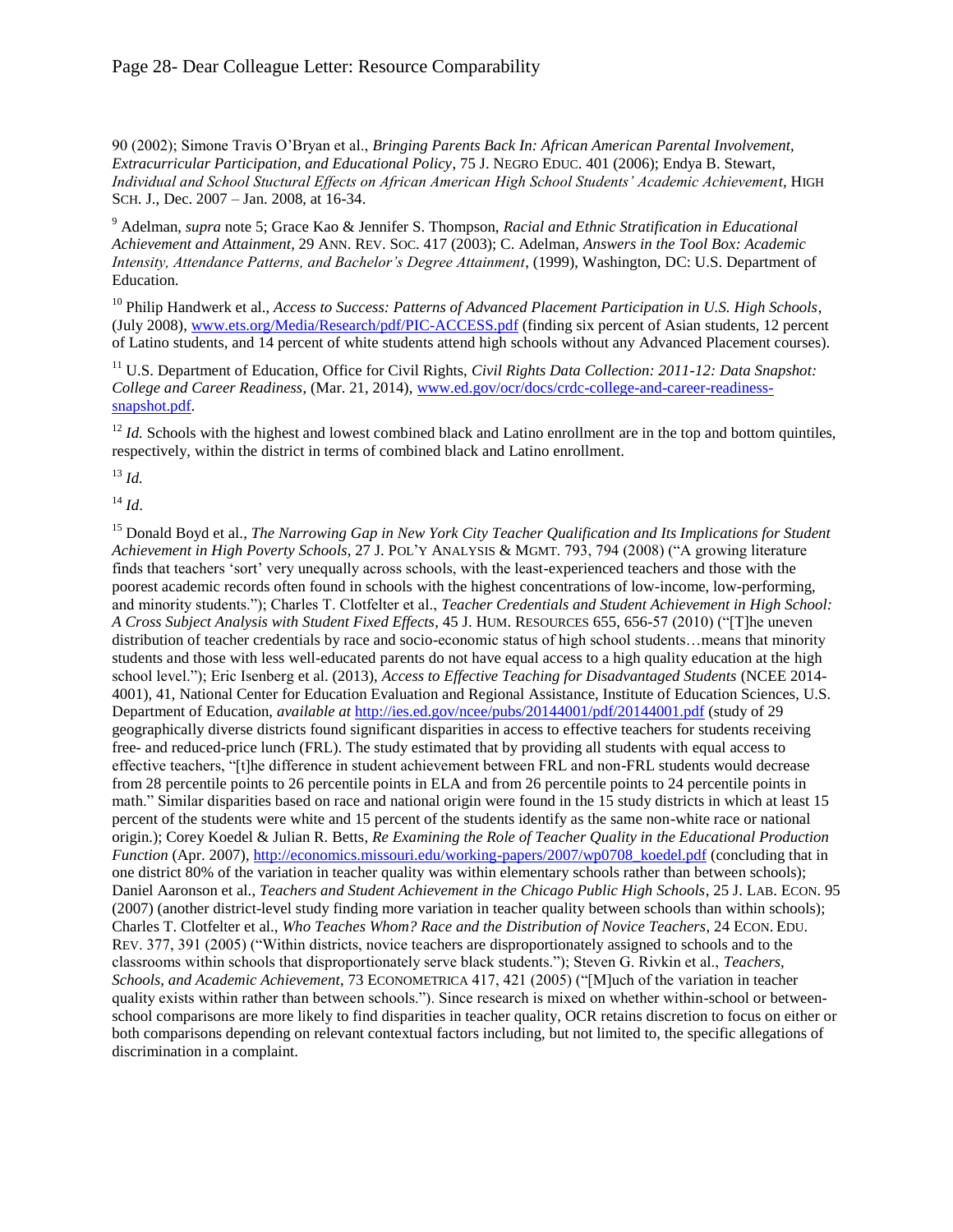<sup>16</sup> Clotfelter (2005), *supra* not[e 15,](#page-3-0) at 379 ("It seems reasonable to conclude from this previous research that teachers with no prior experience are undoubtedly on average less effective than other teachers."). *See* more discussion in text accompanying note [48,](#page-13-0) *infra*.

<sup>17</sup> U.S. Department of Education, Office for Civil Rights, *Civil Rights Data Collection: 2011-12: Data Snapshot: Teacher Equity*, (Mar. 21, 2014)[, www.ed.gov/ocr/docs/crdc-teacher-equity-snapshot.pdf.](http://www.ed.gov/ocr/docs/crdc-teacher-equity-snapshot.pdf) This analysis compares the percentage of teachers in their first or second years of teaching in schools with the highest and lowest combined black and Latino enrollment in the 2011-12 CRDC. Schools with the highest and lowest combined black and Latino enrollment are in the top and bottom quintiles, respectively, within the district in terms of combined black and Latino enrollment. Specifically, six percent of teachers in the top quintile of schools, ranked by percentage of black and Latino enrollment, are in their first or second year of teaching, compared to four percent of teachers in the lowest quintile.

<sup>18</sup> Frank Adamson & Linda Darling-Hammond, *Funding Disparities and the Inequitable Distribution of Teachers: Evaluating Sources and Solutions*, EDUC. POL'Y ANALYSIS ARCHIVES, Nov. 19, 2012, at 30-32, *available at* <http://epaa.asu.edu/ojs/article/view/1053>(documenting inequalities in the allocation of high-quality teachers and in teacher salaries, as well as finding that teacher qualifications are related to student achievement, even when controlling for demographic variables known to impact student achievement); Charles T. Clotfelter et al., *Teacher Credentials and Student Achievement: Longitudinal Analysis with Student Fixed Effects*, 26 ECON. EDU. REV. 673, 673 (2007) ("Taken together the various teacher credentials exhibit quite large effects on math achievement, whether compared to the effects of changes in class size or to the socio-economic characteristics of students."); Rivkin *supra* not[e 15,](#page-3-0) at 419 ("The results reveal large differences among teachers in their impacts on achievement and show that high quality instruction throughout primary school could substantially offset disadvantages associated with low socioeconomic background."); *see also* Erik A. Hanushek, *The Economic Value of Higher Teacher Quality*, 30 ECON. EDU. REV. 466, 467 (2011) ("Some teachers year after year produce bigger gains in student learning than other teachers. The magnitude of the differences is truly large, with some teachers producing 1½ years of gain in achievement in an academic year while others with equivalent students produce only  $\frac{1}{2}$  year of gain."); Daniel Aaronson et al., *Teachers and Student Achievement in the Chicago Public High Schools*, 25 J. LAB. ECON. 95 (2007) (finding that the difference between teachers in the 90th and 10th percentile in quality is nine-tenths of a year of gain in achievement while the difference between teachers in the 75th and 25th percentile is four-tenths of a year).

<sup>19</sup> Mary W. Filardo, *Growth and Disparity: A Decade of U.S. Public School Construction*, (Oct. 2006), [www.ncef.org/pubs/GrowthandDisparity.pdf.](http://www.ncef.org/pubs/GrowthandDisparity.pdf)

<sup>20</sup> U.S. Department of Education, National Center for Education Statistics, Issue Brief, *How Old are America's Public Schools?*, (January 1999),<http://nces.ed.gov/pubs99/1999048.pdf>(finding that older schools enroll more low-income students and are concentrated in the urban fringe); U.S. Department of Education, National Center for Education Statistics, *Condition of America's Public School Facilities: 1999*, NCES 2000-032, by Laurie Lewis et al. (June 2000)[, http://nces.ed.gov/pubs2000/2000032.pdf](http://nces.ed.gov/pubs2000/2000032.pdf) ("GAO reported that in 1994, the largest proportion of schools reporting deficient school conditions was in central cities serving more than 50 percent minority students or 70 percent or more poor students.") (citing United States General Accounting Office, *School Facilities: Condition of America's Schools*, (Feb. 1995), Report to Congressional Requesters, [www.gao.gov/assets/230/220864.pdf.](http://www.gao.gov/assets/230/220864.pdf)).

A recent update to the 2000 study from the National Center for Education Statistics show that racial disparities in access to comparable facilities still exist, though with some disparities actually favoring students of color; the clearest disparities were found between schools that are over 50 percent students of color and schools with 21 to 49 percent students of color. Debbie Alexander & Laurie Lewis (2014). *Condition of America's Public School Facilities: 2012–13*, NCES 2014-022, U.S. Department of Education, National Center for Education Statistics, [http://nces.ed.gov/pubs2014/2014022.pdf.](http://nces.ed.gov/pubs2014/2014022.pdf)

 $21$  Forty-five percent of schools with over 50 percent students of color have temporary, portable buildings compared with only 13 percent of schools with less than 6 percent students of color and 32 percent of schools with 21 to 49 percent students of color. Twenty percent of schools with over 50 percent of students of color have exterior walls and finishes in fair or poor condition, compared with only 15 percent for schools with 21 to 49 percent students of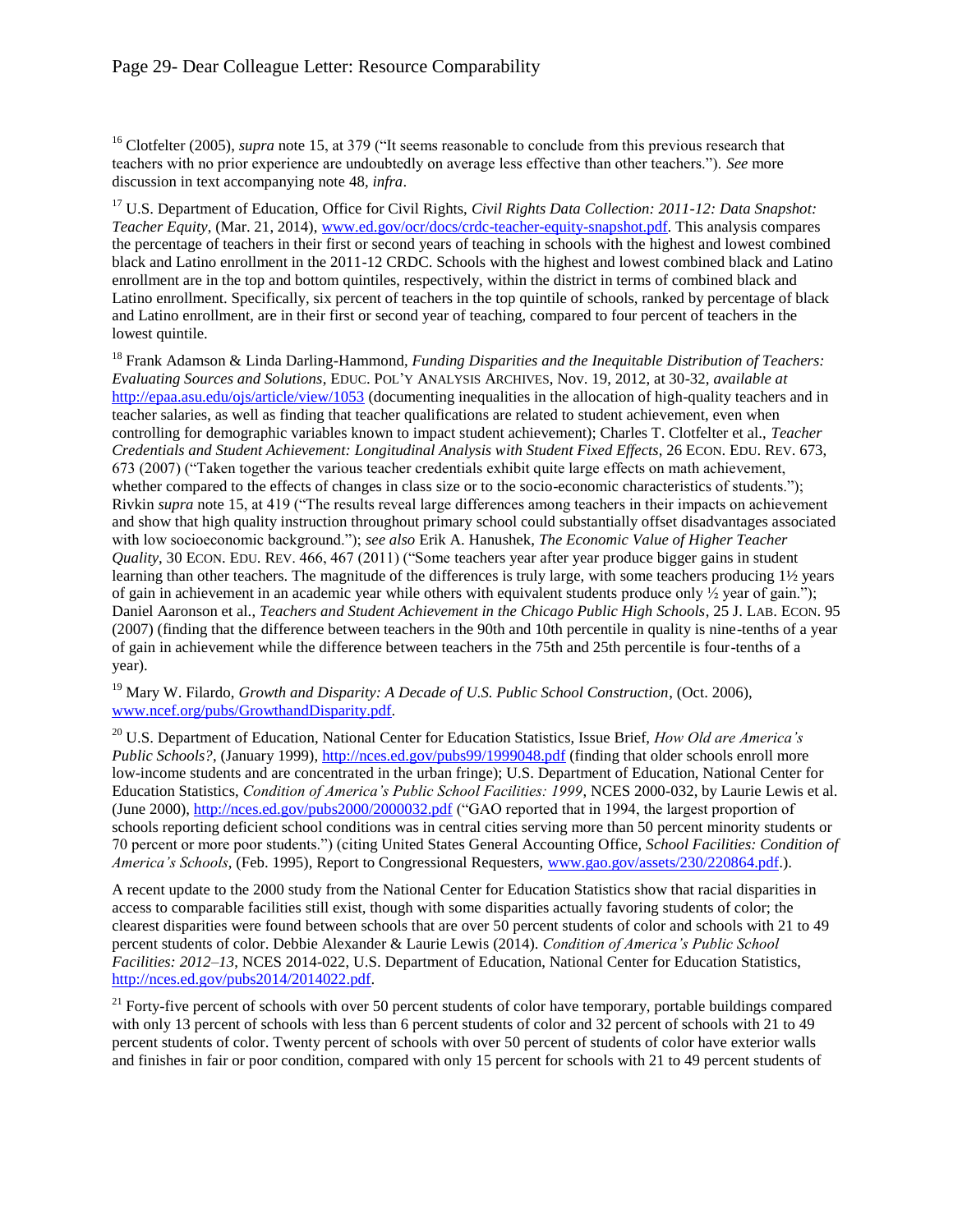color. Similarly, 31 percent of schools with a majority of students of color have fair or poor quality exterior lighting, compared to 26 percent of schools with 21 to 49 percent students of color. *See* Alexander & Lewis, *supra* note [20.](#page-3-1) 

<sup>22</sup> *See, e.g.*, Larissa Campuzano et al., *Effectiveness of Reading and Mathematics Software Products: Findings From Two Student Cohorts*, (NCEE 2009-4041). National Center for Education Evaluation and Regional Assistance, Institute of Education Sciences, U.S. Department of Education (Feb. 2009),

<http://ies.ed.gov/ncee/pubs/20094041/pdf/20094041.pdf>(an experimental design study with mixed results on the benefits to student achievement tied to specific technology interventions finding statistically significant and positive effects on student achievement from a Grade 4 reading intervention, but no statistically significant effects on student achievement from Grade 1 reading, Grade 6 math, and Algebra 1 software interventions). The research in this area is still developing. There are, however, independent benefits to technological literacy as a skill beyond potential benefits to reading and math outcomes. OCR has concluded that equitable access to technology in the classroom is an educational benefit that school districts should provide to students regardless of their race, color, or national origin.

<sup>23</sup> Linda Darling-Hammond, *The Color Line in American Education: Race, Resources, and Student Achievement*, 1 DUBOIS REV. SOC. SCI. RES. ON RACE 213 (2004); Louis Harris, Report on the Status of Public Education in California, (May 2004), [http://idea.gseis.ucla.edu/publications/files/Harris.pdf;](http://idea.gseis.ucla.edu/publications/files/Harris.pdf) Jeannie Oakes & Marisa Saunders, *Education's Most Basic Tools: Access to Textbooks and Instructional Materials in California's Public Schools*, 106 TEACHERS C. REC. 1967 (2004).

<sup>24</sup> Lucinda Gray et al., *Educational Technology in U.S. Public Schools: Fall 2008*, (Apr. 2010), (NCES 2010-034), U.S. Department of Education, National Center for Education Statistics. [http://nces.ed.gov/pubs2010/2010034.pdf;](http://nces.ed.gov/pubs2010/2010034.pdf) John Wells & Laurie Lewis, *Internet Access in U.S. Public Schools and Classrooms: 1994-2005*, (November 2006), U.S. Department of Education, National Center for Education Statistics, [http://nces.ed.gov/pubs2007/2007020.pdf;](http://nces.ed.gov/pubs2007/2007020.pdf) Michael Eskenazi et al., *The Dynamics of Resources, Demographics, and Behavior in the New York City Public Schools*, (October 2003), [http://stage.web.fordham.edu/images/ncsc/equityorexclusion.pdf.](http://stage.web.fordham.edu/images/ncsc/equityorexclusion.pdf) 

<sup>25</sup> Dennis J. Condron & Vincent J. Roscigno, *Disparities Within: Unequal Spending and Achievement in an Urban School District*, 76 SOC. EDUC. 18, 30 (2003) ("[S]chools that spend more exhibit higher levels of academic achievement…. A \$1,000 increase in local instructional spending per student leads to from about 6 percent to about 10 percent more students passing the proficiency tests…. [W]e found that higher spending promotes achievement through particular school resources. Instructional spending from local sources and operations/maintenance spending both promote achievement through the school's physical condition and the degree of order/consistency in the learning environment."); Spyros Konstantopoulos & Vicki Chun, *What Are the Long-Term Effects of Small Classes on the Achievement Gap? Evidence from the Lasting Benefits Study*, 116 AM. J. EDUC. 125 (2009) (evaluating class size reduction as a resource allocation strategy by "examin[ing] the long-term effects of small classes on the achievement gap in mathematics, reading, and science scores" and finding that "longer exposure to small classes in early grades increases student achievement in later grades for all students and for low achievers in particular"); Latika Chadhaury, *Education Inputs, Student Performance and School Finance Reform in Michigan*, 28 ECON. EDUC. REV. 98, 98 (2009) ("The findings of this paper suggest that there is a causal relationship between spending and test performance… [A]lthough the results on the beneficial effects of class size are inconclusive, higher teacher salary does appear to positively impact test performance. Overall, the findings suggest that school finance reforms, which increase expenditures, might be more effective if spending increases are targeted toward increasing teacher salaries that are perhaps a crude proxy for teacher quality."); David N. Figlio, *Can Public Schools Buy Better-Qualified Teachers?*, 55 INDUS. & LAB. RELATIONS REV. 686, 697 (2002) (finding a "positive, statistically significant relationship between changes in a [non-union] school district's teacher salaries and its likelihood of recruiting higher-qualified teachers, measured in terms of college selectivity as well as subject matter expertise."); Susanna Loeb & Marianne Page, *Examining the Link Between Teacher Wages and Student Outcomes: The Importance of Alternative Labor Market Opportunities and Non-Pecuniary Variation*, 82 REV. ECON. & STAT. 393, 393 (2000) ("[O]nce we adjust for labor market factors, we estimate that raising teacher wages by 10% reduces high school dropout rates by 3% to 4%. Our findings suggest that previous studies have failed to produce robust estimates because they lack adequate controls for non-wage aspects of teaching and market differences in alternative occupational opportunities."); Marta Elliott, *School Finance and Opportunities to Learn: Does Money Well Spent Enhance Students' Achievement?*, 71 SOC. EDUC. 223, 239 (1998) ("The findings of this study … provide firm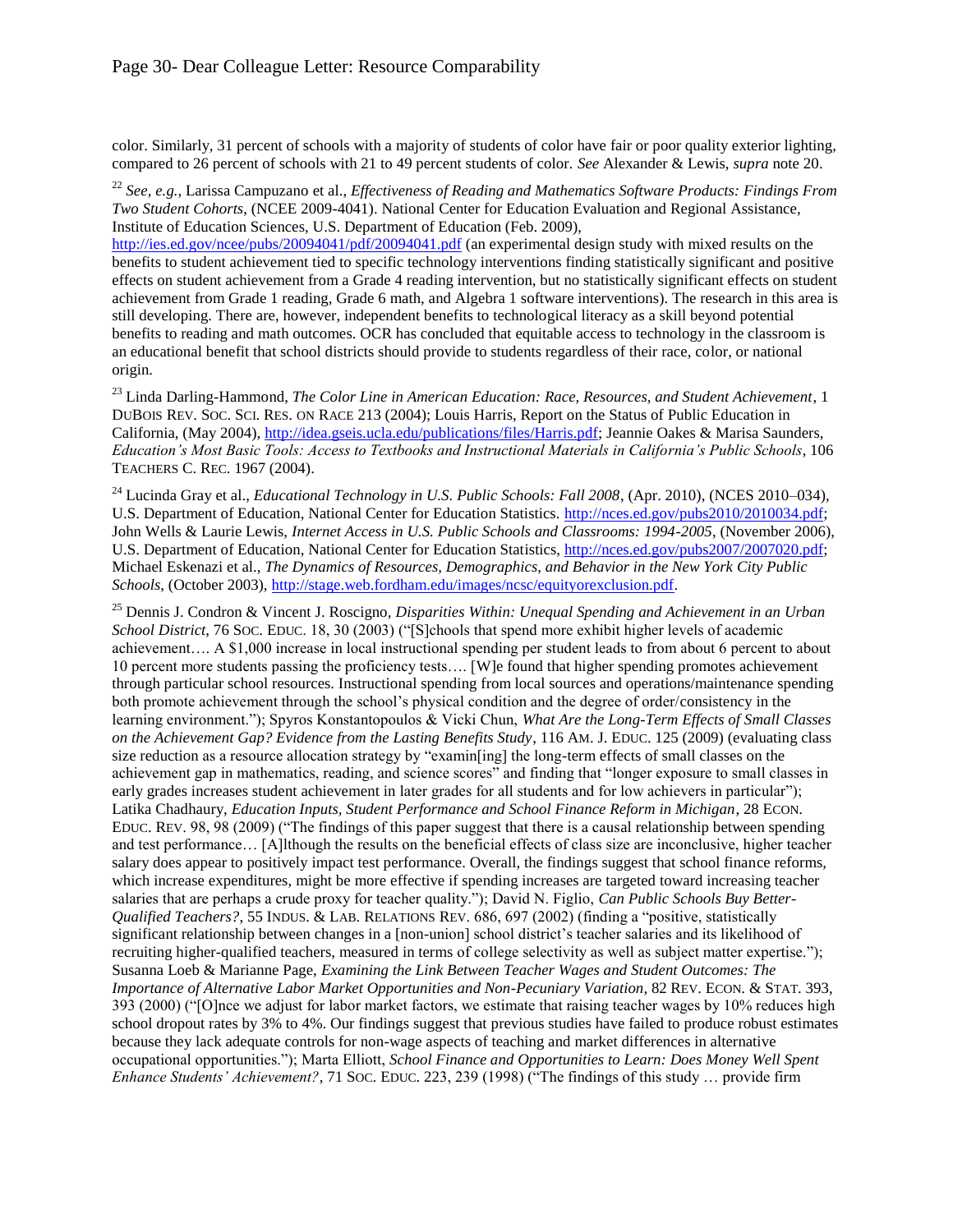support for the position that money does, in fact, affect students' achievement. Both the math and science analyses confirm that money matters and that teaching practices and classroom resources matter. … In the case of science, the results … provid[e] strong evidence that how money is spent affects what takes place in the classroom, which, in turn, affects students' learning. In addition to hiring more educated teachers, money can be used to train teachers to emphasize inquiry skills and to purchase an adequate amount of science equipment in relatively good condition."); Deborah A. Verstegen & Richard A. King, *The Relationship Between School Spending and Student Achievement: A Review and Analysis of 35 Years of Production Function Research*, 24 J. EDUC. FIN. 243, 262 (1998) ("[T]here are clear relationships between funding and achievement emerging from the recent body of production function research. These studies provide further evidence that money matters in producing educational outcomes.").

<sup>26</sup> Bruce D. Baker, David G. Sciarra, & Danielle Farrie, *Is School Funding Fair?: A National Report Card*, 3d Ed., Education Law Center, January 2014. *available at* [www.schoolfundingfairness.org;](http://www.schoolfundingfairness.org) Robert Bifulco, *District-Level Black-White Funding Disparities in the United States, 1987, 31 J. EDUC. FIN. 172, 192 (2005)* ("The estimates of black-white funding disparities presented here indicate that the average black student's district has between 3% and 16% less funding than it needs to provide its students an equal expectation of achieving the same standards as students in the average white student's district."); Condron & Roscigno, *supra* note [25,](#page-4-0) at 32 ("[I]nequality in spending appears to correspond to the racial and class composition of schools. Schools with the highest proportions of poor students are particularly disadvantaged, while race is somewhat less salient. This inequality appears to be a result of an allocation dynamic through which fewer *local* dollars land in high-poverty schools, weakening the intended compensatory effect of federal Title I funds."); Bruce D. Baker & Preston C. Green III, *Tricks of the Trade: State Legislative Actions in School Finance Policy That Perpetuate Racial Disparities in the Post-Brown Era*, 111 AM. J. EDUC. 372, 406 (2005) ("We have found that racially neutral state aid policies in two formerly de jure segregated states, Alabama and Kansas, have caused racial funding disparities.").

<sup>27</sup> *See* 20 U.S.C. § 6321(c). Title I funds must supplement, not supplant, the funds provided from non-Federal sources for the education of Title I participants, and school districts are obligated to support schools equitably in the provision of non-Federal funds.

<sup>28</sup> Condron & Roscigno, *supra* note [25,](#page-4-0) at 29 ("Given the unequal distribution of local resources, however, the Federal funds are not able to bring the disadvantaged schools up to the level of total per-student spending found in disproportionately white and higher-SES schools. Title I money, in other words, does not make up for existing local inequality in the allocation of resources.").

<sup>29</sup> *But see* Joydeep Roy, *Impact of School Finance Reform on Resource Equalization and Academic Performance: Evidence from Michigan*, 6 EDUC. FIN. POL'Y 137, 163, 165 (2011) (finding Michigan's school finance reform reduced inter-district spending inequalities and was associated with "significant positive improvement in performance in the lowest-spending districts," but there was "suggestive evidence that the constraints imposed…on discretionary increases in spending had a negative effect on student performance in the highest-spending districts.") (suggesting that remedies focusing only on funding systems may not be sufficient to improve educational outcomes because of unintended adverse consequences).

<sup>30</sup> *Data Snapshot: Teacher Equity*, *supra* note [17](#page-3-2) (This analysis compares the average teacher salaries at schools with the highest and lowest combined black and Latino enrollment. Schools with the highest and lowest combined black and Latino enrollment are in the top and bottom quintiles, respectively, within the district in terms of combined black and Latino enrollment.)

Similarly, a 2011 U.S. Department of Education study found that many high-poverty schools do not receive an equitable share of State and local funds from their school districts, based on school-level expenditure data for 2007-08 that States and districts reported in response to a requirement under the *American Recovery and Reinvestment Act*. The study found that more than 40 percent of schools that received Federal Title I funding to serve disadvantaged students spent less State and local funding on teachers and other personnel than non-Title I schools at the same grade level in the same school district, leaving students in these high-poverty Title I schools with a resource disadvantage. Title I of the ESEA includes a "Comparability of Services" provision that requires districts to provide services in Title I schools from State and local funds that are at least comparable to those provided in non-Title I schools. *See* P.L. 107-110 Section 1120A(c). Federal Title I funds are designed to provide extra funding for the education of disadvantaged children, on top of an equitable State and local funding base.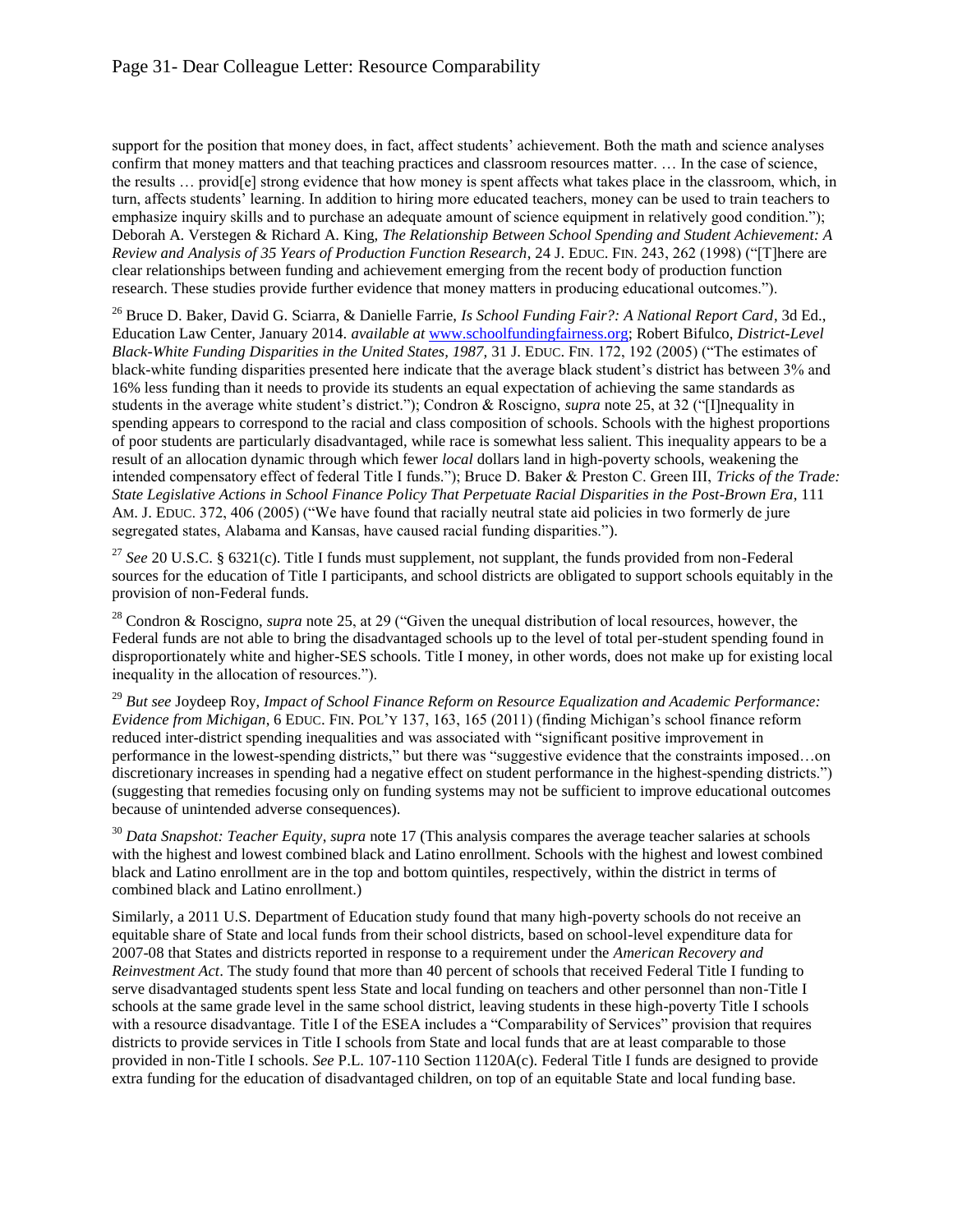### Page 32- Dear Colleague Letter: Resource Comparability

However, the current Title I comparability provision has loopholes that allow districts to mask spending disparities between schools. For a description of the resulting within-district disparities, *see* U.S. Department of Education, Office of Planning, Evaluation and Policy Development, Policy and Program Studies Service, *Comparability of State and Local Expenditures Among Schools Within Districts: A Report From the Study of School-Level Expenditures*, by Ruth Heuer & Stephanie Stullich, (Nov. 2011)[, http://www2.ed.gov/rschstat/eval/title-i/school](http://www2.ed.gov/rschstat/eval/title-i/school-level-expenditures/school-level-expenditures.pdf)[level-expenditures/school-level-expenditures.pdf.](http://www2.ed.gov/rschstat/eval/title-i/school-level-expenditures/school-level-expenditures.pdf)

<sup>31</sup> *See generally*, *Equity Commission Report*, *supra* note [2.](#page-0-0)

<sup>32</sup> 42 U.S.C. § 2000d *et seq. See also* 34 C.F.R. Part 100 (implementing regulations).

 $33$  34 C.F.R. § 100.3(a), (b). Under the regulations implementing Title VI, districts are prohibited from unjustifiably "utiliz[ing] criteria or methods of administration which have the effect of subjecting individuals to discrimination because of their race, color, or national origin, or have the effect of defeating or substantially impairing accomplishment of the objectives of the program as respect individuals of a particular race, color, or national origin." 34 C.F.R. § 100.3(b)(2). *See also* Memorandum from Ralph F. Boyd, Jr., Assistant Attorney General, to Heads of Departments and Agencies, General Counsels and Civil Rights Directors (Oct. 26, 2001) ), at 2, *available at* [www.justice.gov/crt/about/cor/lep/Oct26memorandum.pdf.](http://www.justice.gov/crt/about/cor/lep/Oct26memorandum.pdf) Although the Supreme Court in *Alexander v. Sandoval* held that private individuals have no right to sue to enforce the disparate-impact provision of the Title VI regulations, it did not undermine the validity of the regulations or otherwise limit the government's authority and responsibility to enforce Title VI regulations. *See* 532 U.S. 275 (2001).

<sup>34</sup> Note that Title VI not only prohibits direct violations by recipients of Federal funds, but also violations "through contractual or other arrangements." 34 C.F.R. § 100.3(b). Thus, school districts cannot avoid their nondiscrimination obligations by delegating responsibility to third parties.

<sup>35</sup> *See, e.g.*, *Village of Arlington Heights v. Metro. Hous. Dev. Corp.*, 429 U.S. 252, 265-68 (1977) (identifying a non-exhaustive list of factors that may serve as indicia of discriminatory intent). For further discussion of this topic, *see* Dear Colleague Letter from Assistant Secretary for Civil Rights Catherine E. Lhamon and Acting Assistant Attorney General for Civil Rights Jocelyn Samuels on Nondiscriminatory Administration of School Discipline (Discipline DCL) (Jan. 8, 2014), at 7-10, *available at* [http://www2.ed.gov/about/offices/list/ocr/letters/colleague-](http://www2.ed.gov/about/offices/list/ocr/letters/colleague-201401-title-vi.pdf)[201401-title-vi.pdf.](http://www2.ed.gov/about/offices/list/ocr/letters/colleague-201401-title-vi.pdf)

<sup>36</sup> *See generally Elston v. Talladega County Bd. of Educ.*, 997 F.2d 1394 (11th Cir. 1993); U.S. Department of Justice, *Title VI Legal Manual*, (Jan. 11, 2001), [www.justice.gov/crt/about/cor/coord/vimanual.php;](http://www.justice.gov/crt/about/cor/coord/vimanual.php) U.S. Department of Education, Racial Incidents and Harassment against Students at Educational Institutions, 59 Fed. Reg. 11,448 (Mar. 10, 1994). *See also McDonnell Douglas Corp. v. Green*, 411 U.S. 792 (1973) (an employment discrimination case setting forth a three-part test that also applies in the context of discrimination in education under Title VI and Title IV of the Civil Rights Act of 1964 in court and administrative litigation to determine whether an institution has engaged in prohibited discrimination). *See also* Discipline DCL, *supra* note [35,](#page-5-0) at 8-10.

<sup>37</sup> *See* Discipline DCL, *supra* note [35,](#page-5-0) at 11-13.

<sup>38</sup> *See Elston*, 997 F.2d at 1411-12 (explaining that courts have required schools to demonstrate an "educational necessity" for the challenged program, practice, or procedure). In analyzing discrimination under the disparate impact framework, OCR uses "substantial, legitimate educational justification", "necessary to meet an important educational goal", and "educational necessity" to convey the same standard regarding the justification for a disparate impact by a recipient that will be acceptable to OCR.

#### <sup>39</sup> *See Elston*, 997 F.2d at 1413.

<sup>40</sup> Cases interpreting the U.S. Constitution's Equal Protection Clause and Title VI support the importance of resource allocation among schools within a district in assessing whether the district is in compliance with its Federal civil rights obligations. *See, e.g.*, *Green v. County School Bd. of New Kent County, Va.*, 391 U.S. 430 (1968) (setting forth six factors for evaluating whether districts have achieved "unitary status" by eliminating the vestiges of *de jure* segregation: student assignment, faculty, staff, facilities, extracurricular activities, and transportation); *Swann v. Charlotte-Mecklenburg Bd. of Educ.*, 402 U.S. 1 (1971) (articulating guidelines for courts to help school districts convert racially separate school systems into constitutionally acceptable systems, particularly with respect to new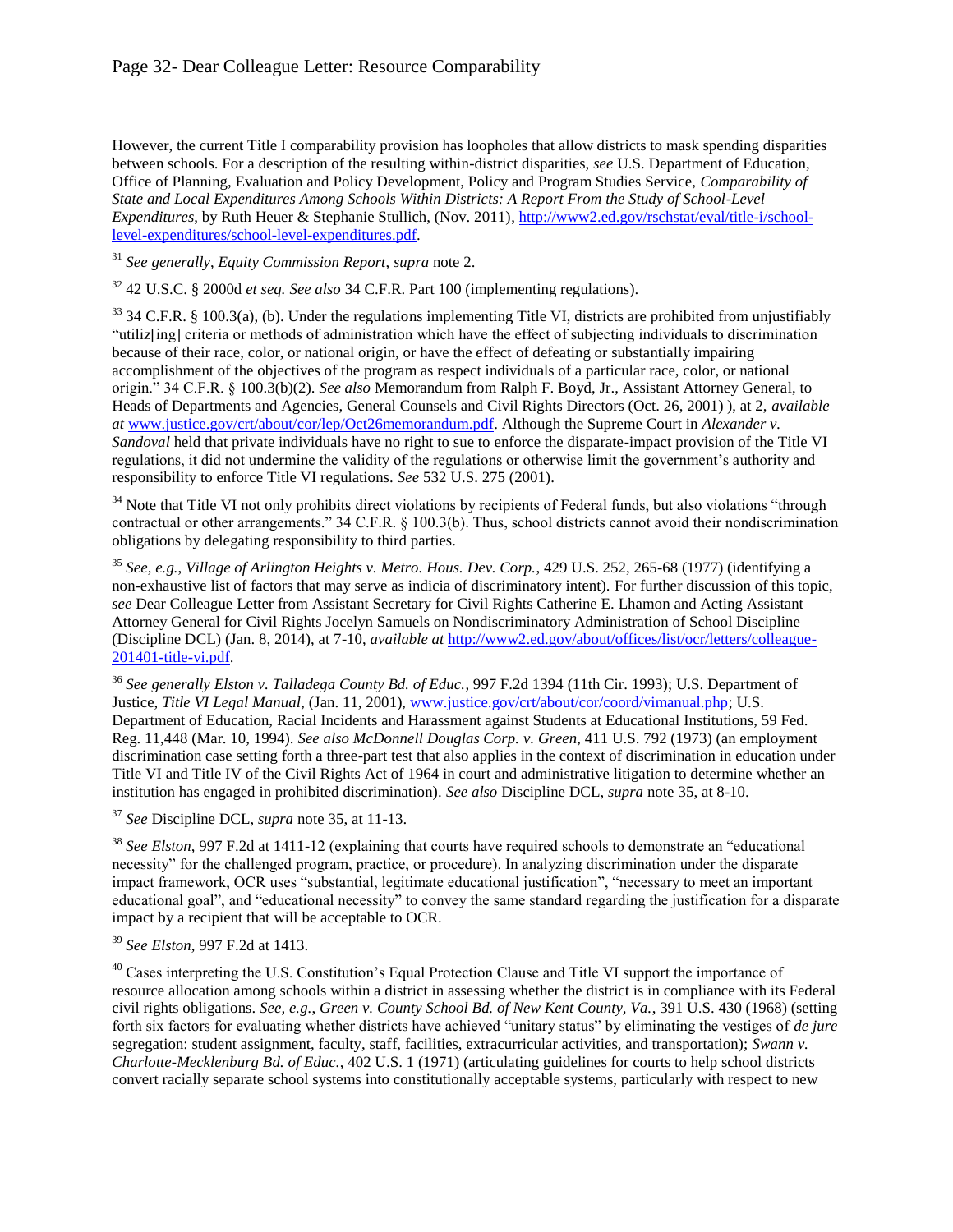school construction, faculty assignment, and transportation); *Freeman v. Pitts*, 503 U.S. 467 (1992) (adding relative quality of education to the six *Green* factors used in assessing unitary status); *Bd. of Educ. of Oklahoma City Public Schools v. Dowell*, 498 U.S. 237 (1991) (directing district court to consider student assignments and "every facet of school operations — faculty, staff, transportation, extra-curricular activities and facilities" in considering whether the vestiges of school system's *de jure* segregation had been eliminated).

Numerous State courts have also deemed inequitable access to these educational resources unlawful under their State constitutions. *See, e.g., Rose v. Council for Better Educ., Inc.*, 790 S.W.2d 186, 198 (Ky. 1989) (teacher pay, student-teacher ratios, school facilities, instructional materials); *Edgewood Indep. Sch. Dist. v. Kirby*, 777 S.W.2d 391, 393 (Tex. 1989) (teacher and school leadership experience, teacher aides, student-teacher ratios, class sizes, school facilities, libraries, broader curriculum, advanced courses, technology, counseling and support services, educational programs, extracurricular activities); *Tenn. Small Sch. Sys. v. McWherter*, 851 S.W. 2d 139, 143-46 (Tenn. 1993) (teacher training and experience, school facilities, equipment and supplies, science labs, libraries, textbooks, AP courses, educational programs, athletic and extracurricular activities); *McDuffy v. Sec'y of Executive Office of Educ.*, 615 N.E.2d 516, 617 (Mass. 1993) (class sizes, teacher quality, retention, and training, quantity of staff and guidance counselors, library quality, updated curriculum, academic programs, student services); *Campbell County Sch. Dist. v. State*, 907 P.2d 1238, 1279 (Wyo. 1995) (class size, school size, student-teacher ratios, textbooks, computers, programs for at-risk and talented students, educational standards); *DeRolph v. State*, 677 N.E.2d 733, 742-45 (Ohio 1997) (teachers, student-teacher ratios, school facilities, computers, software, and technology training instructional materials, AP and honors courses); *Abbott ex rel. Abbott v. Burke*, 710 A.2d 450 (N.J. 1998) (full-day kindergarten, high-quality preschool, school facilities, specialized instructional rooms for art and music, technology, after-school and summer-school programs); *Abbott ex rel. Abbott v. Burke*, 748 A.2d 82, 88- 93 (N.J. 2000) (educational standards, qualified and certified teachers, class size, student-teacher ratios, preschool programs); *Campaign for Fiscal Equity, Inc. v. State*, 801 N.E.2d 326, 332–40 (N.Y. 2003) (teaching quality and training, facilities, instrumentalities of learning); *Hoke County Bd. of Educ. v. State*, 599 S.E.2d 365, 390 (N.C. 2004) (teachers, principals, instructional resources, support programs); *Columbia Falls Elementary Sch. Dist. No. 6 v. State*, 109 P.3d 257, 263 (Mont. 2005) (teacher salaries and retention, programs, staff, school facilities).

<sup>41</sup> *See* Adelman, *supra* note [5,](#page-2-0) at 26-41 (concluding that among students who attend any postsecondary education, those whose high school curriculum was more academically intense were more likely to complete a bachelor's degree).

<sup>42</sup> *See* Symonds et al., *supra* not[e 5,](#page-2-0) at 1-3 ("In 2008, median earnings of workers with bachelor's degrees were 65 percent higher than those of high school graduates (\$55,700 vs. \$33,800). Similarly, workers with associate's degrees earned 73 percent more than those who had not completed high school (\$42,000 vs. \$24,300).") (citing Sandy Baum, Jennifer Ma, and Kathleen Payea, *Education Pays 2010: The Benefits of Higher Education for Individuals and Society*, 2010, College Board Advocacy & Policy Center, *available at*  [http://trends.collegeboard.org/sites/default/files/education-pays-2010-full-report.pdf\)](http://trends.collegeboard.org/sites/default/files/education-pays-2010-full-report.pdf).

<sup>43</sup> *See* OCR's Dear Colleague Letter from Assistant Secretary Stephanie J. Monroe regarding Title VI and access to rigorous courses including Advanced Placement (May 22, 2008), *available at* [www.ed.gov/ocr/letters/colleague-](http://www.ed.gov/ocr/letters/colleague-20080522.html)[20080522.html.](file:///C:/Users/John.DiPaolo/AppData/Local/Microsoft/Windows/Temporary%20Internet%20Files/Content.Outlook/C8YTKNJ0/www.ed.gov/ocr/letters/colleague-20080522.html) OCR has extensive enforcement experience in assessing access to advanced coursework, including gifted and talented courses, STEM courses, and AP and IB courses. Recent resolutions from some of those investigations may be found on OCR's website at [www.ed.gov/ocr.](http://www.ed.gov/ocr)

<sup>44</sup> Federal courts have repeatedly required equitable allocation of resources such as teacher experience and teacher training in order to achieve equal educational opportunities for students under the Fourteenth Amendment. *See, e.g., Pitts v. Freeman*, 887 F.2d 1438, 1450 (11th Cir. 1989); *United States v. Lawrence County Sch. Dist.*, 799 F.2d 1031, 1041 (5th Cir. 1986); *Morgan v. Kerrigan*, 509 F.2d 599, 600-01 (1st Cir. 1975); *United States v. Board of Sch. Comm'rs*, 332 F. Supp. 655, 680 (S.D. Ind. 1971), *affirmed by* 474 F.2d 81 (7th Cir. 1973); *Hobson v. Hansen*, 327 F. Supp. 844, 855 (D.D.C. 1971); *Spangler v. Pasadena City Board of Educ.*, 311 F. Supp. 501, 524 (C.D. Cal. 1970); *Kelley v. Altheimer, Arkansas Pub. Sch. Dist.*, 378 F.2d 483, 499 (8th Cir. 1967); *Lee v. Macon County Bd. of Educ.*, 267 F. Supp. 458, 489 (M.D. Ala. 1967), *affirmed sub nom Wallace v. United States*, 389 U.S. 215 (1967). Congress has likewise focused on these factors, providing, as part of ESEA, that school districts are required to "ensure, through incentives for voluntary transfers, the provision of professional development, recruitment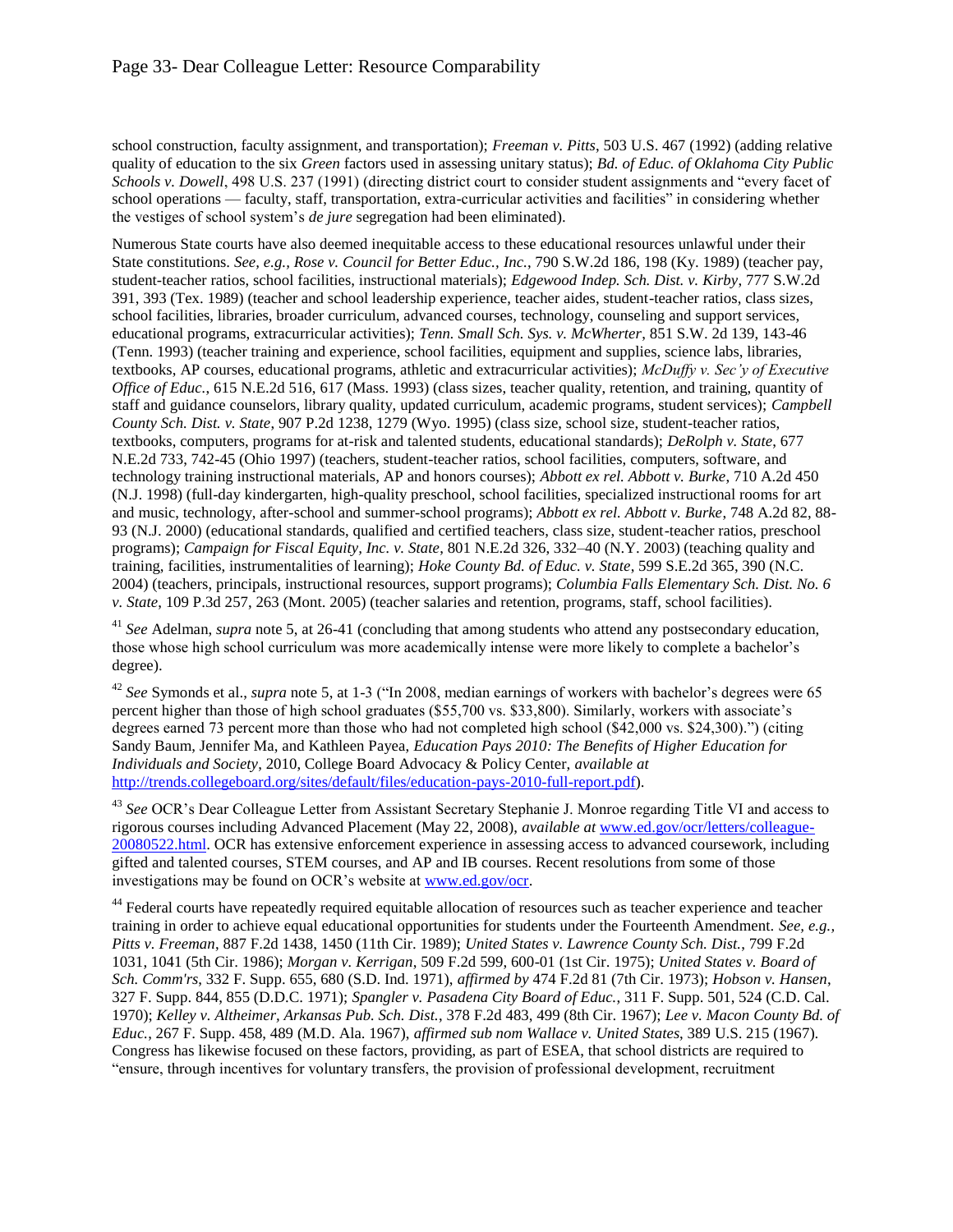programs, or other effective strategies, that low-income students and minority students are not taught at higher rates than other students by unqualified, out-of-field, or inexperienced teachers." 20 U.S.C. § 1112(c)(1)(L).

<sup>45</sup> On July 7, 2014, Secretary Arne Duncan announced the Excellent Educators for All Initiative, and one key component is the revised comprehensive educator equity plans to be developed by State educational agencies to comply with Title I of ESEA. *See* Letter from Secretary Duncan to Chief State School Officers at <http://www2.ed.gov/policy/elsec/guid/secletter/140707.html> and announcement of initiative at [www.ed.gov/news/press-releases/new-initiative-provide-all-students-access-great-educators.](http://www.ed.gov/news/press-releases/new-initiative-provide-all-students-access-great-educators)

<sup>46</sup> *See* Nithya Joseph, et al. *Roll Call: The Importance of Teacher Attendance*, The National Council on Teacher Quality, (June 2014), [www.nctq.org/dmsView/RollCall\\_TeacherAttendance](http://www.nctq.org/dmsView/RollCall_TeacherAttendance) (using data from 50 largest school districts on teacher absences, this study found that on average teachers miss 11 school days, which is troubling since prior research regarding the impact of teacher absenteeism on student achievement showed a significant impact on students when teachers were absent for more than 10 days) (citing Reagan T. Miller, et al., *Do Teacher Absences Impact Student Achievement? Longitudinal Evidence from One Urban School District* (2008), EDUC. EVAL. & POL'Y ANAL. 30, 181, available at [http://epa.sagepub.com/content/30/2/181.full.pdf\)](http://epa.sagepub.com/content/30/2/181.full.pdf).

<sup>47</sup> OCR recognizes that the current state of the empirical research has demonstrated only weak support for the importance of teacher qualifications (such as route of certification, experience, subject matter expertise, and other training) to teachers' effectiveness in the classroom, if the sole criterion taken into account is a student growth, "value added" metric. However, some studies previously highlighted in this letter have shown a relationship between such teacher characteristics and the quality of education students are receiving. *See supra* section I on pages 2-5 and accompanying notes*.* OCR considers these teacher characteristics in assessing equitable access to effective teaching.

<sup>48</sup> Garv T. Henry et al., *Portal Report: Teacher Preparation and Student Test Scores in North Carolina*, 9, (June 2010),

http://publicpolicy.unc.edu/Research/teacher\_Portals\_Teacher\_Preparation\_and\_Student\_Test\_Scores\_in\_North Carolina 2.pdf. ("Teachers in their first year of experience produced student test score gains that were significantly worse than those produced by teachers with five or more years of experience."); Douglas O. Staiger  $\&$  John E. Rockoff, *Searching for Effective Teachers with Imperfect Information*, 24 J. ECON. PERSP. 97, 102-103 (2010) ("In both Los Angeles and New York, teacher effects on student achievement appear to rise rapidly during the first several years on the job and then flatten out. This finding has been replicated in a number of states and districts."); Clotfelter (2007), *supra* not[e 18,](#page-3-3) at 666 ("Thus we conclude that teachers with some experience are more effective than novice teachers."); Rivkin, *supra* note [15,](#page-3-0) at 449 ("There appear to be important gains in teaching quality in the first year of experience and smaller gains over the next few career years. However, there is little evidence that improvements continue after the first three years."). OCR recognizes that some inexperienced teachers may provide relatively more effective teaching than other inexperienced teachers. *See, e.g.,* Melissa A. Clark, Hanley S. Chiang, Tim Silva, Sheena McConnell, Kathy Sonnenfeld, Anastasia Erbe, and Michael Puma, *The Effectiveness of Secondary Math Teachers from Teach For America and the Teaching Fellows Programs* (NCEE 2013-4015) (2013), National Center for Education Evaluation and Regional Assistance, Institute of Education Sciences, U.S. Department of Education, *available at* [http://ies.ed.gov/ncee/pubs/20134015/pdf/20134015.pdf;](http://ies.ed.gov/ncee/pubs/20134015/pdf/20134015.pdf) Clotfelter et al. (2010), *supra* not[e 15;](#page-3-0) Linda Cavaluzzo, *Is National Board Certification an Effective Signal of Teacher Quality?*  The CNA Corporation (2004) *available at* 

[www.nbpts.org/sites/default/files/documents/research/Cavalluzzo\\_IsNBCAnEffectiveSignalofTeachingQuality.pdf](http://www.nbpts.org/sites/default/files/documents/research/Cavalluzzo_IsNBCAnEffectiveSignalofTeachingQuality.pdf) (finding robust evidence that National Board Certification is a reliable indicator of teacher quality). *But see* Jill Constantine, et al., *An Evaluation of Teachers Trained Through Different Routes to Certification, Final Report*  (NCEE 2009-4043) (2009) National Center for Education Evaluation and Regional Assistance, Institute of Education Sciences, U.S. Department of Education, *available at*

<http://ies.ed.gov/ncee/pubs/20094043/pdf/20094043.pdf> (report based on a random assignment study found no difference in the performance of traditionally certified teachers and teachers who were alternatively certified with very low coursework requirements).

<sup>49</sup> *See, e.g.*, Jason A. Grissom, *Can Good Principals Keep Teachers in Disadvantaged Schools? Linking Principal Effectiveness to Teacher Satisfaction and Turnover in Hard to Staff Environments*, 113 TCHRS. C. REC. 2552, 2552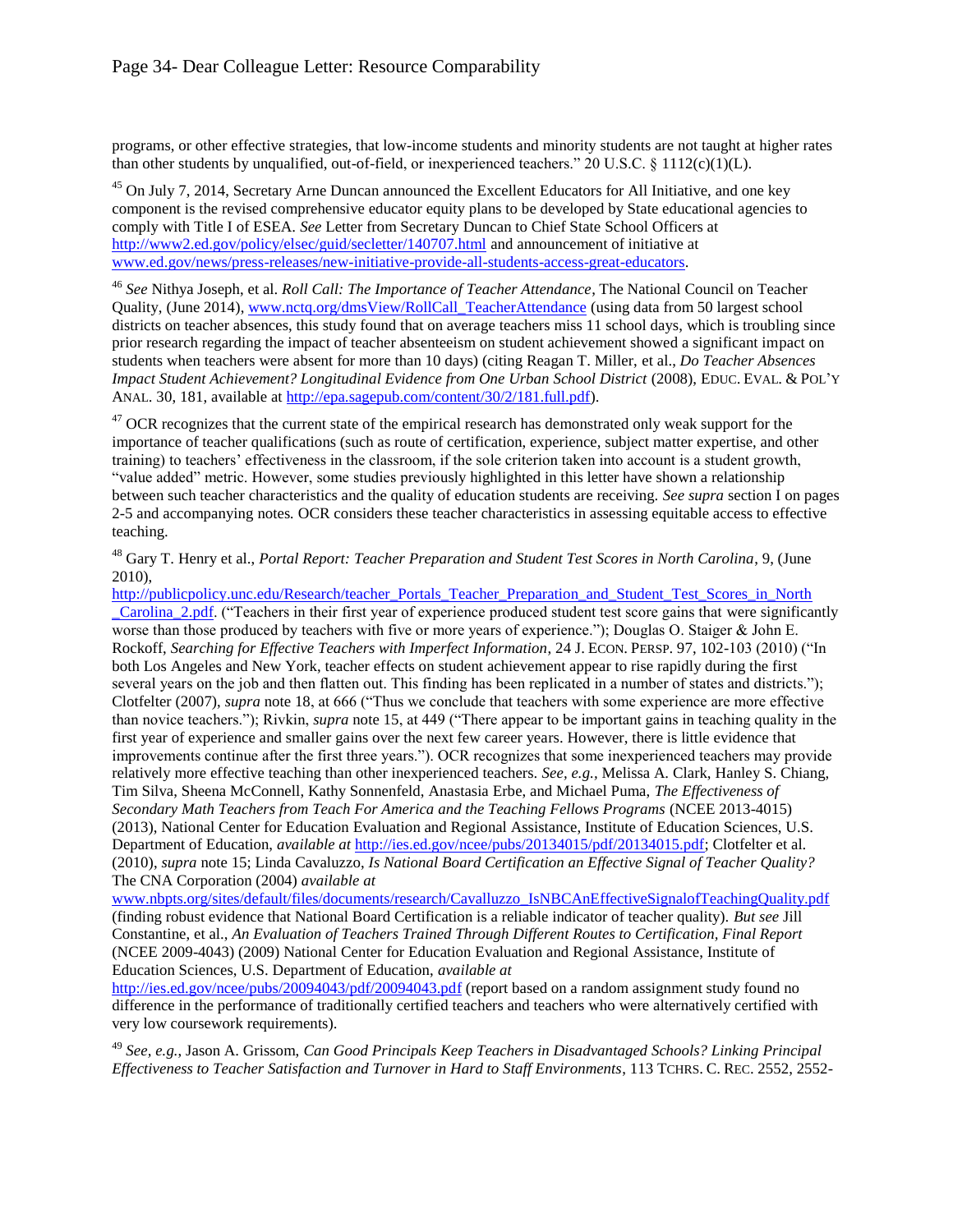2585 (2011) ("Regression results show that principal effectiveness is associated with greater teacher satisfaction and a lower probability that the teacher leaves the school within a year. Moreover the positive impacts of principal effectiveness on these teacher outcomes are even greater in disadvantaged schools."); Anthony T. Milanowski, et al., *Recruiting New Teachers to Urban School Districts: What Incentives Will Work?,* INT'L J.EDUC. POL'Y & L., 2009 at 1-13 (Survey data showed that "many working conditions factors, especially principal support, had more influence on simulated job choice than pay level..."); Gregory F. Branch, et al., Estimating the Effect of Leaders on Public Sector Productivity: The Case of School Principals (Feb. 2012) (CALDER Working Paper 66) (on file at The American Institutes for Research, Washington, D.C.); Damon Cark, et al., School Principals and School Performance (Dec. 2009) (CALDER Working Paper 38) (on file at The Urban Institute. Washington, D.C.)

<sup>50</sup> Samuel D. Miller, *Partners-in-Reading: Using Classroom Assistants to Provide Tutorial Assistance to Struggling First-Grade Readers*, JOURNAL OF EDUCATION FOR STUDENTS PLACED AT RISK (JESPAR), 8:3, 333-349 (2003); Daniel K. Lapsley, et al., *Teacher Aids, Class Size and Academic Achievement: A Preliminary Evaluation of Indiana's Prime Time* (2002) (unpublished paper presented at American Educational Research Association Annual Meeting); Marie C. Keel, et al., *Using Paraprofessionals to Deliver Direct Instruction Reading Programs*, 18 EFFECTIVE SCH. PRAC. 16, 16-22 (1999).

<sup>51</sup> Susan C. Whiston & Robert F. Quinby, *Review of School Counseling Outcome Research*, 46 PSYCHOL. IN SCH. 267, 267-272 (2009); Gregg Brigman & Chari Campbell, *Helping Students Improve Academic Achievement and School Behavior*, 7 PROF. SCH. COUNSELING 91, 91-98 (2003); C.A. Sink & H.R. Stroh, *Raising Achievement Test Scores of Early Elementary School Students Through Comprehensive School Counseling Programs*, 6 PROF. SCH. COUNSELING 350, 350-364 (2003); R.T. Lapan, et al., *Preparing Rural Adolescents for Post-High School Transitions*, 81 J. COUNSELING & DEV.329, 329-342 (2003); Greg Goodman & Phillip Young, *The Value of Extracurricular Support in Increased Student Achievement: An Assessment of a Pupil Personnel Model Including School Counselors and School Psychologists Concerning Student Achievement as Measured by an Academic Performance Index*, Educational Research Quarterly, Sept. 2006, at 3-13; Barnett Berry et al., *Teacher Effectiveness: The Conditions that Matter Most and a Look to the Future*, Center for Teaching Quality, Mar. 2012, at 11-12,<http://files.eric.ed.gov/fulltext/ED509720.pdf> ("Many students from high-needs communities come to school with an array of family and personal problems (*e.g.*, abuse, neighborhood violence, food insecurity or actual hunger, lack of proper clothes to wear). These are not excuses for not learning, but they are realities, and teachers need support in connecting the teaching of academic content to the socio-emotional and physical needs of students.").

By engaging students with a range of high-quality resources, librarians contribute to student achievement. *See, e.g.,* Briana Hovendick Francis, et al., *School Librarians Continue to Help Students Achieve Standards: The Third Colorado Study* (Closer Look Report), Colorado State Library, Library Research Service (2010), *available at*  [www.lrs.org/documents/closer\\_look/CO3\\_2010\\_Closer\\_Look\\_Report.pdf;](http://www.lrs.org/documents/closer_look/CO3_2010_Closer_Look_Report.pdf) Ester G. Smith, *Texas School Libraries: Standards, Resources, Services, and Students' Performance*, EGS Research & Consulting (April 2001), *available at* [www.tsl.texas.gov/sites/default/files/public/tslac/ld/pubs/schlibsurvey/survey.pdf;](http://www.tsl.texas.gov/sites/default/files/public/tslac/ld/pubs/schlibsurvey/survey.pdf) Keith Lance, et al., The *Impact of School Library Media Centers on Academic Achievement* (Hi Willow Research and Publishing) (1993).

<sup>52</sup> Patricia M. McDonough, *Counseling and College Counseling in America's High Schools*, National Association for College Admissions Counseling (October 17, 2013), [http://inpathways.net/McDonough%20Report.pdf,](http://inpathways.net/McDonough%20Report.pdf) ("[R]epeated studies have found that improving counseling would have a significant impact on college access for low income, rural, and urban students as well as students of color. Specifically, if counselors begin actively supporting students and their families in middle school in preparing for college, as opposed to simply disseminating information, this will increase students' chances of enrolling in a four-year college.") (citations omitted); John Brittain & Callie Kozlak, *Racial Disparities in Educational Opportunities in the United States*, 6 SEATTLE J. SOC. JUST. 605, 605-608 (2008) ("[S]chools with a high concentration of poor and minority students lack access to guidance counselors who are important to assisting students and parents in making informed decisions about important curricular choices. Therefore, low-income and minority students often find themselves ill-prepared or ineligible for postsecondary education.") Valerie E. Lee & Ruth B. Ekstrom, *Student Access to Guidance Counseling in High School*, 24 AM. EDUC. RES. J. 287, 287-310 (1987).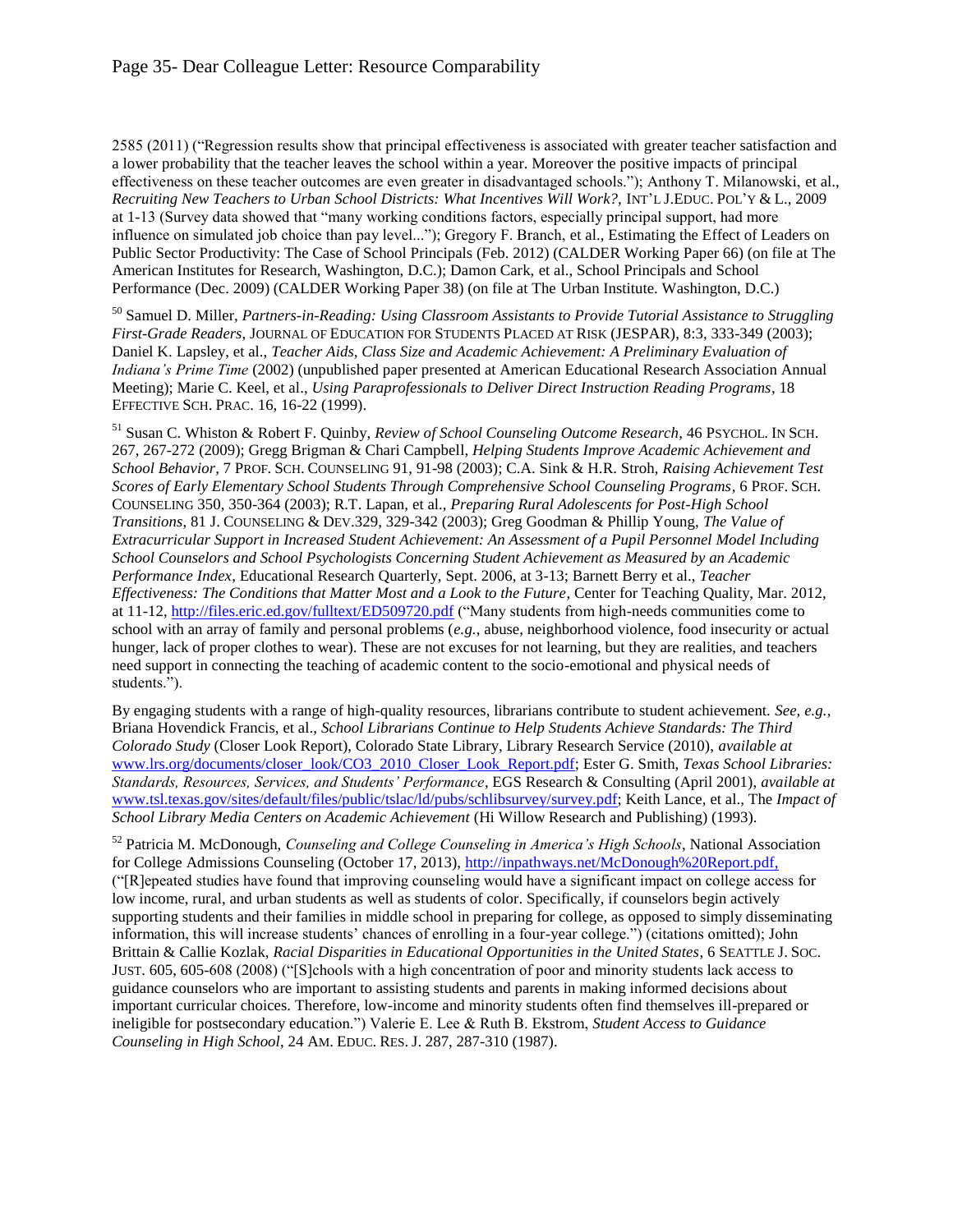### Page 36- Dear Colleague Letter: Resource Comparability

<sup>53</sup> Lawrence O. Picus, et al., *Understanding the Relationship Between Student Achievement and the Quality of Educational Facilities: Evidence from Wyoming*, 80 PEABODY J. EDUC. 71, 71-95 (2005); Mary W. Filardo, et al., Growth and Disparity: A Decade of U.S. Public School Construction, Building Educational Success Together (BEST) (February 24, 2012) [www.ncef.org/pubs/GrowthandDisparity.pdf;](http://www.ncef.org/pubs/GrowthandDisparity.pdf) Grayce Cheng, et al., Facilities: Fairness & Effects, Evidence and Recommendations Concerning the Impact of School Facilities on Civil Rights and Student Achievement, Submission to the U.S. Department of Education Excellence & Equity Commission (Feb. 24, 2012), [www.21csf.org/csf-home/publications/ImpactSchoolFacilitiesCivilRightsAug2011.pdf;](http://www.21csf.org/csf-home/publications/ImpactSchoolFacilitiesCivilRightsAug2011.pdf) American Federation of Teachers, Building Minds, Minding Buildings: Turning Crumbling Schools into Environments for Learning, (Jan. 20, 2014), [www.aft.org/pdfs/psrp/bmmbcrumbling1106.pdf;](http://www.aft.org/pdfs/psrp/bmmbcrumbling1106.pdf) Carol Cash & Travis Twiford, Improving Student Achievement and School Facilities in a Time of Limited Funding, (Feb. 24, 2012), [http://cnx.org/content/m23100;](http://cnx.org/content/m23100) U.S. Department of Education, Policy and Program Studies Service, 2004-06, A Summary of Scientific Findings on Adverse Effects of Indoor Environments on Students' Health, Academic Performance and Attendance, (2004); Mark Schneider., Do School Facilities Affect Academic Outcomes? National Clearinghouse for Educational Facilities, (Feb. 24, 2012)[, www.ncef.org/pubs/outcomes.pdf;](http://www.ncef.org/pubs/outcomes.pdf) Glen I. Earthman, School Facility Conditions and Student Academic Achievement, wws-RR008-1002 UCLA Inst. For Democracy, Educ., & Access (2002); Sean O'Sullivan, A Study of the Relationship Between Building Conditions and Student Academic Achievement in Pennsylvania's High Schools (Aug. 28, 2006) (unpublished Ph.D. in Educational Leadership and Policy Studies dissertation, Virginia Polytechnic Institute & State University) (on file with Virginia Tech library).

<sup>54</sup> Cynthia Uline & Megan Tschannen-Moran, *The Walls Speak: The Interplay of Quality Facilities, School Climate, and Student Achievement*, 46 J. OF EDUC. ADMIN. 55, 55-73 (2008).

<sup>55</sup> Glen I. Earthman, *Prioritization of 31 Criteria for School Building Adequacy*, American Civil Liberties Union Foundation of Maryland (Feb. 25, 2012), [www.schoolfunding.info/policy/facilities/ACLUfacilities\\_report1-04.pdf](http://www.schoolfunding.info/policy/facilities/ACLUfacilities_report1-04.pdf) (expert report prepared based on review of extensive bibliography, own research, and years of experience in the field) (concluding that studies have shown that properly functioning HVAC systems that enable classrooms to be air-conditioned are correlated with improved student achievement); A. N. Myhrvold, et al., *Indoor Environment in*  Schools — Pupils Health and Performance in Regard to CO2 Concentrations, The 7<sup>th</sup> Int'l Conf. on Indoor Air Quality & Climate, at 369, 369-371.

<sup>56</sup> Glen I. Earthman, Education Oversight Committee for South Carolina, The Relationship of School Facilities Conditions to Selected Student Academic Outcomes: A Study of South Carolina Public Schools, [http://dc.statelibrary.sc.gov/bitstream/handle/10827/5176/EOC\\_Relationship\\_of\\_School\\_Facilities\\_2001.pdf?seque](http://dc.statelibrary.sc.gov/bitstream/handle/10827/5176/EOC_Relationship_of_School_Facilities_2001.pdf?sequence=1) [nce=1](http://dc.statelibrary.sc.gov/bitstream/handle/10827/5176/EOC_Relationship_of_School_Facilities_2001.pdf?sequence=1) (2001); Glen I. Earthman, The Effect of the Condition of School Facilities on Student Academic Achievement, Expert Report prepared for Williams v. California (May 23, 2012), [www.decentschools.org/expert\\_reports/earthman\\_report.pdf.](http://www.decentschools.org/expert_reports/earthman_report.pdf) 

<sup>57</sup> *See, e.g.,* C. Kenneth Tanner, *The Influence of School Architecture on Academic Achievement*, 38 J. OF EDUC. ADMIN. 309, 309-330 (2000); C. Kenneth Tanner, *Explaining Relationships Among Student Outcomes and the School's Physical Environment*, 19 J. OF ADVANCED ACAD. 444, 444-471 (2008).

<sup>58</sup> Qing Li & Xin Ma, *A Meta-Analysis of the Effects of Computer Technology on School Students' Mathematics Learning*, 22 EDUC. PSYCHOL. REV. 215, 215-244 (2010); James Cengiz Gulek & Hakan Demirtas, *Learning with Technology: The Impact of Laptop Use on Student Achievement*, THE J. OF TECH., LEARNING & ASSESSMENT, January 2005, at 5; James A. Kulik, Effects of Using Instructional Technology in Elementary and Secondary Schools: What Controlled Evaluation Studies Say, SRI International (2003), [http://citeseerx.ist.psu.edu/viewdoc/download?rep=rep1&type=pdf&doi=10.1.1.207.3105.](http://citeseerx.ist.psu.edu/viewdoc/download?rep=rep1&type=pdf&doi=10.1.1.207.3105) 

<sup>59</sup> Although this letter is not intended to address Section 504 of the Rehabilitation Act of 1973 or Title II of the Americans with Disabilities Act, school districts must ensure that students with disabilities have equal access to the benefits of educational technologies in the classroom. *See* OCR's Dear Colleague Letter and Frequently Asked Questions from Assistant Secretary Russlynn Ali on the June 2010 DCL (May 16, 2011), available at [www.ed.gov/ocr/letters/colleague-201105-ese.html](http://www.ed.gov/ocr/letters/colleague-201105-ese.html) and [www.ed.gov/ocr/docs/dcl-ebook-faq-201105.html.](http://www.ed.gov/ocr/docs/dcl-ebook-faq-201105.html)

<sup>60</sup> *See* Pamela Cantrell, et al., *The Effects of Differentiated Technology Integration on Student Achievement in Middle School Science Classrooms*, INT'L. J. TECH. IN TEACHING & LEARNING, 36, 36-54 (2007); Gerald Knezek &